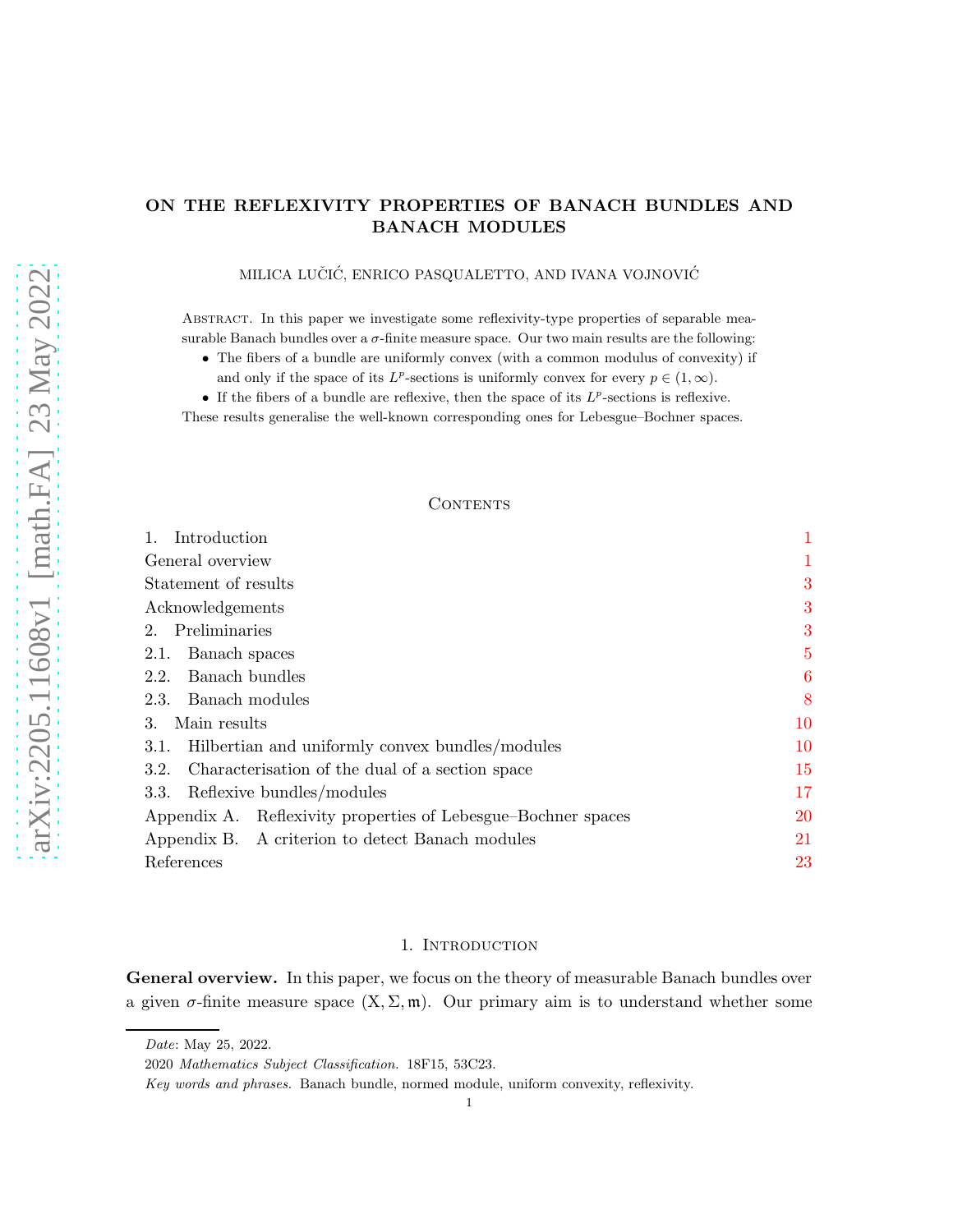important properties of the fibers of a measurable Banach bundle (such as Hilbertianity, uniform convexity, and reflexivity) carry over to the space of its  $L^p$ -sections, and vice versa.

Given an 'ambient' Banach space  $\mathbb{B}$ , a weakly measurable multivalued map  $\mathbf{E}: X \rightarrow \mathbb{B}$  is said to be a Banach  $\mathbb{B}$ -bundle on X if  $\mathbf{E}(x)$  is a closed linear subspace of  $\mathbb{B}$  for every  $x \in X$ . A strongly measurable map  $v: X \to \mathbb{B}$  such that  $v(x) \in \mathbf{E}(x)$  for every  $x \in X$  is called a section of **E**. For any exponent  $p \in (1,\infty)$ , we denote by  $\Gamma_p(\mathbf{E})$  the space of (equivalence classes, up to m-a.e. equality, of) those sections of **E** for which  $X \ni x \mapsto ||v(x)||_{\mathbb{B}} \in \mathbb{R}$  belongs to  $L^p(\mathfrak{m})$ . It is worth pointing out that the well-known concept of Lebesgue-Bochner space  $L^p(\mathfrak{m}; \mathbb{B})$  is a particular instance of a section space, corresponding to the bundle constantly equal to B.

The space  $\Gamma_p(\mathbf{E})$  naturally comes with a pointwise multiplication by  $L^{\infty}(\mathfrak{m})$ -functions and with a pointwise norm operator  $|\cdot|: \Gamma_p(\mathbf{E}) \to L^p(\mathfrak{m})$ , given by  $|v| := ||v(\cdot)||_{\mathbb{B}}$ . Furthermore, the function  $\Gamma_p(\mathbf{E}) \ni v \mapsto ||v||_{\Gamma_p(\mathbf{E})} := |||v||_{L^p(\mathfrak{m})} \in [0, +\infty)$  defines a complete norm on  $\Gamma_p(\mathbf{E})$ . All in all,  $\Gamma_p(\mathbf{E})$  is an  $L^p(\mathfrak{m})$ -normed  $L^{\infty}(\mathfrak{m})$ -module, in the sense of Gigli [\[5\]](#page-23-0). We remark that, more surprisingly, in the case of separable normed modules the converse implication holds as well: every separable  $L^p(\mathfrak{m})$ -normed  $L^{\infty}(\mathfrak{m})$ -module  $\mathscr{M}$  is isomorphic to  $\Gamma_p(\mathbf{E})$ , for some measurable Banach  $\mathbb{B}$ -bundle **E** on X, where  $\mathbb{B}$  is a separable Banach space. This representation result – first obtained in  $[13]$  for 'locally finitely-generated' modules and later generalised in [\[3\]](#page-23-2) to all separable modules – in fact strongly motivates our interest towards the language of measurable Banach bundles.

The theory of  $L^p(\mathfrak{m})$ -normed  $L^{\infty}(\mathfrak{m})$ -modules was introduced by Gigli in [\[5\]](#page-23-0) – as already mentioned – and refined further in  $[4]$ . The main purpose was to provide a robust functionalanalytic framework, suitable for constructing effective notions of 1-forms and vector fields in the setting of metric measure spaces. The key object introduced in [\[5\]](#page-23-0) is the cotangent module  $L^2(T^*X)$ , which is obtained, roughly speaking, as the completion of the  $L^{\infty}(\mathfrak{m})$ -linear combinations of the 'formal differentials' df of Sobolev functions  $f \in W^{1,2}(\mathbf{X})$ . It is evident that it is not sufficient to consider only the Banach space structure of  $L^2(T^*X)$ , but instead one has to keep track also of the 'pointwise' behaviour of the elements of  $L^2(T^*X)$ , which is encoded into the  $L^{\infty}(\mathfrak{m})$ -module structure and the pointwise norm. Due to this reason,  $L^p(\mathfrak{m})$ -normed  $L^{\infty}(\mathfrak{m})$ -modules were the correct class of spaces to take into account. In this regard, an enlightening side result – which is not strictly needed for the purposes of this paper, but that we report for future reference – will be discussed in Appendix [B.](#page-20-0) More precisely, in Theorem [B.2](#page-21-0) we will characterise those complete norms over a given  $L^{\infty}(\mathfrak{m})$ -module that are induced by an  $L^p(\mathfrak{m})$ -valued pointwise norm operator via integration.

Prior to the development of  $L^p$ -normed  $L^\infty$ -modules on metric measure spaces, some strictly related notions were already well-established in literature, for instance *randomly normed* spaces  $[12]$  or random normed modules  $[7]$ , which are typically formulated over a probability measure space. In view of this fact, we will work in the general framework of normed modules over a  $\sigma$ -finite measure space. The notion of a random normed module is an important concept in random metric theory, which is derived from the investigation of probabilistic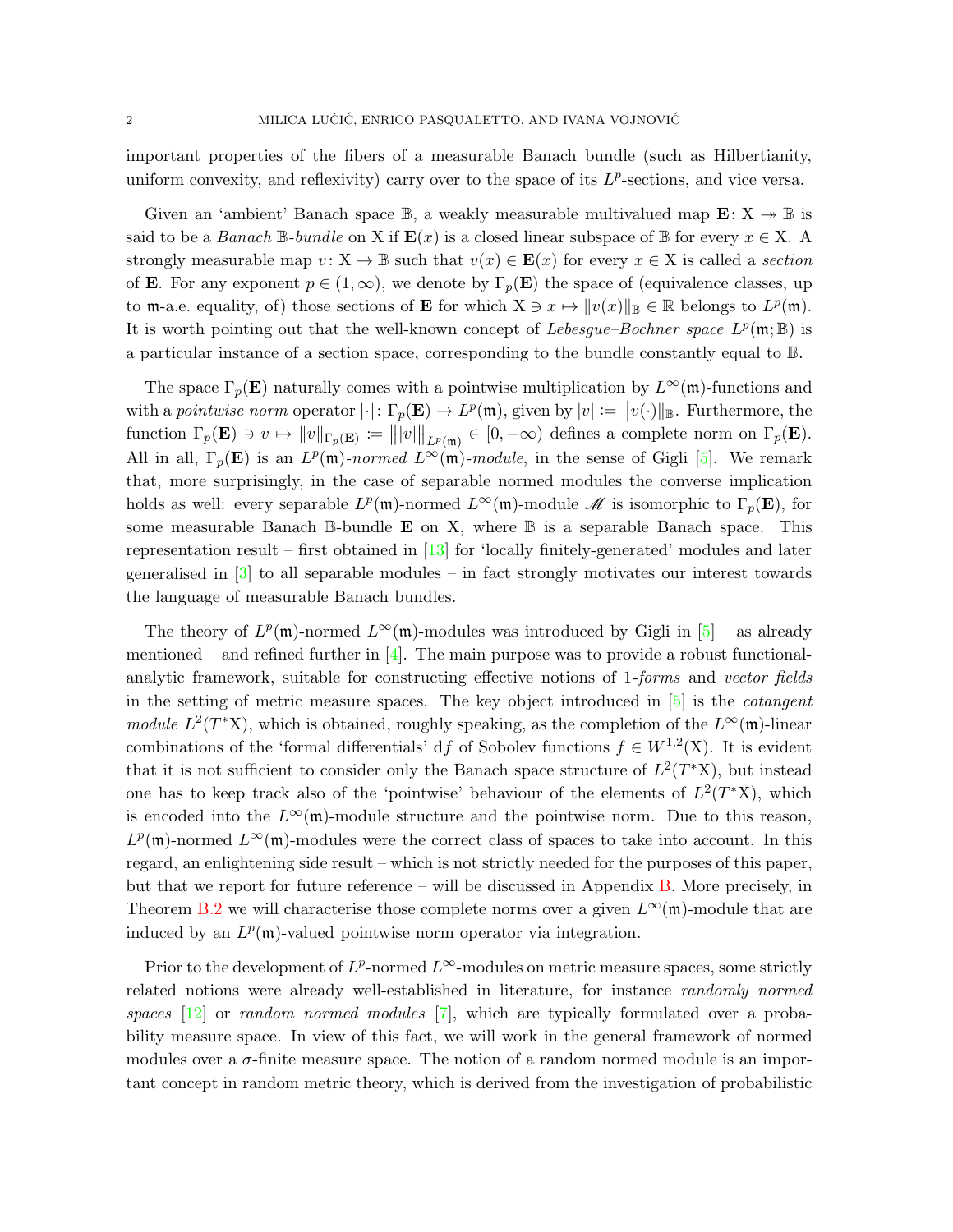metric spaces. A key construction in this theory is that of a random conjugate space. The random metric theory has applications in finance optimisation problems, and it is connected with the study of conditional and dynamic risk measures. See [\[9\]](#page-23-6) and the references therein.

<span id="page-2-0"></span>Statement of results. Let us now describe more in details the main results that we will achieve in this paper. Fix a  $\sigma$ -finite measure space  $(X, \Sigma, \mathfrak{m})$ , a separable Banach space  $\mathbb{B}$ , and a measurable Banach  $\mathbb B$ -bundle **E** on X. Then we will prove the following statements:

- a)  $\mathbf{E}(x)$  is Hilbert for  $\mathfrak{m}$ -a.e.  $x \in X$  if and only if  $\Gamma_2(\mathbf{E})$  is Hilbert. See Theorem [3.1.](#page-9-2)
- b)  $\mathbf{E}(x)$  is uniformly convex for  $\mathfrak{m}$ -a.e.  $x \in X$  (and with modulus of convexity independent of x) if and only if  $\Gamma_p(\mathbf{E})$  is uniformly convex for all  $p \in (1,\infty)$ . See Theorem [3.6.](#page-12-0) Its proof is more involved than the one for the Hilbertian case, and relies upon some previous results about random uniform convexity by Guo and Zeng [\[10,](#page-23-7) [11\]](#page-23-8). The corresponding statement for Lebesgue–Bochner spaces can be found, e.g., in [\[2\]](#page-22-1).
- c) If  $\mathbf{E}(x)$  is reflexive for  $\mathfrak{m}$ -a.e.  $x \in X$ , then  $\Gamma_p(\mathbf{E})$  is reflexive for all  $p \in (1,\infty)$ . See Theorem [3.13.](#page-18-0) We do not know if the converse implication holds, cf. Question [3.14.](#page-19-1)

The result stated in item c) above was somewhat unexpected. In the special case of Lebesgue– Bochner spaces, the full equivalence is well-known:  $\mathbb B$  is reflexive if and only if  $L^p(\mathfrak{m}; \mathbb B)$  is reflexive for all  $p \in (1,\infty)$ . For the reader's usefulness, we will report a proof of this fact in Appendix [A.](#page-19-0) Furthermore, the implication  $'L^p(\mu;\mathbb{B})$  reflexive implies  $\mathbb B$  reflexive' – whose analogue for non-constant Banach bundles is currently missing – is actually the easy one: assuming  $\mathfrak{m}(X) = 1$  for simplicity, one can view  $\mathbb B$  as a closed linear subspace of  $L^p(\mathfrak{m}; \mathbb B)$  by sending each  $v \in \mathbb{B}$  to the section constantly equal to v, whence the reflexivity of  $\mathbb{B}$  follows.

We also mention that, along the way to prove item c), we will obtain a result of independent interest: shortly said, given a measurable Banach  $\mathbb B$ -bundle  $\mathbf E$  with  $\mathbb B$  not necessarily separable, the dual of  $\Gamma_p(E)$  as a normed module can be identified with the space of q-integrable weakly<sup>\*</sup> *measurable* sections of the dual bundle  $X \ni x \mapsto \mathbf{E}(x)'$ , where  $\frac{1}{p} + \frac{1}{q} = 1$ . See Section [3.2](#page-14-0) for the precise formulation, as well as Theorem [3.10](#page-14-1) for the relevant equivalence result.

<span id="page-2-1"></span>Acknowledgements. The authors thank Nicola Gigli for having suggested the proof of Theorem [3.10.](#page-14-1) The first and the third named authors acknowledge the financial support of the Ministry of Education, Science and Technological Development of the Republic of Serbia (Grant No. 451-03-68/2022-14/200125). The second named author acknowledges the support by the Balzan project led by Luigi Ambrosio.

#### 2. Preliminaries

<span id="page-2-2"></span>To begin with, we fix some general terminology, which we will use throughout the entire paper. For any  $p \in [1,\infty]$ , we tacitly denote by  $q \in [1,\infty]$  its conjugate exponent, *i.e.*,

$$
\frac{1}{p} + \frac{1}{q} = 1.
$$

Given a measure space  $(X, \Sigma, \mathfrak{m})$ , we denote by  $\mathcal{L}^0_{ext}(\Sigma)$  the space of all measurable functions from X to  $\mathbb{R} \cup \{\pm \infty\}$ , while  $L^0_{\text{ext}}(\mathfrak{m})$  stands for the quotient of  $\mathcal{L}^0_{\text{ext}}(\Sigma)$  up to  $\mathfrak{m}$ -a.e. equality.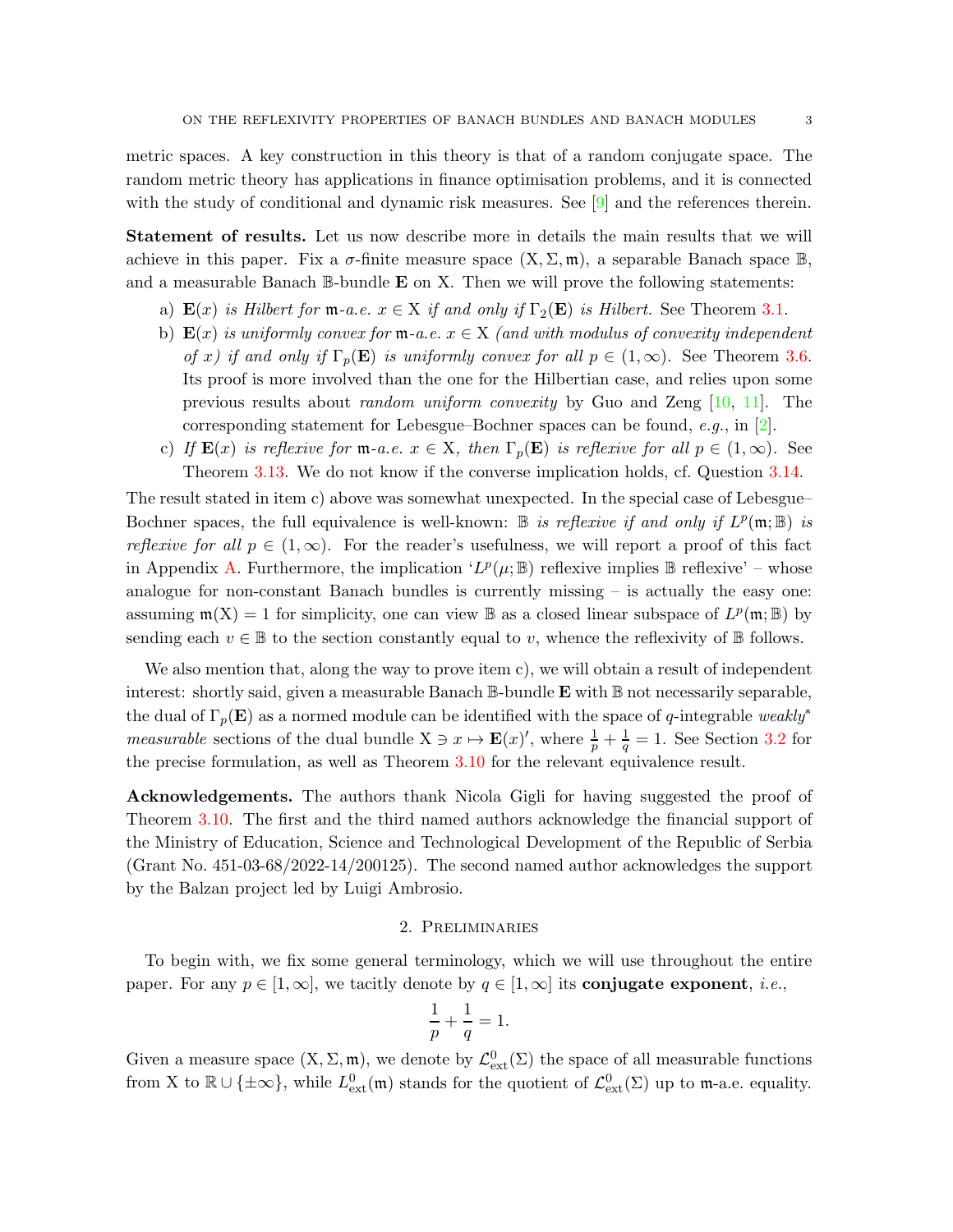We denote by  $\pi_{\mathfrak{m}}: \mathcal{L}^0_{ext}(\Sigma) \to L^0_{ext}(\mathfrak{m})$  the usual projection map on the quotient. Moreover, we define  $\mathcal{L}^0(\Sigma) := \left\{ f \in \mathcal{L}^0_{ext}(\Sigma) : f(\mathbf{X}) \subseteq \mathbb{R} \right\}$  and  $L^0(\mathfrak{m}) := \pi_{\mathfrak{m}}(\mathcal{L}^0(\Sigma))$ . During the paper we will use two different notions of 'essential supremum/infimum', namely:

• Given any  $f \in \mathcal{L}_{ext}^{0}(\Sigma)$ , we define  $\operatorname{ess} \sup_{X} f$ ,  $\operatorname{ess} \inf_{X} f \in \mathbb{R} \cup \{\pm \infty\}$  respectively as

ess sup 
$$
f := \inf \Big\{ \lambda \in \mathbb{R} \cup \{\pm \infty\} \mid f \leq \lambda
$$
, holds m-a.e. on X $\Big\}$ ,  
ess inf  $f := \sup \Big\{ \lambda \in \mathbb{R} \cup \{\pm \infty\} \mid f \geq \lambda$ , holds m-a.e. on X $\Big\}$ .

• Given a (possibly uncountable) family  $\{f_i\}_{i\in I}\subseteq \mathcal{L}^0_{\text{ext}}(\Sigma)$ , we define  $\bigvee_{i\in I} f_i \in L^0_{\text{ext}}(\mathfrak{m})$ as the unique element f of  $L_{ext}^0(\mathfrak{m})$  such that  $f_i \leq f$  m-a.e. for every  $i \in I$  and satisfying

$$
g \in L^0_{ext}(\mathfrak{m}), f_i \leq g \mathfrak{m}
$$
-a.e. for every  $i \in I \implies f \leq g \mathfrak{m}$ -a.e..

Similarly,  $\bigwedge_{i\in I} f_i \in L^0_{ext}(\mathfrak{m})$  is the unique element f of  $L^0_{ext}(\mathfrak{m})$  such that  $f_i \geq f$  m-a.e. for every  $i \in I$  and satisfying

$$
g \in L^0_{\text{ext}}(\mathfrak{m}), \ f_i \ge g \ \mathfrak{m}\text{-a.e. for every } i \in I \implies f \ge g \ \mathfrak{m}\text{-a.e.}.
$$

Notice that the above notions of essential supremum/infimum are invariant under modifications of the functions f and  $f_i$  on an m-negligible set, thus accordingly we can unambiguously consider  $\text{ess sup}_X f$ ,  $\text{ess inf}_X f$ ,  $\bigvee_{i \in I} f_i$ ,  $\bigwedge_{i \in I} f_i$  whenever f and  $f_i$  are elements of  $L^0_{\text{ext}}(\mathfrak{m})$ .

The Lebesgue spaces are defined in the usual way: first, given any  $p \in [1,\infty)$ , we define

$$
\mathcal{L}^p(\mathfrak{m}) \coloneqq \bigg\{ f \in \mathcal{L}^0(\Sigma) \bigg| \int |f|^p \, \mathrm{d}\mathfrak{m} < +\infty \bigg\}, \qquad \mathcal{L}^\infty(\mathfrak{m}) \coloneqq \bigg\{ f \in \mathcal{L}^0(\Sigma) \bigg| \, \sup_X |f| < +\infty \bigg\}.
$$

Moreover, we consider the quotient spaces  $L^p(\mathfrak{m}) := \pi_{\mathfrak{m}}(L^p(\mathfrak{m}))$  and  $L^{\infty}(\mathfrak{m}) := \pi_{\mathfrak{m}}(L^{\infty}(\mathfrak{m})),$ which are Banach spaces if endowed with the usual pointwise operations and with the norms

$$
||f||_{L^p(\mathfrak{m})} := \left(\int |f|^p \, \mathrm{d}\mathfrak{m}\right)^{1/p}, \qquad ||f||_{L^\infty(\mathfrak{m})} := \operatorname{ess} \sup_X |f|,
$$

respectively. Recall also that  $L^q(\mathfrak{m})$  is isomorphic as a Banach space to the dual of  $L^p(\mathfrak{m})$ .

It is worth recalling that, given an arbitrary  $\sigma$ -finite measure space  $(X, \Sigma, \mathfrak{m})$  and any exponent  $p \in [1,\infty)$ , the Lebesgue space  $L^p(\mathfrak{m})$  is not necessarily separable. In fact, it holds

<span id="page-3-0"></span>
$$
(X, \Sigma, \mathfrak{m})
$$
 is separable  $\iff$   $L^p(\mathfrak{m})$  is separable, for every  $p \in [1, \infty)$ ,  $(2.1)$ 

where  $(X, \Sigma, \mathfrak{m})$  is said to be **separable** provided there exists a countable family  $C \subseteq \Sigma$  for which the following property holds: given any set  $E \in \Sigma$  with  $\mathfrak{m}(E) < +\infty$  and  $\varepsilon > 0$ , there exists  $F \in \mathcal{C}$  such that  $\mathfrak{m}(E\Delta F) < \varepsilon$ . The equivalence stated in [\(2.1\)](#page-3-0) is well-known; it follows, for instance, from  $[3, \text{Lemma } 2.14]$ . We also point out that if  $(X, d)$  is a complete and separable metric space,  $\Sigma$  is the Borel  $\sigma$ -algebra of X, and  $\mathfrak{m}$  is a boundedly-finite Borel measure on X, then  $(X, \Sigma, \mathfrak{m})$  is a separable measure space.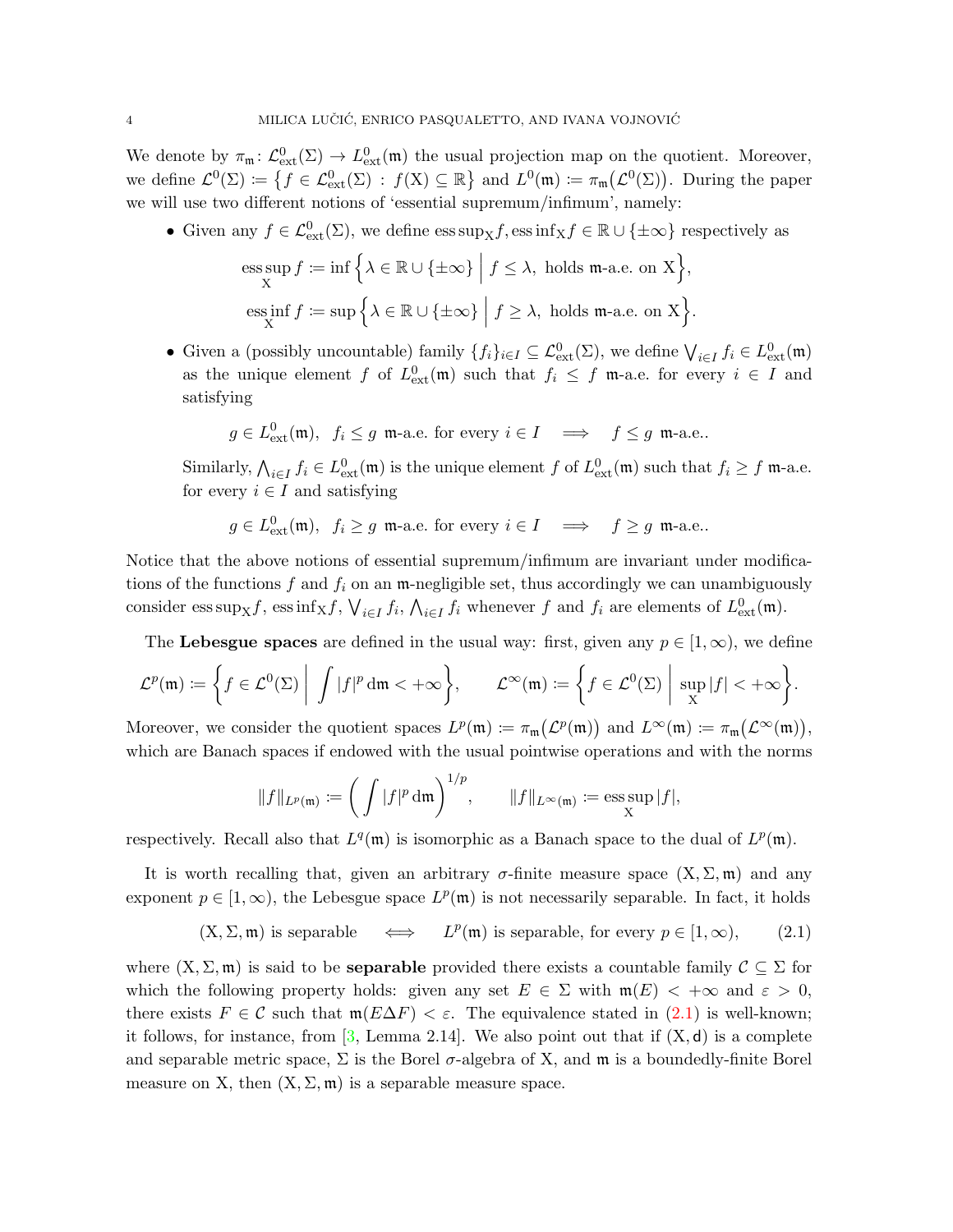$$
\mathbb{S}_{\mathbb{B}} \coloneqq \{ v \in \mathbb{B} \mid ||v||_{\mathbb{B}} = 1 \}.
$$

<span id="page-4-0"></span>In this paper we are mostly concerned with Hilbert, uniformly convex, and reflexive spaces. We recall the notion of uniform convexity, just to fix a notation for the modulus of convexity.

**Definition 2.1** (Uniform convexity). Let  $\mathbb{B}$  be a Banach space. Let us define the **modulus** of convexity  $\delta_{\mathbb{B}}: (0,2] \to [0,1]$  of the space  $\mathbb{B}$  as follows: given any  $\varepsilon \in (0,2]$ , we set

$$
\delta_{\mathbb{B}}(\varepsilon) := \inf \left\{ 1 - \left\| \frac{v+w}{2} \right\|_{\mathbb{B}} \mid v, w \in \mathbb{S}_{\mathbb{B}}, \|v-w\|_{\mathbb{B}} \ge \varepsilon \right\}.
$$

Then we say that  $\mathbb B$  is **uniformly convex** if and only if  $\delta_{\mathbb B}(\varepsilon) > 0$  holds for every  $\varepsilon \in (0, 2]$ .

It is well-known that the following implications are verified:

 $\mathbb B$  is Hilbert  $\implies \mathbb B$  is uniformly convex  $\implies \mathbb B$  is reflexive.

The following elementary observation will play a rôle during the proof of Theorem [3.6.](#page-12-0)

<span id="page-4-1"></span>Remark 2.2. The uniform convexity condition can be checked on a dense set. Namely, given any dense subset D of  $\mathbb{S}_{\mathbb{B}}$ , one has that for every  $\varepsilon \in (0, 2]$  it holds that

$$
\delta_{\mathbb{B}}(\varepsilon) = \inf \left\{ 1 - \left\| \frac{v+w}{2} \right\|_{\mathbb{B}} \mid v, w \in D, \|v-w\|_{\mathbb{B}} > \varepsilon \right\}.
$$

The proof of this claim can be easily obtained via a standard approximation argument.

Let us briefly recall the basics of integration theory in the sense of Bochner. Fix a  $\sigma$ -finite measure space  $(X, \Sigma, \mathfrak{m})$  and a Banach space  $\mathbb{B}$ . Let  $v : X \to \mathbb{B}$  be given. Then we say that:

- v is weakly measurable if  $X \ni x \mapsto \langle \omega, v(x) \rangle \in \mathbb{R}$  is measurable for every  $\omega \in \mathbb{B}'$ .
- v is essentially separably valued provided there exists an m-null set  $N \in \Sigma$  such that the image  $v(X \setminus N) \subseteq \mathbb{B}$  is separable.
- $v$  is strongly measurable if it is weakly measurable and essentially separably valued.

It is well-known that a weakly measurable map is strongly measurable if and only if there exists a sequence  $(v_n)_{n\in\mathbb{N}}$  of simple maps  $v_n: X \to \mathbb{B}$  and an m-null set  $N \in \Sigma$  such that  $\lim_{n} ||v_n(x) - v(x)||_{\mathbb{B}} = 0$  holds for every  $x \in X \setminus N$ . Here, by a simple map we mean a map  $w: X \to \mathbb{B}$  which can be written as  $w = \sum_{i=1}^{k} \mathbb{1}_{A_i} w_i$ , where  $(A_i)_{i=1}^k \subseteq \Sigma$  are pairwise disjoint with  $\mathfrak{m}(A_i) < \infty$  and  $(w_i)_{i=1}^k \subseteq \mathbb{B}$ .

We denote by  $\mathcal{L}^0(\mathfrak{m};\mathbb{B})$  the space of all strongly measurable maps from X to  $\mathbb{B}$ , while for any given exponent  $p \in [1,\infty)$  we define  $\mathcal{L}^p(\mathfrak{m};\mathbb{B}) := \{v \in \mathcal{L}^0(\mathfrak{m};\mathbb{B}) : \|f\|_v(\cdot)\|_{\mathbb{B}}^p\}$  $\frac{p}{\mathbb{B}}\, \mathrm{d}\mathfrak{m} < +\infty\big\},\,$ and  $\mathcal{L}^{\infty}(\mathfrak{m};\mathbb{B}) := \{v \in \mathcal{L}^{0}(\mathfrak{m};\mathbb{B}) : \sup_{X} ||v(\cdot)||_{\mathbb{B}} < +\infty\}.$  These definitions are well-posed, since  $||v(\cdot)||_{\mathbb{B}}$  is measurable thanks to the strong measurability of v and the continuity of  $||\cdot||_{\mathbb{B}}$ .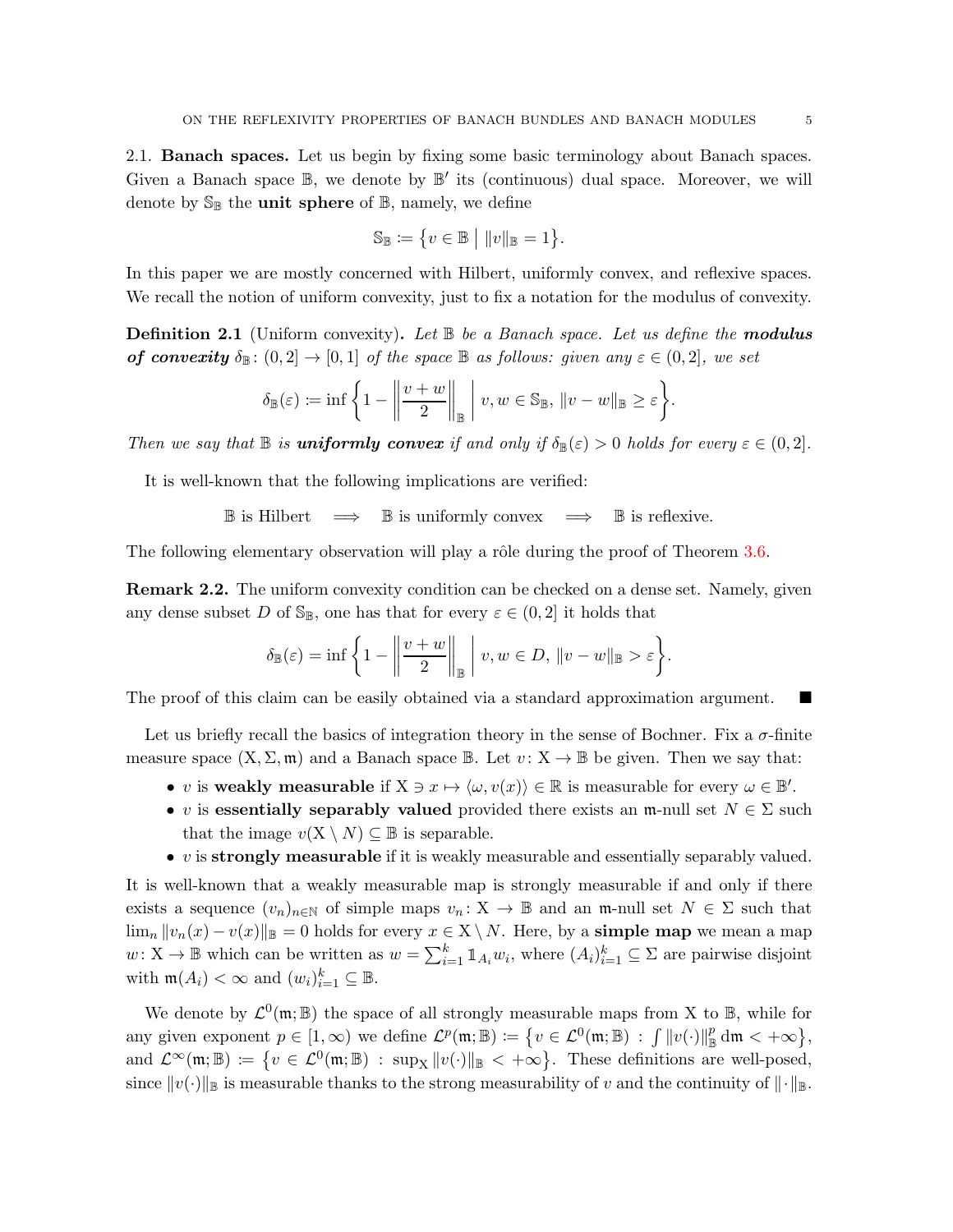We introduce an equivalence relation on  $\mathcal{L}^0(\mathfrak{m}; \mathbb{B})$ : given two elements  $v, w \in \mathcal{L}^0(\mathfrak{m}; \mathbb{B})$ , we declare that  $v \sim w$  if and only if  $v(x) = w(x)$  for m-a.e.  $x \in X$ . Then we define

$$
L^0(\mathfrak{m};\mathbb{B})\coloneqq L^0(\mathfrak{m};\mathbb{B})/\sim,
$$

while  $\pi_{\mathfrak{m}}: \mathcal{L}^0(\mathfrak{m}; \mathbb{B}) \to L^0(\mathfrak{m}; \mathbb{B})$  stands for the projection map on the quotient. Moreover, we set  $L^p(\mathfrak{m};\mathbb{B}) := \pi_{\mathfrak{m}}(\mathcal{L}^p(\mathfrak{m};\mathbb{B}))$  for every  $p \in [1,\infty]$ . The linear space  $L^p(\mathfrak{m};\mathbb{B})$  is a Banach space if endowed with the norm  $||v||_{L^p(\mathfrak{m},\mathbb{B})} := ||||v(\cdot)||_{\mathbb{B}}||_{L^p(\mathfrak{m})}$ . The spaces  $L^p(\mathfrak{m},\mathbb{B})$  are called the Lebesgue–Bochner spaces. Note also that  $\mathcal{L}^p(\mathfrak{m}; \mathbb{R}) = \mathcal{L}^p(\mathfrak{m})$  and  $L^p(\mathfrak{m}; \mathbb{R}) = L^p(\mathfrak{m})$ .

Finally, we recall that a given strongly measurable map  $v: X \to \mathbb{B}$  is said to be **Bochner integrable** on a set  $E \in \Sigma$  provided  $\mathbb{1}_E \cdot v \in \mathcal{L}^1(\mathfrak{m}; \mathbb{B})$ . In this case, it is well-known that there exists a sequence  $(v_n)_{n\in\mathbb{N}}$  of simple maps  $v_n: X \to \mathbb{B}$  such that  $\lim_n \int_E ||v_n(\cdot) - v(\cdot)||_{\mathbb{B}} dm = 0$ . In particular, it holds that the limit  $\int_E v \, dm := \lim_n \int_E v_n \, dm \in \mathbb{B}$  exists, where for any simple map  $w = \sum_{i=1}^k \mathbb{1}_{A_i} w_i$  we set  $\int_E w \, \mathrm{d}\mathfrak{m} := \sum_{i=1}^k \mathfrak{m}(A_i \cap E) w_i \in \mathbb{B}$ . The element  $\int_E v \, \mathrm{d}\mathfrak{m}$ , which is independent of the specific choice of  $(v_n)_n$ , is called the **Bochner integral** of v on E.

<span id="page-5-0"></span>2.2. Banach bundles. Aim of this section is to recall the notion of Banach bundle introduced in [\[3\]](#page-23-2) and its main properties. Let us fix a measurable space  $(X, \Sigma)$  and a Banach space  $\mathbb{B}$ . By  $\varphi: X \to \mathbb{B}$  we denote a **multivalued map**, *i.e.*, a map from X to the power set of  $\mathbb{B}$ . Following [\[1\]](#page-22-2), we say that  $\varphi$  is weakly measurable provided  $\{x \in X : \varphi(x) \cap U \neq \varnothing\} \in \Sigma$ holds for every open set  $U \subseteq \mathbb{B}$ . The following definition is taken from [\[3,](#page-23-2) Definition 4.1] (cf. also with  $[14,$  Definition 2.15 for the case of a non-separable ambient space  $\mathbb{B}$ ):

**Definition 2.3** (Banach bundle). Let  $(X, \Sigma)$  be a measurable space and  $\mathbb{B}$  a Banach space. Then a given weakly measurable multivalued map  $\mathbf{E}: \mathbf{X} \to \mathbb{B}$  is said to be a **Banach**  $\mathbb{B}\text{-bundle}$ on X provided  $\mathbf{E}(x)$  is a closed linear subspace of  $\mathbb{B}$  for every  $x \in X$ .

Let us also introduce the following subclasses of Banach bundles, which will be studied in details in Sections [3.1](#page-9-1) and [3.3.](#page-16-0)

**Definition 2.4** (Hilbert, uniformly convex, and reflexive bundles). Let  $(X, \Sigma, \mathfrak{m})$  be a measure space,  $\mathbb B$  a Banach space, and  $\mathbf E$  a Banach  $\mathbb B$ -bundle over X. Then we say that:

- i) E is **Hilbert** provided  $\mathbf{E}(x)$  is Hilbert for  $m$ -a.e.  $x \in X$ .
- ii) E is uniformly convex provided  $E(x)$  is uniformly convex for  $m-a.e.$   $x \in X$ .
- iii) **E** is **reflexive** provided  $\mathbf{E}(x)$  is reflexive for **m**-a.e.  $x \in X$ .

By a section of a Banach  $\mathbb B$ -bundle **E** over X we mean a measurable selector of **E**, *i.e.*, a strongly measurable map  $v: X \to \mathbb{B}$  with  $v(x) \in \mathbf{E}(x)$  for all  $x \in X$ . We denote by  $\overline{\Gamma}_0(\mathbf{E})$  the family of all sections of **E**. We introduce an equivalence relation on  $\bar{\Gamma}_0(\mathbf{E})$ : given  $v, w \in \bar{\Gamma}_0(\mathbf{E})$ , we declare that  $v \sim w$  if and only if  $v(x) = w(x)$  for m-a.e.  $x \in X$ . We then define

$$
\Gamma_0(\mathbf{E})\coloneqq\bar{\Gamma}_0(\mathbf{E})/\sim,
$$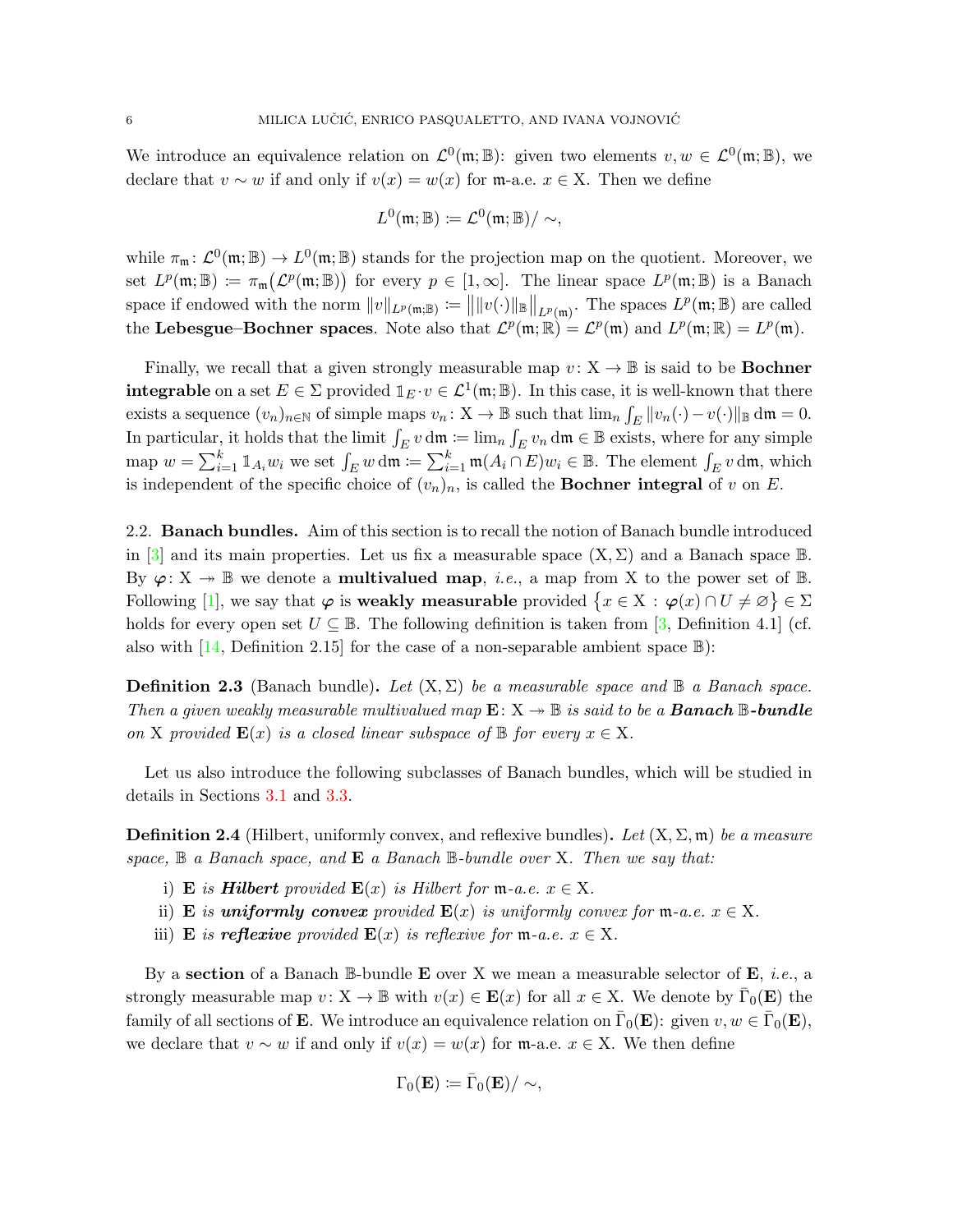while  $\pi_{\mathfrak{m}} \colon \overline{\Gamma}_0(\mathbf{E}) \to \Gamma_0(\mathbf{E})$  stands for the projection map on the quotient. By analogy with the case of Lebesgue–Bochner spaces, for any given exponent  $p \in [1,\infty]$  we define

$$
\bar{\Gamma}_p(\mathbf{E}) \coloneqq \left\{ v \in \bar{\Gamma}_0(\mathbf{E}) \middle| ||v(\cdot)||_{\mathbb{B}} \in \mathcal{L}^p(\mathfrak{m}) \right\}, \qquad \Gamma_p(\mathbf{E}) \coloneqq \pi_{\mathfrak{m}}(\bar{\Gamma}_p(\mathbf{E})).
$$

The previous definitions are well-posed, since the function  $X \ni x \mapsto ||v(x)||_{\mathbb{B}} \in \mathbb{R}$  is measurable thanks to the strong measurability of v and the continuity of  $\|\cdot\|_{\mathbb{B}}$ . One can readily check that  $\Gamma_p(E)$  is a Banach space if endowed with the pointwise operations and with the norm

 $||v||_{\Gamma_p(\mathbf{E})} := |||v(\cdot)||_{\mathbb{B}}||_{L^p(\mathfrak{m})}, \quad \text{ for every } v \in \Gamma_p(\mathbf{E}).$ 

This is de facto a generalisation of Lebesgue–Bochner spaces: calling B the Banach B-bundle whose fibers are constantly equal to  $\mathbb{B}$ , it holds  $\overline{\Gamma}_p(\mathbb{B}) = \mathcal{L}^p(\mathfrak{m}; \mathbb{B})$  and  $\Gamma_p(\mathbb{B}) = L^p(\mathfrak{m}; \mathbb{B})$ .

**Remark 2.5.** Consistently with the case of Lebesgue spaces, the space of sections  $\Gamma_p(\mathbf{E})$  of a given Banach B-bundle **E** over X needs not be separable, even if B is separable,  $\mathfrak{m}$  is  $\sigma$ -finite, and  $p \in [1,\infty)$ . In fact, under the assumption that the ambient space B is separable, it holds

 $\Gamma_n(\mathbf{E})$  is separable, for every  $p \in [1,\infty) \iff (X,\Sigma,\mathfrak{m}|_G)$  is separable,

where  $G \coloneqq \{x \in X : \mathbf{E}(x) \neq \{0\} \}$ . We omit the proof, similar to the one of [\(2.1\)](#page-3-0).

Hereafter, we shall focus on  $\sigma$ -finite measure spaces and Banach B-bundles **E** over X, where the space  $\mathbb B$  is separable. We will need the following result, taken from [\[3,](#page-23-2) Proposition 4.4].

<span id="page-6-0"></span>**Proposition 2.6.** Let  $(X, \Sigma, \mathfrak{m})$  be a  $\sigma$ -finite measure space. Let  $\mathbb{B}$  be a separable Banach space and let **E** be a Banach B-bundle over X. Let  $p \in [1,\infty)$  be given. Then there exists a countable Q-linear subspace C of  $\overline{\Gamma}_p(\mathbf{E})$  such that  $\mathbf{E}(x) = \text{cl}_{\mathbb{B}}\{v(x) : v \in \mathcal{C}\}\)$  for every  $x \in X$ .

In the sequel, it will be convenient to apply the Lebesgue Differentiation Theorem to the sections of a given Banach bundle. In the particular case where the base space X is a doubling metric measure space, this is classical result. However, we are concerned with a much more general base space X, thus we need a generalised form of Lebesgue Differentiation Theorem, obtained in [\[14\]](#page-23-9). Before passing to its statement, we introduce some auxiliary terminology.

Let  $(X, \Sigma, \mathfrak{m})$  be a measure space. Then we say that a family  $\mathcal{I} \subseteq \Sigma$  is a **differentiation basis** on  $(X, \Sigma, \mathfrak{m})$  provided  $0 < \mathfrak{m}(I) < +\infty$  for every  $I \in \mathcal{I}$ , the set  $\mathcal{I}_x := \{I \in \mathcal{I} : x \in I\}$ is non-empty for m-a.e.  $x \in X$ , and each  $\mathcal{I}_x$  is **directed by downward inclusion**, meaning that for any  $I, I' \in \mathcal{I}_x$  there exists  $J \in \mathcal{I}_x$  such that  $J \subseteq I \cap I'$ . Every differentiation basis induces a notion of limit, as follows. Fix a metric space  $(Y, d)$  and a mapping  $\Phi: X \to Y$ . Then we declare that the **I-limit** of  $\Phi$  at a point  $x \in X$  exists and coincides with  $y \in Y$  if for any  $\varepsilon > 0$  there exists  $I \in \mathcal{I}_x$  such that  $d(\Phi(J), y) < \varepsilon$  holds for every  $J \in \mathcal{I}_x$  with  $J \subseteq I$ . In this case, we write  $\lim_{I\to x}\Phi(I)=y$  for brevity. When  $Y=\mathbb{R}$ , we also define the *Z*-limit superior  $\lim_{I\to x}\Phi(I)\in\mathbb{R}\cup\{\pm\infty\}$  and the *I*-limit inferior  $\underline{\lim}_{I\to x}\Phi(I)\in\mathbb{R}\cup\{\pm\infty\}$  as

$$
\overline{\lim}_{I \to x} \Phi(I) := \inf \Big\{ \sigma \in \mathbb{R} \Big| \ \exists I \in \mathcal{I}_x : \ \Phi(J) \leq \sigma, \text{ for every } J \in \mathcal{I}_x \text{ with } J \subseteq I \Big\},
$$
  

$$
\underline{\lim}_{I \to x} \Phi(I) := \sup \Big\{ \sigma \in \mathbb{R} \Big| \ \exists I \in \mathcal{I}_x : \ \Phi(J) \geq \sigma, \text{ for every } J \in \mathcal{I}_x \text{ with } J \subseteq I \Big\},
$$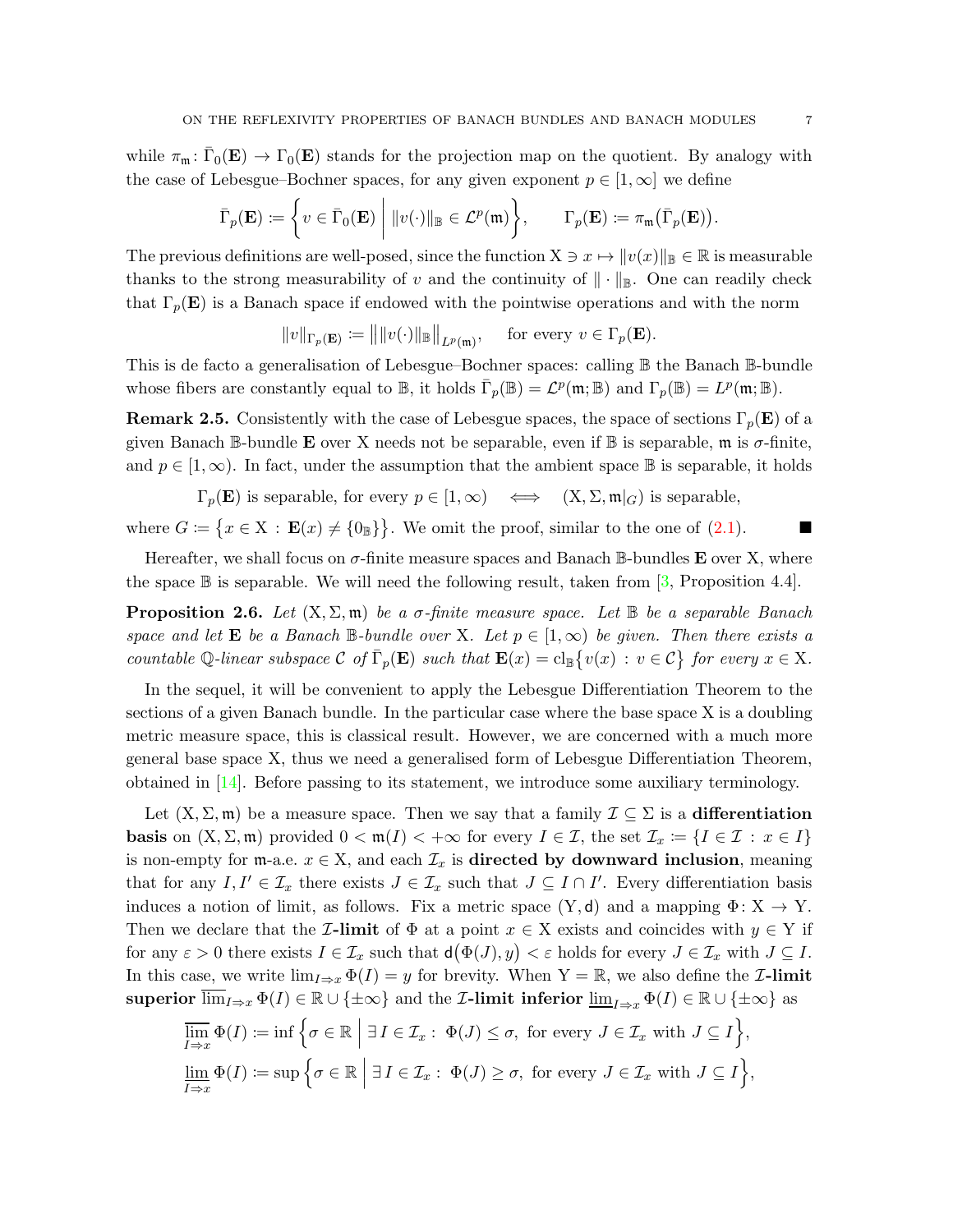respectively. Observe that  $\lim_{I\to x} \Phi(I)$  exists if and only if  $\underline{\lim}_{I\to x} \Phi(I) = \lim_{I\to x} \Phi(I) \in \mathbb{R}$ . In this case, it also holds that  $\lim_{I\to x} \Phi(I) = \lim_{I\to x} \Phi(I) = \lim_{I\to x} \Phi(I)$ . Finally, we recall that a strongly measurable map  $v: X \to \mathbb{B}$  is said to be **locally Bochner integrable with** respect to I if for m-a.e.  $x \in X$  there exists  $I \in \mathcal{I}_x$  such that v is Bochner integrable on I.

We are in a position to state the following theorem, which was proved in [\[14,](#page-23-9) Theorem 3.5].

<span id="page-7-6"></span>**Theorem 2.7** (Lebesgue Differentiation Theorem for sections). Let  $(X, \Sigma, \mathfrak{m})$  be a complete,  $\sigma$ -finite measure space,  $\mathbb B$  a Banach space, **E** a Banach  $\mathbb B$ -bundle over X. Then there exists a differentiation basis I on  $(X, \Sigma, \mathfrak{m})$  such that the following property holds. Given  $p \in [1,\infty]$ and  $v \in \Gamma_p(\mathbf{E})$ , it holds that the map v is locally Bochner integrable with respect to I and that

<span id="page-7-1"></span>
$$
\exists \hat{v}(x) := \lim_{I \to x} \oint_I v \, \mathrm{d}\mathfrak{m} \in \mathbf{E}(x) \quad \text{and} \quad \lim_{I \to x} \oint_I \left\| v(\cdot) - \hat{v}(x) \right\|_{\mathbb{B}} \, \mathrm{d}\mathfrak{m} = 0, \quad \text{for } \mathfrak{m}\text{-}a.e. \ x \in X. \tag{2.2}
$$

Setting  $\hat{v}(x) := 0_{\mathbf{E}(x)}$  elsewhere, we have that  $\hat{v} \in \bar{\Gamma}_p(\mathbf{E})$  and  $\hat{v}(x) = v(x)$  for  $\mathfrak{m}$ -a.e.  $x \in X$ .

We say that  $\hat{v}$  is the **precise representative** of v. Every  $x \in X$  where [\(2.2\)](#page-7-1) holds is said to be a Lebesgue point of v. We denote by  $\text{Leb}(v) \in \Sigma$  the set of all Lebesgue points of v.

In fact, a stronger property holds: as proven in [\[14,](#page-23-9) Lemma 3.2], on any complete,  $\sigma$ -finite measure space it is possible to find a differentiation basis  $\mathcal I$  such that every  $L^p$ -section is 'approximately continuous' with respect to  $\mathcal I$ . The precise statement reads as follows.

<span id="page-7-7"></span>**Theorem 2.8.** Let  $(X, \Sigma, \mathfrak{m})$  be a complete,  $\sigma$ -finite measure space,  $\mathbb{B}$  a Banach space,  $\mathbb{E}$  a Banach B-bundle over X. Then there exists a differentiation basis  $\mathcal I$  on  $(X, \Sigma, \mathfrak{m})$  such that the following property holds. Given any  $p \in [1,\infty]$  and  $v \in \Gamma_p(\mathbf{E})$ , it is possible to find a representative  $\bar{v} \in \bar{\Gamma}_p(\mathbf{E})$  of v such that for  $\mathfrak{m}$ -a.e. point  $x \in X$  it holds that

<span id="page-7-2"></span>
$$
\forall \varepsilon > 0, \quad \exists I \in \mathcal{I}_x: \quad \left\| \bar{v}(y) - \bar{v}(x) \right\|_{\mathbb{B}} < \varepsilon, \quad \text{for every } y \in I. \tag{2.3}
$$

By a point of **approximate continuity** of  $\overline{v}$  we mean a point  $x \in X$  for which [\(2.3\)](#page-7-2) holds.

<span id="page-7-0"></span>Note that any  $x \in X$  of approximate continuity of  $\overline{v}$  is a Lebesgue point of v and  $\hat{v}(x) = \overline{v}(x)$ .

2.3. Banach modules. In this section we recall the basics of the theory of Banach modules. We begin by introducing the notion of  $L^p$ -normed  $L^\infty$ -module proposed by N. Gigli in [\[5\]](#page-23-0).

**Definition 2.9** (L<sup>p</sup>-normed L<sup>∞</sup>-module). Let  $(X, \Sigma, \mathfrak{m})$  be a  $\sigma$ -finite measure space and let  $p \in (1,\infty)$  be a given exponent. Let M be a module over  $L^{\infty}(\mathfrak{m})$ . Then a map  $|\cdot|: \mathscr{M} \to L^p(\mathfrak{m})$ is said to be an  $L^p(\mathfrak{m})$ -pointwise norm on M provided it verifies the following conditions:

 $|v| \geq 0$ , for every  $v \in \mathcal{M}$ , with equality if and only if  $v = 0$ , (2.4a)

$$
|v + w| \le |v| + |w|, \quad \text{for every } v, w \in \mathcal{M}, \tag{2.4b}
$$

$$
|f \cdot v| = |f||v|, \quad \text{for every } f \in L^{\infty}(\mathfrak{m}) \text{ and } v \in \mathcal{M}, \tag{2.4c}
$$

where equalities and inequalities are intended in the  $m-a.e.$  sense. The couple  $(\mathcal{M}, |\cdot|)$  is called an  $L^p(\mathfrak{m})$ -normed  $L^{\infty}(\mathfrak{m})$ -module. We endow M with the norm  $\|\cdot\|_{\mathcal{M}}$ , given by

<span id="page-7-5"></span><span id="page-7-4"></span><span id="page-7-3"></span>
$$
||v||_{\mathscr{M}} := |||v||_{L^p(\mathfrak{m})}, \quad \text{ for every } v \in \mathscr{M}.
$$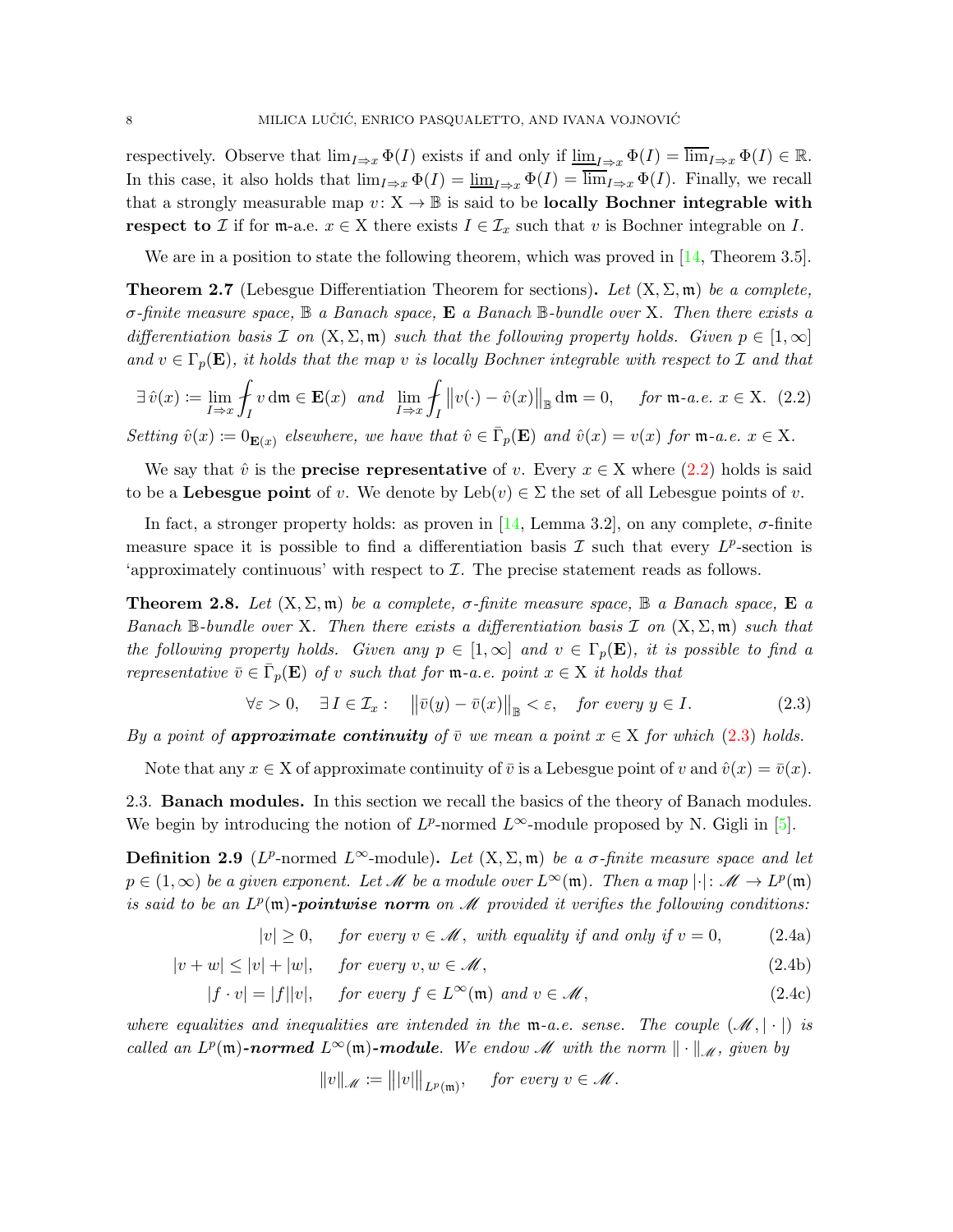When  $\|\cdot\|_{\mathscr{M}}$  is complete, we say that  $(\mathscr{M}, |\cdot|)$  is an  $L^p(\mathfrak{m})$ -**Banach**  $L^{\infty}(\mathfrak{m})$ -module.

A prototypical example of  $L^p(\mathfrak{m})$ -Banach  $L^{\infty}(\mathfrak{m})$ -module is the space of  $L^p(\mathfrak{m})$ -sections of a Banach B-bundle **E** over X, the  $L^p(\mathfrak{m})$ -pointwise norm on  $\Gamma_p(\mathbf{E})$  being  $|v| := ||v(\cdot)||_{\mathbf{E}(\cdot)}$ .

An important class of  $L^2(\mathfrak{m})$ -Banach  $L^{\infty}(\mathfrak{m})$ -modules is the one of Hilbert modules. Fol-lowing [\[5,](#page-23-0) Definition 1.2.20], we say that an  $L^2(\mathfrak{m})$ -Banach  $L^{\infty}(\mathfrak{m})$ -module  $\mathscr{H}$  is **Hilbert** provided it is Hilbert when viewed as a Banach space. It is shown in [\[5,](#page-23-0) Proposition 1.2.21] that  $\mathcal H$  is a Hilbert module if and only if the pointwise parallelogram identity holds:

$$
|v+w|^2 + |v-w|^2 = 2|v|^2 + 2|w|^2 \quad \text{m-a.e.,} \quad \text{ for every } v, w \in \mathcal{H}.
$$

An operator between two  $L^p(\mathfrak{m})$ -normed  $L^{\infty}(\mathfrak{m})$ -modules is called a **homomorphism of**  $L^p(\mathfrak{m})$ -normed  $L^{\infty}(\mathfrak{m})$ -modules provided it is  $L^{\infty}(\mathfrak{m})$ -linear and continuous. The dual of an  $L^p(\mathfrak{m})$ -normed  $L^{\infty}(\mathfrak{m})$ -module  $M$  is given by the space  $M^*$  of all  $L^{\infty}(\mathfrak{m})$ -linear and continuous maps from M to  $L^1(\mathfrak{m})$ . It holds that  $M^*$  is an  $L^q(\mathfrak{m})$ -Banach  $L^{\infty}(\mathfrak{m})$ -module if endowed with the  $L^q(\mathfrak{m})$ -pointwise norm operator  $|\cdot|: \mathcal{M}^* \to L^q(\mathfrak{m})$ , which is defined as

$$
|\omega| := \bigvee \{ \omega(v) \mid v \in \mathcal{M}, \, |v| \le 1 \text{ holds } \mathfrak{m} \text{-a.e.} \}, \quad \text{ for every } \omega \in \mathcal{M}^*.
$$

Furthermore, we denote by  $J_{\mathcal{M}}: \mathcal{M} \to \mathcal{M}^{**}$  the **James' embedding** of  $\mathcal{M}$  into its bidual, *i.e.*, the unique homomorphism of  $L^p(\mathfrak{m})$ -Banach  $L^{\infty}(\mathfrak{m})$ -modules satisfying

<span id="page-8-2"></span>
$$
\langle J_{\mathcal{M}}(v), \omega \rangle = \langle \omega, v \rangle, \quad \text{ for every } v \in \mathcal{M} \text{ and } \omega \in \mathcal{M}^*.
$$
 (2.5)

We have that  $|J_{\mathcal{M}}(v)| = |v|$  holds m-a.e. for every  $v \in \mathcal{M}$ . Then the space  $\mathcal M$  is said to be reflexive (as a module) provided  $J_{\mathscr{M}}$  is surjective (and thus an isomorphism). According to [\[5,](#page-23-0) Corollary 1.2.18],  $\mathcal{M}$  is reflexive if and only if it is reflexive as a Banach space.

Let us also recall the notion of **adjoint operator**: given a homomorphism  $\varphi \colon \mathcal{M} \to \mathcal{N}$ between two  $L^p(\mathfrak{m})$ -Banach  $L^{\infty}(\mathfrak{m})$ -modules M and N, we denote by  $\varphi^{\rm ad}$ :  $\mathcal{N}^* \to \mathcal{M}^*$  the unique homomorphism of  $L^q(\mathfrak{m})$ -Banach  $L^{\infty}(\mathfrak{m})$ -modules such that

<span id="page-8-1"></span>
$$
\langle \varphi^{\text{ad}}(\omega), v \rangle = \langle \omega, \varphi(v) \rangle, \quad \text{ for every } \omega \in \mathcal{N}^* \text{ and } v \in \mathcal{M}.
$$
 (2.6)

It holds that  $\varphi^{\text{ad}}$  is an isomorphism if and only if  $\varphi$  is an isomorphism.

In the theory of Banach modules, it is often convenient to drop the integrability assumption:

**Definition 2.10** ( $L^0$ -normed  $L^0$ -module). Let  $(X, \Sigma, \mathfrak{m})$  be a  $\sigma$ -finite measure space. Let M be a module over  $L^0(\mathfrak{m})$ . Then a map  $|\cdot|: \mathscr{M} \to L^0(\mathfrak{m})$  is said to be an  $L^0(\mathfrak{m})$ -pointwise norm on M provided it verifies [\(2.4a\)](#page-7-3), [\(2.4b\)](#page-7-4), [\(2.4c\)](#page-7-5), but replacing  $L^{\infty}(\mathfrak{m})$  with  $L^{0}(\mathfrak{m})$ in [\(2.4c\)](#page-7-5). The couple  $(\mathcal{M}, |\cdot|)$  is called an  $L^0(\mathfrak{m})$ -normed  $L^0(\mathfrak{m})$ -module, or a random normed module over  $\mathbb R$  with base  $(X, \Sigma, \mathfrak{m})$  in the case where  $\mathfrak{m}$  is a probability measure. We also endow  $\mathcal M$  with the distance  $d_{\mathcal M}$ , given by

<span id="page-8-0"></span>
$$
\mathsf{d}_{\mathscr{M}}(v,w) \coloneqq \int \min\{|v-w|,1\} \, \mathrm{d}\mathfrak{m}', \quad \text{ for every } v \in \mathscr{M}, \tag{2.7}
$$

where  $\mathfrak{m}'$  is any given probability measure on  $\Sigma$  satisfying  $\mathfrak{m} \ll \mathfrak{m}' \ll \mathfrak{m}$ . When  $d_{\mathcal{M}}$  is complete, we say that  $(\mathcal{M}, |\cdot|)$  is an  $L^0(\mathfrak{m})$ -**Banach**  $L^0(\mathfrak{m})$ -module.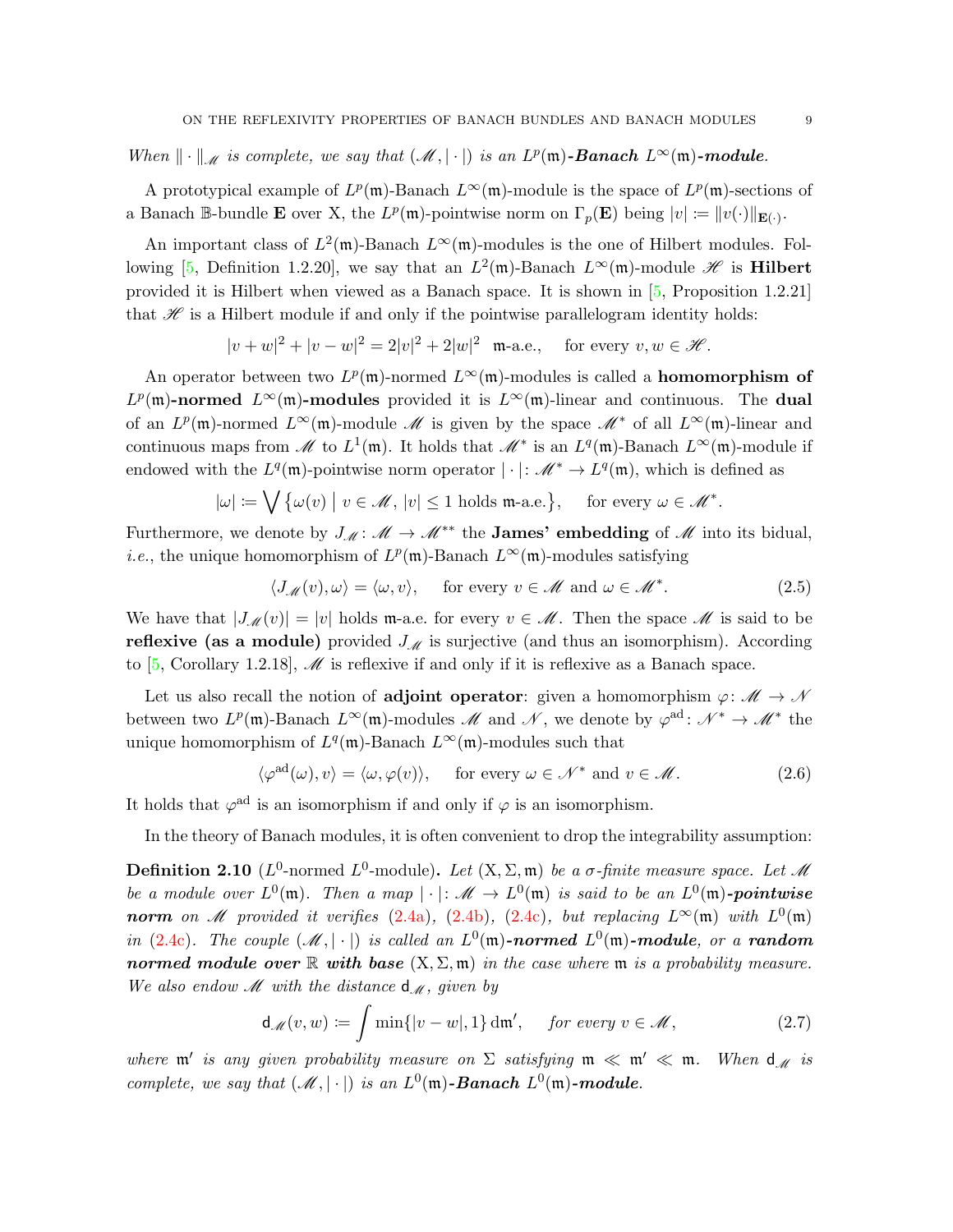A key example of  $L^0(\mathfrak{m})$ -Banach  $L^0(\mathfrak{m})$ -module is the space  $\Gamma_0(\mathbf{E})$ , where **E** is a Banach B-bundle over X, and as an  $L^0(\mathfrak{m})$ -pointwise norm on  $\Gamma_0(\mathbf{E})$  we consider  $|v| := ||v(\cdot)||_{\mathbf{E}(\cdot)}$ .

It is worth pointing out that a random normed module is complete with respect to the distance introduced in  $(2.7)$  if and only if it is complete in the sense of  $[10, 11]$  $[10, 11]$ , *i.e.*, with respect to the so-called  $(\epsilon, \lambda)$ -topology. Indeed, both the topology induced by the  $L^0$ -distance and the  $(\epsilon, \lambda)$ -topology coincide with the one of 'convergence in measure', cf. [\[6\]](#page-23-10) and [\[8\]](#page-23-11).

An operator between two  $L^0(\mathfrak{m})$ -normed  $L^0(\mathfrak{m})$ -modules is called a **homomorphism of**  $L^0(\mathfrak{m})$ -normed  $L^0(\mathfrak{m})$ -modules provided it is  $L^0(\mathfrak{m})$ -linear and continuous.

The relation between  $L^p(\mathfrak{m})$ -Banach  $L^{\infty}(\mathfrak{m})$ -modules and  $L^0(\mathfrak{m})$ -Banach  $L^0(\mathfrak{m})$ -modules can be expressed by the following result, which is taken from [\[4,](#page-23-3) Theorem/Definition 2.7].

**Proposition 2.11** ( $L^0$ -completion). Let  $(X, \Sigma, \mathfrak{m})$  be a  $\sigma$ -finite measure space. Let M be an  $L^p(\mathfrak{m})$ -Banach  $L^{\infty}(\mathfrak{m})$ -module, for some exponent  $p \in (1,\infty)$ . Then there exists a unique couple  $(M^0, \iota)$ , where  $M^0$  is an  $L^0(\mathfrak{m})$ -Banach  $L^0(\mathfrak{m})$ -module, while  $\iota: M \to M^0$  is a linear operator which preserves the pointwise norm and has dense image. Uniqueness is intended up to unique isomorphism: given another couple  $(\mathcal{N}^0, t')$  having the same properties, there exists a unique isomorphism of  $L^0(\mathfrak{m})$ -Banach  $L^0(\mathfrak{m})$ -modules  $\Phi: \mathcal{M}^0 \to \mathcal{N}^0$  such that  $\iota' = \Phi \circ \iota$ . The space  $\mathcal{M}^0$  is called the  $L^0(\mathfrak{m})$ -completion of  $\mathcal M$ .

## 3. Main results

<span id="page-9-1"></span><span id="page-9-0"></span>3.1. Hilbertian and uniformly convex bundles/modules. In this section, we prove that a given separable Banach bundle is Hilbert (resp. uniformly convex) if and only if its space of sections is Hilbert (resp. uniformly convex). Let us begin with Hilbert bundles/modules.

<span id="page-9-2"></span>**Theorem 3.1** (Hilbert bundles/modules). Let  $(X, \Sigma, \mathfrak{m})$  be a  $\sigma$ -finite measure space. Let  $\mathbb{B}$ be a separable Banach space and let  $E$  be a Banach  $\mathbb B$ -bundle over X. Then  $E$  is a Hilbert bundle if and only if  $\Gamma_2(E)$  is a Hilbert space. Necessity holds also when  $\mathbb B$  is non-separable.

*Proof.* Suppose  $\mathbb B$  is an arbitrary Banach space and **E** is a Hilbert bundle. Fix  $v, w \in \Gamma_2(\mathbf{E})$ . Then  $||v(x) + w(x)||_{\mathbf{E}(x)}^2 + ||v(x) - w(x)||_{\mathbf{E}(x)}^2 = 2||v(x)||_{\mathbf{E}(x)}^2 + 2||w(x)||_{\mathbf{E}(x)}^2$  for m-a.e.  $x \in X$ . By integrating it over X we obtain  $||v + w||_{\Gamma_2(\mathbf{E})}^2 + ||v - w||_{\Gamma_2(\mathbf{E})}^2 = 2||v||_{\Gamma_2(\mathbf{E})}^2 + 2||w||_{\Gamma_2(\mathbf{E})}^2$ whence it follows that  $\Gamma_2(E)$  is a Hilbert module.

Conversely, suppose  $\mathbb B$  is separable and  $\Gamma_2(E)$  is a Hilbert module. Thanks to Proposition [2.6,](#page-6-0) we can find a Q-linear space  $(v_n)_{n\in\mathbb{N}}\subseteq\Gamma_2(\mathbf{E})$  such that  $\{v_n(x):n\in\mathbb{N}\}\$ is dense in  $\mathbf{E}(x)$ for  $m$ -a.e.  $x \in X$ . We argue by contradiction: suppose there exists  $P' \in \Sigma$  with  $m(P') > 0$ such that  $\mathbf{E}(x)$  is non-Hilbert for every  $x \in P'$ . Hence, there must exist  $n, m \in \mathbb{N}$  and  $P \in \Sigma$ , with  $P \subseteq P'$  and  $\mathfrak{m}(P) > 0$ , such that for  $\mathfrak{m}$ -a.e.  $x \in P$  it holds

$$
||v_n(x) + v_m(x)||_{\mathbf{E}(x)}^2 + ||v_n(x) - v_m(x)||_{\mathbf{E}(x)}^2 < 2||v_n(x)||_{\mathbf{E}(x)}^2 + 2||v_m(x)||_{\mathbf{E}(x)}^2.
$$

By integrating the above inequality over  $P$ , we conclude that

$$
\|\mathbb{1}_P\cdot v_n+\mathbb{1}_P\cdot v_m\|_{\Gamma_2(\mathbf{E})}^2+\|\mathbb{1}_P\cdot v_n-\mathbb{1}_P\cdot v_m\|_{\Gamma_2(\mathbf{E})}^2<2\|\mathbb{1}_P\cdot v_n\|_{\Gamma_2(\mathbf{E})}^2+2\|\mathbb{1}_P\cdot v_m\|_{\Gamma_2(\mathbf{E})}^2,
$$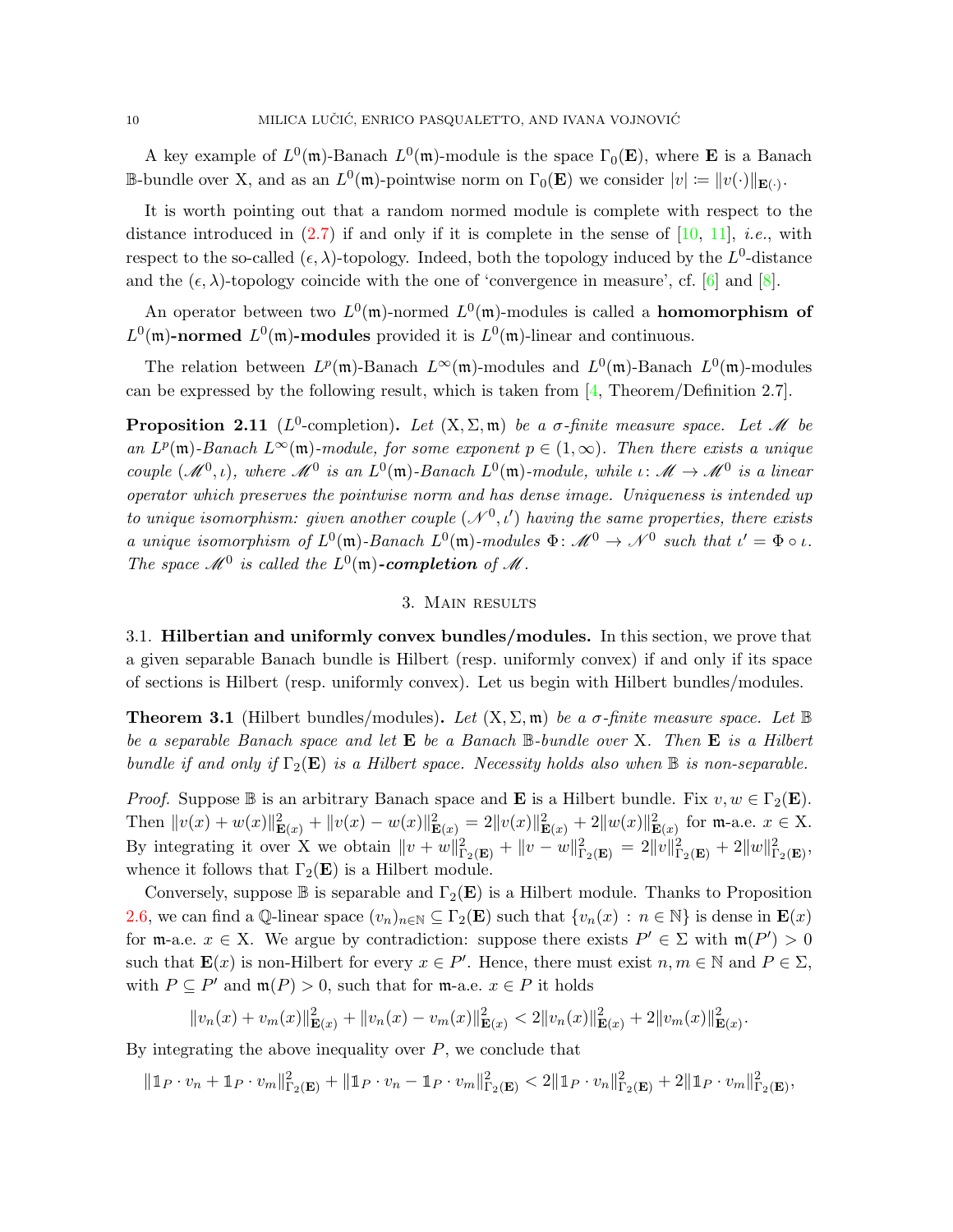thus leading to a contradiction with the assumption that  $\Gamma_2(\mathbf{E})$  is a Hilbert module.

Next we aim at obtaining the analogue of Theorem [3.1,](#page-9-2) but with the term 'Hilbert' replaced by 'uniformly convex'. Its proof, which is more involved than the one for the Hilbertian case, requires some auxiliary notions and results. More precisely, we have to work with an intermediate concept of 'pointwise uniform convexity', which we introduce in Definition [3.2.](#page-10-0) It is a slight generalisation of the notion of random uniform convexity, proposed and studied by Guo–Zeng in [\[10,](#page-23-7) [11\]](#page-23-8). In Theorem [3.4](#page-11-0) we will extend their main result to  $\sigma$ -finite measures.

<span id="page-10-0"></span>**Definition 3.2** (Pointwise uniform convexity). Let  $(X, \Sigma, \mathfrak{m})$  be a  $\sigma$ -finite measure space and let M be an  $L^p(\mathfrak{m})$ -Banach  $L^{\infty}(\mathfrak{m})$ -module for some exponent  $p \in (1,\infty)$ . Let us define the pointwise modulus of convexity  $\delta^{\text{pw}}_{\mathscr{M}}: (0,2] \to L^{\infty}(\mathfrak{m})$  associated with the space M as

$$
\delta_{\mathscr{M}}^{\text{pw}}(\varepsilon) := \bigwedge \left\{ 1 - \mathbb{1}_E \left| \frac{v+w}{2} \right| \middle| v, w \in \mathscr{M}, E \in \Sigma, |v| = |w| = 1 \text{ and } |v-w| > \varepsilon \text{ m-a.e. on } E \right\},\
$$

for every  $\varepsilon \in (0,2]$ . Then we say that M is **pointwise uniformly convex** if and only if

ess inf 
$$
\delta^{\text{pw}}_{\mathscr{M}}(\varepsilon) > 0
$$
, for every  $\varepsilon \in (0, 2]$ .

The very same definition of the function  $\delta_{\mathcal{M}}^{\text{pw}}$  can be given also in the case where  $\mathcal M$  is an  $L^0(\mathfrak{m})$ -Banach  $L^0(\mathfrak{m})$ -module. When  $\mathfrak{m}$  is a probability measure, the notion of pointwise uniform convexity introduced in Definition [3.2](#page-10-0) coincides with the one of *random uniform* convexity (see [\[10,](#page-23-7) Definition 4.1]). One can also easily verify that, given an  $L^p(\mathfrak{m})$ -Banach  $L^{\infty}(\mathfrak{m})$ -module and called  $\mathscr{M}^0$  its  $L^0(\mathfrak{m})$ -completion, it holds that  $\delta^{\text{pw}}_{\mathscr{M}^0} = \delta^{\text{pw}}_{\mathscr{M}}$ . In particular, given a Banach  $\mathbb{B}$ -bundle **E** on X and two exponents  $p, p' \in (1, \infty)$ , one has  $\delta_{\Gamma_p(\mathbf{E})}^{\text{pw}} = \delta_{\Gamma_{p'}(\mathbf{E})}^{\text{pw}}$ .

In the following result we prove the 'easy implication' of Theorem [3.4.](#page-11-0) The proof argument is strongly inspired by  $[10,$  Theorem 4.3].

<span id="page-10-2"></span>**Lemma 3.3.** Let  $(X, \Sigma, \mathfrak{m})$  be a  $\sigma$ -finite measure space and let  $\mathcal{M}$  be an  $L^p(\mathfrak{m})$ -Banach  $L^{\infty}(\mathfrak{m})$ -module for some exponent  $p \in (1,\infty)$ . Then it holds that

<span id="page-10-1"></span>
$$
\delta_{\mathscr{M}}(\varepsilon) \le \text{ess}\inf \delta_{\mathscr{M}}^{\text{pw}}(\varepsilon), \quad \text{ for every } \varepsilon \in (0,2]. \tag{3.1}
$$

*Proof.* Fix  $\varepsilon \in (0, 2]$ . Take also  $v, w \in \mathcal{M}$  and  $E \in \Sigma$  with  $\mathfrak{m}(E) > 0$  such that  $|v| = |w| = 1$ and  $|v-w| > \varepsilon$  hold m-a.e. on E. Given any set  $F \in \Sigma$  such that  $F \subseteq E$  and  $0 < \mathfrak{m}(F) < +\infty$ , we define  $v_F, w_F \in \mathcal{M}$  as  $v_F := \mathfrak{m}(F)^{-1/p} \mathbb{1}_F \cdot v$  and  $w_F := \mathfrak{m}(F)^{-1/p} \mathbb{1}_F \cdot w$ . Observe that

$$
||v_F||_{\mathscr{M}} = \left(\int |v_F|^p \, \mathrm{d}\mathfrak{m}\right)^{\frac{1}{p}} = \left(\int_F |v|^p \, \mathrm{d}\mathfrak{m}\right)^{\frac{1}{p}} = 1.
$$

By similar computations, one can show that  $||w_F||_{\mathscr{M}} = 1$  and  $||v_F - w_F||_{\mathscr{M}} \geq \varepsilon$ . Consequently, we have that  $1 - ||v_F + w_F||_{\mathcal{M}}/2 \ge \delta_{\mathcal{M}}(\varepsilon)$ , which can be equivalently rewritten as

$$
\int_F \left|\frac{v+w}{2}\right|^p \mathrm{d}\mathfrak{m} = \int \left|\frac{v_F+w_F}{2}\right|^p \mathrm{d}\mathfrak{m} = \frac{\left\|v_F+w_F\right\|_{\mathscr{M}}^p}{2^p} \le \left(1-\delta_{\mathscr{M}}(\varepsilon)\right)^p.
$$

Thanks to the arbitrariness of F, we deduce that  $\left[\frac{v+w}{2}\right]^p \leq \left(1-\delta_{\mathscr{M}}(\varepsilon)\right)^p$  holds m-a.e. on E. This implies that  $\delta_{\mathscr{M}}^{\text{pw}}(\varepsilon) \geq \delta_{\mathscr{M}}(\varepsilon)$  holds m-a.e. on X, which is equivalent to [\(3.1\)](#page-10-1).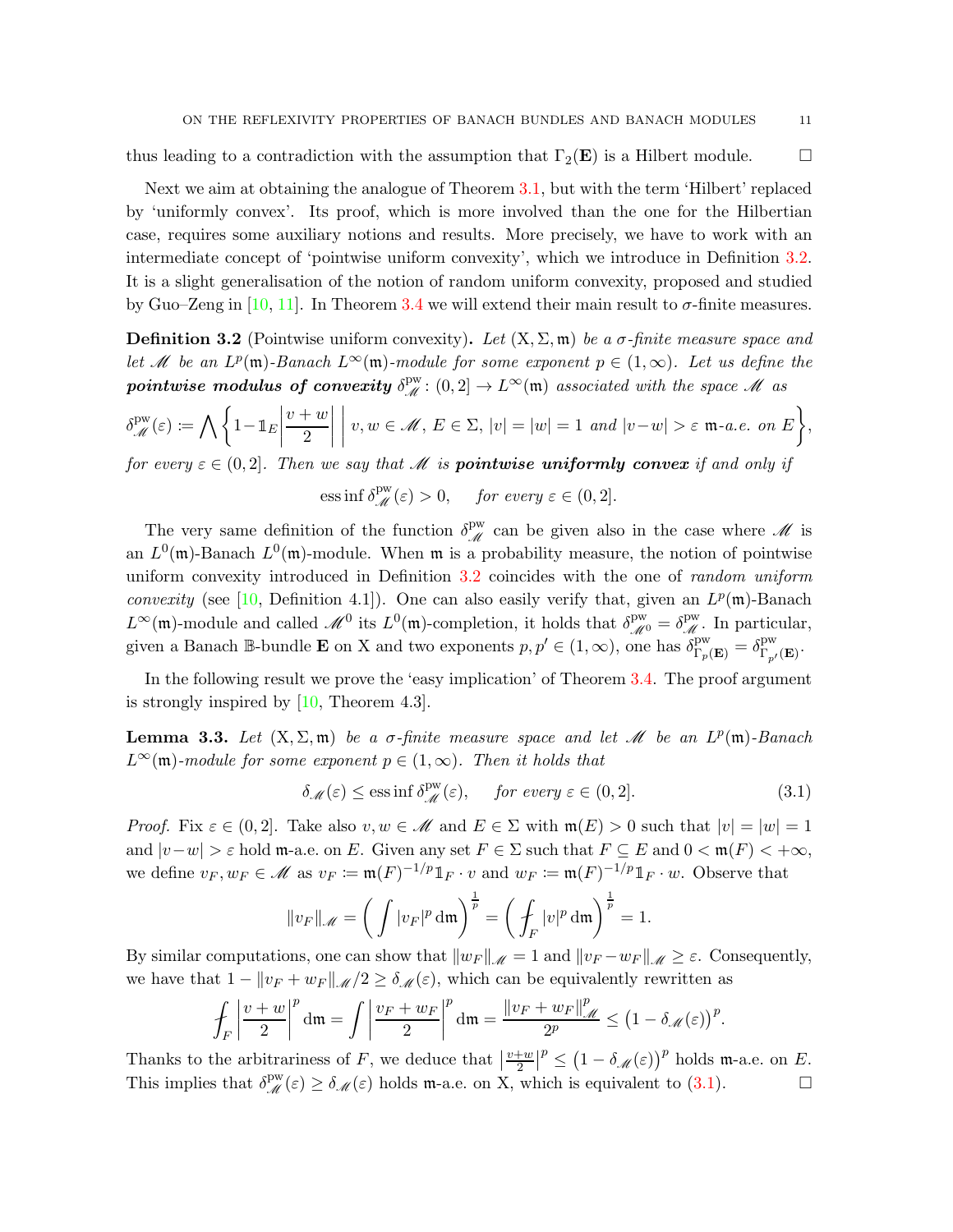The following theorem, which states that the pointwise uniform convexity of any given Banach module is equivalent to its uniform convexity as a Banach space, is an almost direct consequence of a beautiful result obtained by Guo–Zeng in [\[10,](#page-23-7) [11\]](#page-23-8).

<span id="page-11-0"></span>**Theorem 3.4.** Let  $(X, \Sigma, \mathfrak{m})$  be a  $\sigma$ -finite measure space and let  $\mathcal{M}$  be an  $L^p(\mathfrak{m})$ -Banach  $L^{\infty}(\mathfrak{m})$ -module for some exponent  $p \in (1,\infty)$ . Then M is pointwise uniformly convex if and only if it is uniformly convex as a Banach space. In this case, for every  $\varepsilon \in (0,2]$  it holds that

<span id="page-11-1"></span>
$$
\phi_p(\varepsilon, \text{ess inf }\delta^{\text{pw}}_{\mathcal{M}}(\varepsilon/5)) \le \delta_{\mathcal{M}}(\varepsilon) \le \text{ess inf }\delta^{\text{pw}}_{\mathcal{M}}(\varepsilon), \tag{3.2}
$$

for some  $\phi_p$ :  $(0,2] \times (0,1] \rightarrow (0,1]$  that is continuous and non-decreasing in each variable.

*Proof.* We first deal with the case where  $\mathfrak{m}$  is a probability measure. Call  $\mathcal{M}^0$  the  $L^0(\mathfrak{m})$ completion of  $\mathcal{M}$ , which is a complete random normed module over  $\mathbb{R}$  with base  $(X, \Sigma, \mathfrak{m})$ . The fact that  $\mathscr M$  is pointwise uniformly convex if and only if it is uniformly convex in the sense of Banach spaces was proved in  $[11,$  Theorem 1.3] after  $[10,$  Theorems 4.3 and 4.4]; the sufficiency part and the upper bound in [\(3.2\)](#page-11-1) follow also from Lemma [3.3.](#page-10-2) By inspecting the proof of [\[10,](#page-23-7) Proposition 4.5], one can see that there exists a function  $\phi_p$ :  $(0, 2] \times (0, 1] \rightarrow (0, 1]$ that is continuous and non-decreasing in each variable, and that for any  $\varepsilon \in (0, 2]$  satisfies

<span id="page-11-2"></span>
$$
\phi_p(\varepsilon, \text{ess inf }\delta_{\mathcal{M}}^{\text{pw}}(\varepsilon/4)) \le \delta_{\mathcal{M}}(\varepsilon), \quad \text{when } \mathfrak{m}(X) = 1.
$$
 (3.3)

Next we explain how to drop the finiteness assumption on  $\mathfrak{m}$ . For an arbitrary  $\sigma$ -finite measure  $\mathfrak{m}$ , the sufficiency part of the statement and the upper bound in  $(3.2)$  follow, as before, directly from Lemma [3.3.](#page-10-2) Concerning the lower bound in [\(3.2\)](#page-11-1), which in turn implies the necessity part of the statement, we argue as follows. First, we set  $f(\varepsilon') := \operatorname{ess\,inf} \delta^{\mathrm{pw}}_{\mathscr{M}}(\varepsilon')$ for every  $\varepsilon' \in (0, 2]$ . Notice that f is non-decreasing by construction. Now fix any  $\varepsilon \in (0, 2]$ . We may suppose that  $f(\epsilon/5) > 0$ , otherwise there is nothing to prove. Pick some sequence  $(\varepsilon_k)_{k\in\mathbb{N}}\subseteq (4\varepsilon/5,\varepsilon)$  such that  $\varepsilon_k\to\varepsilon$ . Fix an increasing sequence of sets  $(E_n)_{n\in\mathbb{N}}\subseteq \Sigma$  such that  $0 < \mathfrak{m}(E_n) < +\infty$  for every  $n \in \mathbb{N}$  and  $\bigcup_{n \in \mathbb{N}} E_n = X$ . The localised space  $\mathscr{M}|_{E_n}$  can be regarded as an  $L^p(\mathfrak{m}_n)$ -Banach  $L^{\infty}(\mathfrak{m}_n)$ -module, where  $\mathfrak{m}_n$  stands for the normalised measure  $\mathfrak{m}(E_n)^{-1}\mathfrak{m}|_{E_n}$ . Given that, trivially,  $\delta_{\mathscr{M}|_{E_n}}^{\text{pw}}(\varepsilon') \geq \delta_{\mathscr{M}}^{\text{pw}}(\varepsilon')$  holds  $\mathfrak{m}_n$ -a.e. for every  $\varepsilon' \in (0,2],$ we deduce from [\(3.3\)](#page-11-2) that  $\delta_{\mathscr{M}|_{E_n}}(\varepsilon') \geq \phi_p(\varepsilon', f(\varepsilon'/4))$  for every  $\varepsilon' \in (0,2]$ . Now fix  $k \in \mathbb{N}$  and  $v, w \in \mathcal{M}$  such that  $||v||_{\mathcal{M}} = ||w||_{\mathcal{M}} = 1$  and  $||v - w||_{\mathcal{M}} \geq \varepsilon_k$ . We define  $v_n, w_n \in \mathcal{M}|_{E_n}$  as

$$
v_n \coloneqq \left(\frac{\mathfrak{m}(E_n)}{\int_{E_n} |v|^p \, d\mathfrak{m}}\right)^{\frac{1}{p}} \mathbb{1}_{E_n} \cdot v, \qquad w_n \coloneqq \left(\frac{\mathfrak{m}(E_n)}{\int_{E_n} |w|^p \, d\mathfrak{m}}\right)^{\frac{1}{p}} \mathbb{1}_{E_n} \cdot w,
$$

for every  $n \in \mathbb{N}$  sufficiently big (so that  $\int_{E_n} |v|^p \, \mathrm{d}\mathfrak{m}$  and  $\int_{E_n} |w|^p \, \mathrm{d}\mathfrak{m}$  are non-zero). Hence, recalling that we are viewing  $\mathscr{M}|_{E_n}$  as a Banach module over  $(X, \Sigma, \mathfrak{m}_n)$ , we have that

$$
||v_n||_{\mathscr{M}|_{E_n}} = \left(\int |v_n|^p \, \mathrm{d}\mathfrak{m}_n\right)^{\frac{1}{p}} = \left(\frac{\mathfrak{m}(E_n)}{\int_{E_n} |v|^p \, \mathrm{d}\mathfrak{m}} \int_{E_n} |v|^p \, \mathrm{d}\mathfrak{m}_n\right)^{\frac{1}{p}} = 1
$$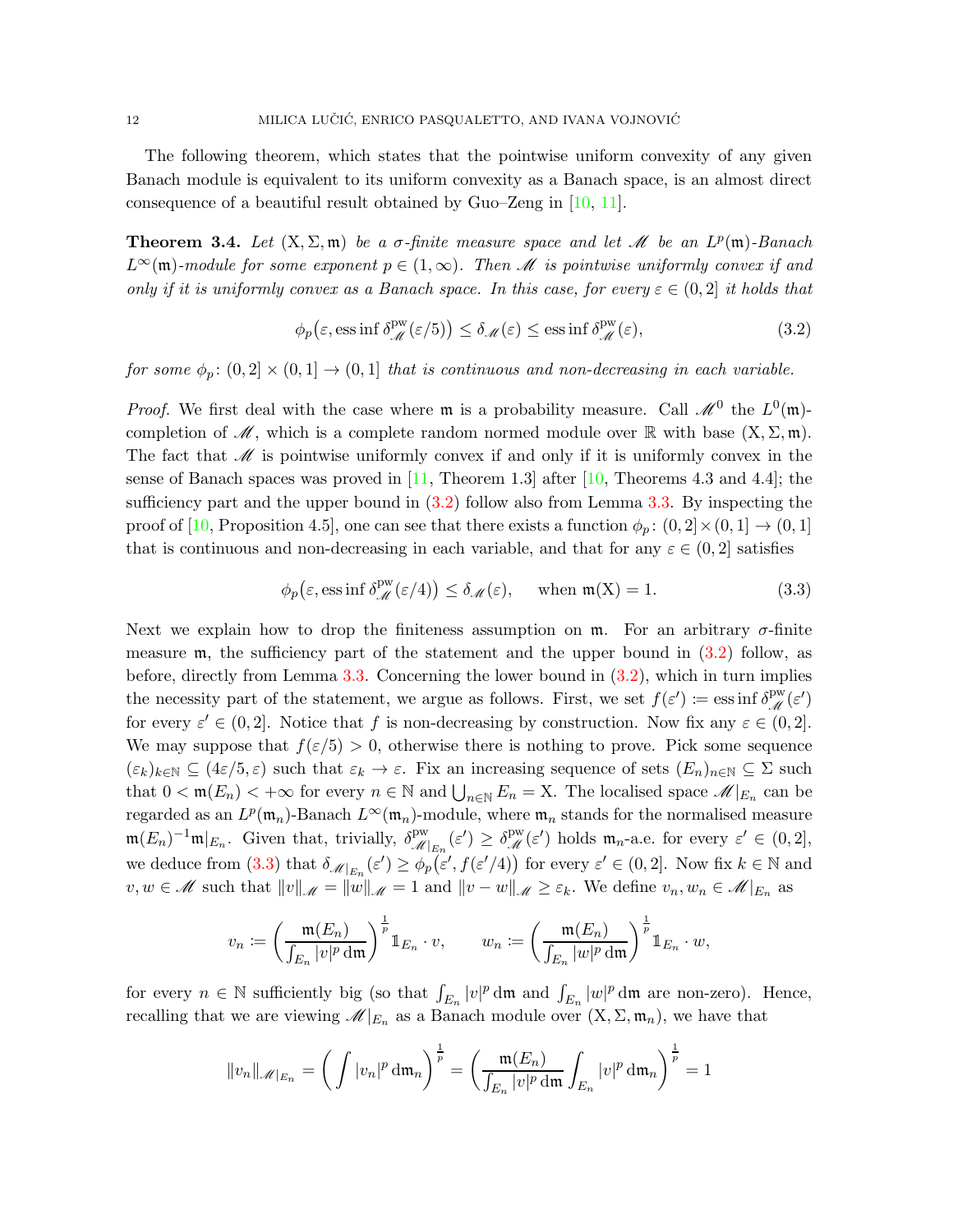and similarly  $||w_n||_{\mathcal{M}|_{E_n}} = 1$ . Moreover, by dominated convergence theorem we deduce that

$$
\tilde{\varepsilon}_n := \|v_n - w_n\|_{\mathscr{M}|_{E_n}} = \bigg(\int_{E_n} \bigg| \frac{v}{\big(\int_{E_n} |v|^p \, \mathrm{d}\mathfrak{m}\big)^{1/p}} - \frac{w}{\big(\int_{E_n} |w|^p \, \mathrm{d}\mathfrak{m}\big)^{1/p}} \bigg|^p \, \mathrm{d}\mathfrak{m}\bigg)^{\frac{1}{p}} \stackrel{n}{\to} \|v - w\|_{\mathscr{M}}.
$$

Analogous computations yield  $\left\|\frac{v_n+w_n}{2}\right\|_{\mathscr{M}|_{E_n}} \to \left\|\frac{v+w}{2}\right\|_{\mathscr{M}}$  as  $n \to \infty$ . We thus obtain that

$$
1 - \left\|\frac{v+w}{2}\right\|_{\mathcal{M}} = \lim_{n \to \infty} \left(1 - \left\|\frac{v_n + w_n}{2}\right\|_{\mathcal{M}|_{E_n}}\right) \ge \overline{\lim}_{n \to \infty} \delta_{\mathcal{M}|_{E_n}}(\tilde{\varepsilon}_n) \ge \overline{\lim}_{n \to \infty} \phi_p(\tilde{\varepsilon}_n, f(\tilde{\varepsilon}_n/4))
$$
  

$$
\ge \lim_{n \to \infty} \phi_p(\tilde{\varepsilon}_n, f(\varepsilon/5)) \stackrel{*}{=} \phi_p(\|v-w\|_{\mathcal{M}}, f(\varepsilon/5)) \ge \phi_p(\varepsilon_k, f(\varepsilon/5)),
$$

where in the passage from the first to the second line we used the fact that  $\tilde{\varepsilon}_n/4 > \varepsilon/5$  holds for all  $n \in \mathbb{N}$  sufficiently large, while for the starred equality we used the continuity of the function  $\varepsilon' \mapsto \phi_p(\varepsilon', f(\varepsilon/5))$ . This implies  $\delta_{\mathscr{M}}(\varepsilon) \geq \delta_{\mathscr{M}}(\varepsilon_k) \geq \phi_p(\varepsilon_k, f(\varepsilon/5))$  for every  $k \in \mathbb{N}$ . By letting  $k \to \infty$ , we can finally conclude that  $\delta_{\mathscr{M}}(\varepsilon) \geq \phi_p(\varepsilon, f(\varepsilon/5))$ , as desired.

Before stating the main result of this section, we point out the following technical fact.

**Remark 3.5.** Let  $(X, \Sigma, \mathfrak{m})$  be a  $\sigma$ -finite measure space,  $\mathbb{B}$  a separable Banach space, **E** a Banach B-bundle over X. Then  $X \ni x \mapsto \delta_{\mathbf{E}(x)}(\varepsilon) \in [0,1]$  is measurable for every  $\varepsilon \in (0,2]$ .

Indeed, given any C as in Proposition [2.6,](#page-6-0) we have that  $\{v(x)/||v(x)||_{\mathbb{B}} : v \in \mathcal{C}, v(x) \neq 0\}$ is dense in  $\mathbb{S}_{\mathbf{E}(x)}$  for every  $x \in X$ , thus Remark [2.2](#page-4-1) ensures that  $\delta_{\mathbf{E}(x)}(\varepsilon)$  can be written as

$$
\inf \left\{ 1 - \frac{1}{2} \left\| \frac{v(x)}{\|v(x)\|_{\mathbb{B}}} + \frac{w(x)}{\|w(x)\|_{\mathbb{B}}} \right\|_{\mathbb{B}} \,\bigg|\, v, w \in \mathcal{C},\, v(x), w(x) \neq 0, \, \left\| \frac{v(x)}{\|v(x)\|_{\mathbb{B}}} - \frac{w(x)}{\|w(x)\|_{\mathbb{B}}} \right\|_{\mathbb{B}} > \varepsilon \right\},\,
$$

for every  $x \in X$ . In particular, the function  $\delta_{\mathbf{E}(\cdot)}(\varepsilon)$ , which can be expressed as a countable infimum of measurable functions, is measurable. This yields the claim.

Finally, we are in a position to prove the equivalence between the uniform convexity of a given separable Banach bundle and the uniform convexity of its space of sections.

<span id="page-12-0"></span>**Theorem 3.6** (Uniformly convex bundles/modules). Let  $(X, \Sigma, \mathfrak{m})$  be a  $\sigma$ -finite measure space. Let  $\mathbb B$  be a separable Banach space and let  $\mathbf E$  be a Banach  $\mathbb B$ -bundle over X. Then the following conditions are equivalent:

- i) **E** is a uniformly convex bundle and  $\text{ess inf }\delta_{\mathbf{E}(\cdot)}(\varepsilon) > 0$  for every  $\varepsilon > 0$ .
- ii)  $\Gamma_p(\mathbf{E})$  is a uniformly convex Banach space for every exponent  $p \in (1,\infty)$ .

More precisely, letting the function  $\phi_p: (0,2] \times (0,1] \rightarrow (0,1]$  be as in Theorem [3.4,](#page-11-0) it holds

$$
\text{ess}\inf \phi_p(\varepsilon,\delta_{\mathbf{E}(\cdot)}(\varepsilon/5)) \leq \delta_{\Gamma_p(\mathbf{E})}(\varepsilon) \leq \text{ess}\inf \delta_{\mathbf{E}(\cdot)}(\varepsilon), \quad \text{ for every } \varepsilon \in (0,2] \text{ and } p \in (1,\infty).
$$

Proof. Thanks to Theorem [3.4,](#page-11-0) it is evident that to get the claim amounts to showing that

$$
\text{ess}\inf \phi_p(\varepsilon, \delta_{\mathbf{E}(\cdot)}(\varepsilon/5)) = \phi_p(\varepsilon, \text{ess}\inf \delta_{\Gamma_p(\mathbf{E})}^{\text{pw}}(\varepsilon/5)),\tag{3.4a}
$$

<span id="page-12-2"></span><span id="page-12-1"></span>
$$
\text{ess}\inf \delta_{\mathbf{E}(\cdot)}(\varepsilon) = \text{ess}\inf \delta_{\Gamma_p(\mathbf{E})}^{\text{pw}}(\varepsilon). \tag{3.4b}
$$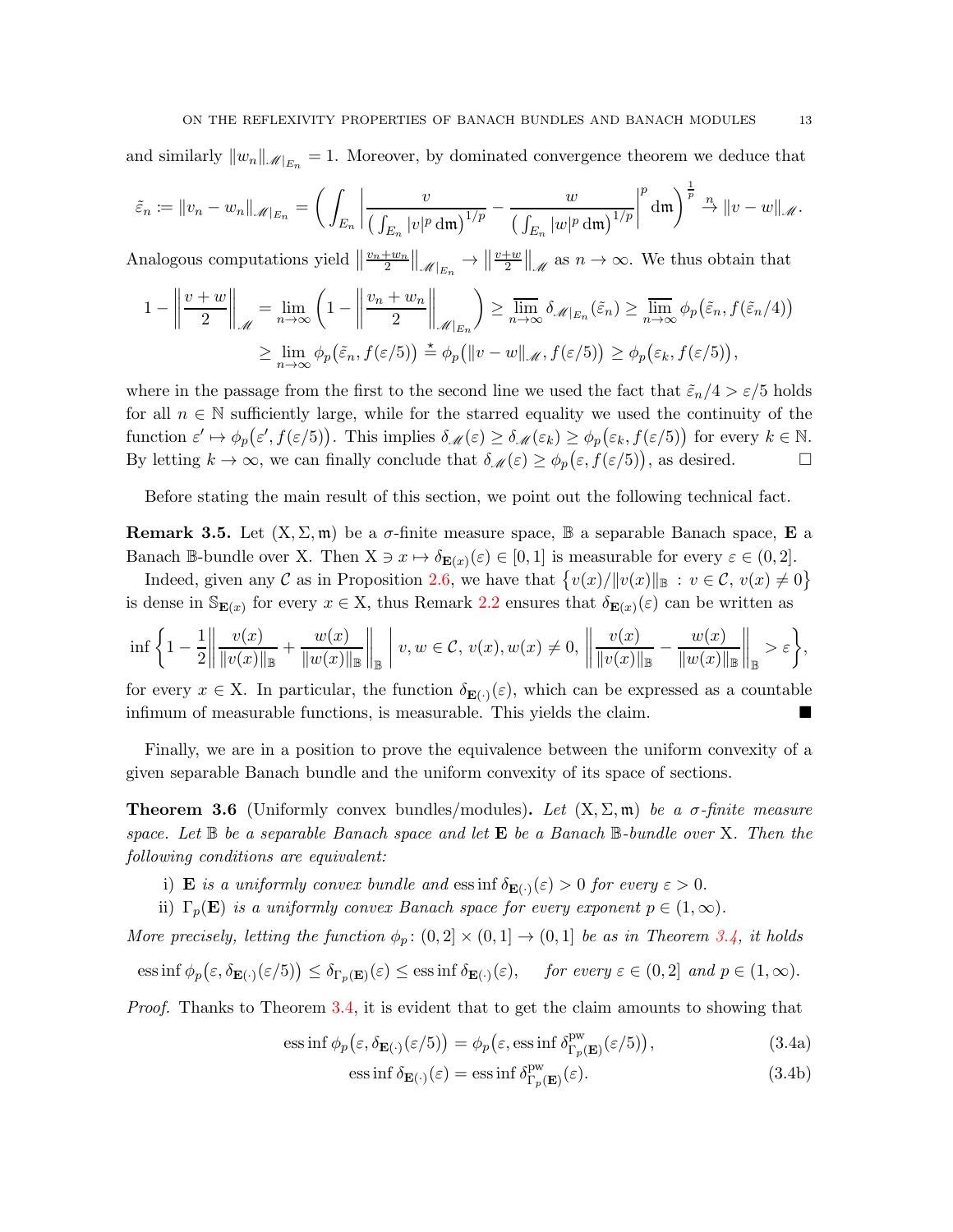Let us prove [\(3.4b\)](#page-12-1). Fix some C as in Proposition [2.6.](#page-6-0) For any  $v \in C$ , choose a representative  $\overline{v} \in \overline{\Gamma}_{\infty}(\mathbf{E})$  of  $(\mathbb{1}_{\{|v|>0\}}|v|^{-1}) \cdot v$  and define  $A_v := \{|\overline{v}| > 0\} = \{|\overline{v}| = 1\} \in \Sigma$ . We claim that

<span id="page-13-2"></span>
$$
\delta_{\Gamma_p(\mathbf{E})}^{\text{pw}}(\varepsilon) = \bigwedge \left\{ 1 - \mathbb{1}_E \left| \frac{\bar{v} + \bar{w}}{2} \right| \middle| v, w \in \mathcal{C}, E \in \Sigma, E \subseteq A_v \cap A_w, |\bar{v} - \bar{w}| > \varepsilon \text{ in } E \right\} \tag{3.5}
$$

holds in the m-a.e. sense for any given  $\varepsilon \in (0, 2]$ . The inequality  $\leq$  is obvious, so let us focus on the converse one. Pick any  $u, z \in \Gamma_p(\mathbf{E})$  and  $E \in \Sigma$  such that  $|u| = |z| = 1$  and  $|u - z| > \varepsilon$ m-a.e. on E. Fix  $\lambda \in (0,1)$ . We aim at finding a partition  $(E_k)_{k \in \mathbb{N}} \subseteq \Sigma$  of E up to m-null sets and vector fields  $v_k, w_k \in \mathcal{C}$  with  $E_k \subseteq A_{v_k} \cap A_{w_k}$  such that  $|\bar{v}_k - \bar{w}_k| > \varepsilon$  on  $E_k$  and

<span id="page-13-1"></span>
$$
1 - \mathbb{1}_{E_k} \left| \frac{\bar{v}_k + \bar{w}_k}{2} \right| \le 1 - \mathbb{1}_{E_k} \left| \frac{u+z}{2} \right| + \lambda, \quad \text{in the m-a.e. sense.} \tag{3.6}
$$

First, set  $\tilde{E}_1 \coloneqq \left\{ x \in E \, : \, |u-z|(x) > \varepsilon + \lambda \right\}$  and  $\tilde{E}_{i+1} \coloneqq \left\{ x \in E \, : \, |u-z|(x) > \varepsilon + \frac{\lambda}{i+1} \right\} \setminus \tilde{E}_i$ for every  $i \in \mathbb{N}$ . Note that  $(\tilde{E}_i)_{i \in \mathbb{N}} \subseteq \Sigma$  is a partition of E up to m-null sets. Given any  $i \in \mathbb{N}$ , it follows from Proposition [2.6](#page-6-0) that there exists a partition  $(\tilde{E}_{i,j})_{j\in\mathbb{N}}\subseteq\Sigma$  of the set  $\tilde{E}_i$  and sequences  $(v_{i,j})_{j\in\mathbb{N}}$ ,  $(w_{i,j})_{j\in\mathbb{N}}\subseteq\mathcal{C}$  such that  $|v_{i,j}-u|, |w_{i,j}-z|\leq \frac{\lambda}{4(i+1)}$  holds m-a.e. in  $\tilde{E}_{i,j}$ . In particular,  $|v_{i,j}|, |w_{i,j}| \geq 1 - \frac{\lambda}{4(i+1)}$  holds m-a.e. on  $\tilde{E}_{i,j}$ , thus up to removing an m-null set from  $\tilde{E}_{i,j}$  we can assume  $\tilde{E}_{i,j} \subseteq A_{v_{i,j}} \cap A_{w_{i,j}}$ . We have the following m-a.e. estimates on  $\tilde{E}_{i,j}$ :

$$
|\bar{v}_{i,j} - u| \le \left| \frac{v_{i,j}}{|v_{i,j}|} - v_{i,j} \right| + |v_{i,j} - u| = |1 - |v_{i,j}|| + |v_{i,j} - u| \le \frac{\lambda}{2(i+1)},
$$
  

$$
|\bar{w}_{i,j} - z| \le \frac{\lambda}{2(i+1)}.
$$
 (3.7)

<span id="page-13-0"></span>Consequently, we have that  $|\bar{v}_{i,j} - \bar{w}_{i,j}| \geq |u-z| - |\bar{v}_{i,j} - u| - |\bar{w}_{i,j} - z| > \varepsilon + \frac{\lambda}{i+1} - \frac{\lambda}{i+1} = \varepsilon$ holds m-a.e. on  $\tilde{E}_{i,j}$ . Moreover, again in the  $\mathfrak{m}|_{\tilde{E}_{i,j}}$ -a.e. sense, we can estimate

$$
1 - \left| \frac{\bar{v}_{i,j} + \bar{w}_{i,j}}{2} \right| \leq 1 - \left| \frac{u+z}{2} \right| + \frac{|\bar{v}_{i,j} - u| + |\bar{w}_{i,j} - z|}{2} \stackrel{(3.7)}{\leq} 1 - \left| \frac{u+z}{2} \right| + \frac{\lambda}{2(i+1)} < 1 - \left| \frac{u+z}{2} \right| + \lambda.
$$

Therefore, relabeling the countable family  $\{(\tilde{E}_{i,j}, v_{i,j}, w_{i,j}) : i,j \in \mathbb{N}\}\$ as  $((E_k, v_k, w_k))_{k \in \mathbb{N}}$ , we have obtained  $(3.6)$ . All in all, the claim  $(3.5)$  is proved. Now observe that there exists a set  $N \in \Sigma$  with  $\mathfrak{m}(N) = 0$  such that  $\{\bar{v}(x) : v \in \mathcal{C}, \bar{v}(x) \neq 0\}$  is dense in  $\mathbb{S}_{\mathbf{E}(x)}$  for every point  $x \in X \setminus N$ . Hence, Remark [2.2](#page-4-1) ensures that for any  $\varepsilon \in (0, 2]$  it holds that

$$
\delta_{\mathbf{E}(x)}(\varepsilon) = \inf \left\{ 1 - \left\| \frac{\bar{v}(x) + \bar{w}(x)}{2} \right\|_{\mathbf{E}(x)} \middle| v, w \in \mathcal{C}, \, \bar{v}(x), \bar{w}(x) \neq 0, \, \|\bar{v}(x) - \bar{w}(x)\|_{\mathbf{E}(x)} > \varepsilon \right\}.
$$

By combining the previous identity with  $(3.5)$ , we conclude that for any  $\varepsilon \in (0, 2]$  one has that  $\delta_{\mathbf{E}(x)}(\varepsilon) = \delta_{\Gamma_p(\mathbf{E})}^{\text{pw}}(\varepsilon)(x)$  for m-a.e.  $x \in \mathbf{X}$ , thus in particular [\(3.4b\)](#page-12-1) is verified. Finally, [\(3.4a\)](#page-12-2) follows from [\(3.4b\)](#page-12-1) by taking into account the properties of  $\phi_p$ . The proof is complete.  $\Box$ 

**Remark 3.7.** Let us isolate a property that we obtained during the proof of Theorem [3.6:](#page-12-0) under the same assumptions, we have that  $\delta_{\mathbf{E}(x)}(\varepsilon) = \delta_{\Gamma_p(\mathbf{E})}^{\text{pw}}(\varepsilon)(x)$  for m-a.e.  $x \in X$ .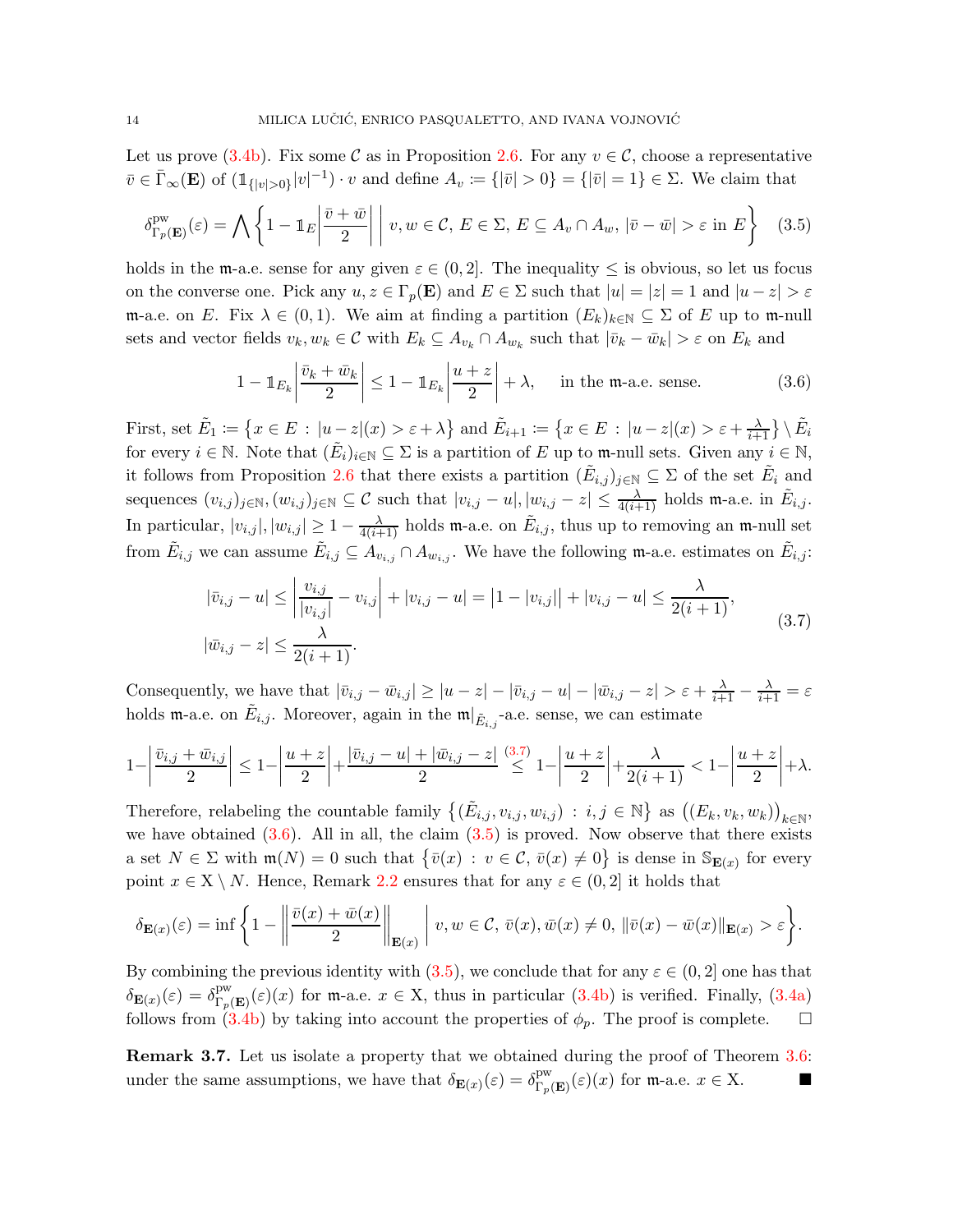<span id="page-14-0"></span>3.2. Characterisation of the dual of a section space. Let  $(X, \Sigma, \mathfrak{m})$  be a  $\sigma$ -finite measure space. Let  $\mathbb B$  be a Banach space and  $\bf E$  a Banach  $\mathbb B$ -bundle over X. Then we define  $\bar{\Gamma}_0(\mathbf E'_{w^*})$ as the space of all maps  $\bar{\omega}$ :  $X \to \bigsqcup_{x \in X} \mathbf{E}(x)'$  such that  $\bar{\omega}(x) \in \mathbf{E}(x)'$  for every  $x \in X$  and

 $X \ni x \longmapsto \langle \bar{\omega}(x), \bar{v}(x) \rangle \in \mathbb{R}$  is measurable, for every  $\bar{v} \in \bar{\Gamma}_0(\mathbf{E})$ .

We introduce an equivalence relation on the space  $\bar{\Gamma}_0(\mathbf{E}'_{w^*})$ : given any  $\bar{\omega}, \bar{\eta} \in \bar{\Gamma}_0(\mathbf{E}'_{w^*})$ , we declare that  $\bar{\omega} \sim \bar{\eta}$  if for any  $\bar{v} \in \bar{\Gamma}_0(\mathbf{E})$  it holds that  $\langle \bar{\omega}(x) - \bar{\eta}(x), \bar{v}(x) \rangle = 0$  for m-a.e.  $x \in \mathcal{X}$ .

**Remark 3.8.** In the case where the ambient Banach space  $\mathbb B$  is separable, it holds that

 $\bar{\omega} \sim \bar{\eta} \iff \bar{\omega}(x) = \bar{\eta}(x)$ , for m-a.e.  $x \in X$ .

On the other hand, on arbitrary Banach spaces this needs not necessarily be the case.

We denote the associated quotient space by

$$
\Gamma_0(\mathbf{E}'_{w^*})\coloneqq\bar{\Gamma}_0(\mathbf{E}'_{w^*})/\sim,
$$

while  $\pi_{\mathfrak{m}} \colon \overline{\Gamma}_0(\mathbf{E}'_{w^*}) \to \Gamma_0(\mathbf{E}'_{w^*})$  stands for the projection map. Then the space  $\Gamma_0(\mathbf{E}'_{w^*})$  is an  $L^0(\mathfrak{m})$ -normed  $L^0(\mathfrak{m})$ -module if endowed with the following  $L^0(\mathfrak{m})$ -pointwise norm operator:

$$
|\omega| := \bigvee \{ \langle \bar{\omega}(\cdot), \bar{v}(\cdot) \rangle \mid \bar{v} \in \bar{\Gamma}_0(\mathbf{E}), |\bar{v}| \le 1 \}, \quad \text{ for every } \omega = \pi_{\mathfrak{m}}(\bar{\omega}) \in \Gamma_0(\mathbf{E}'_{w^*})
$$

<span id="page-14-2"></span>**Remark 3.9.** When  $\mathbb B$  is separable, it holds  $|\omega|(x) = ||\bar{\omega}(x)||_{\mathbf{E}(x)}$  for  $\mathfrak{m}$ -a.e.  $x \in X$ .

In particular, for any given exponent  $q \in (1,\infty)$  we can consider the space

$$
\Gamma_q(\mathbf{E}'_{w^*}) \coloneqq \big\{ \omega \in \Gamma_0(\mathbf{E}'_{w^*}) \mid |\omega| \in L^q(\mathfrak{m}) \big\},\
$$

which inherits an  $L^q(\mathfrak{m})$ -normed  $L^{\infty}(\mathfrak{m})$ -module structure.

Our interest towards the space  $\Gamma_q(\mathbf{E}'_{w^*})$  is motivated by the following result, which states that the module dual of the section space  $\Gamma_p(\mathbf{E})$  can be identified with  $\Gamma_q(\mathbf{E}'_{w^*})$  itself.

<span id="page-14-1"></span>**Theorem 3.10** (Dual of a section space). Let  $(X, \Sigma, \mathfrak{m})$  be a  $\sigma$ -finite measure space. Fix any exponent  $p \in (1,\infty)$ . Let  $\mathbb B$  be a Banach space and **E** a Banach  $\mathbb B$ -bundle over X. Then

$$
\Gamma_q(\mathbf{E}_{w^*}') \cong \Gamma_p(\mathbf{E})^*.
$$

An isomorphism  $I: \Gamma_q(\mathbf{E}'_{w^*}) \to \Gamma_p(\mathbf{E})^*$  of  $L^q(\mathfrak{m})$ -normed  $L^{\infty}(\mathfrak{m})$ -modules is given by the map

<span id="page-14-3"></span>
$$
\langle I(\omega), v \rangle := \pi_{\mathfrak{m}}(\langle \bar{\omega}(\cdot), \bar{v}(\cdot) \rangle), \quad \text{ for all } \omega = \pi_{\mathfrak{m}}(\bar{\omega}) \in \Gamma_q(\mathbf{E}'_{w^*}) \text{ and } v = \pi_{\mathfrak{m}}(\bar{v}) \in \Gamma_p(\mathbf{E}). \tag{3.8}
$$

In particular, the space  $\Gamma_q(\mathbf{E}'_{w^*})$  is an  $L^q(\mathfrak{m})$ -Banach  $L^{\infty}(\mathfrak{m})$ -module.

*Proof.* Without loss of generality, we can suppose that  $(X, \Sigma, \mathfrak{m})$  is a complete measure space. Let I be the differentiation basis on  $(X, \Sigma, \mathfrak{m})$  given by Theorem [2.7.](#page-7-6) The validity of the  $\mathfrak{m}$ -a.e. inequality  $|\pi_{\mathfrak{m}}(\langle \bar{\omega}(\cdot),\bar{v}(\cdot)\rangle)| \leq |\omega||v|$  implies that I is a well-defined homomorphism of  $L^q(\mathfrak{m})$ -normed  $L^{\infty}(\mathfrak{m})$ -modules satisfying  $|I(\omega)| \leq |\omega|$  m-a.e. for every  $\omega \in \Gamma_q(\mathbf{E}'_{w^*})$ . In order to conclude, it only remains to prove that the map I is surjective and satisfies  $|I(\omega)| \geq |\omega|$ m-a.e. for every  $\omega \in \Gamma_q(\mathbf{E}_{w^*}')$ . To this aim, let  $T \in \Gamma_p(\mathbf{E})^*$  be fixed. Applying Theorem [2.8](#page-7-7) to  $|T| \in L^q(\mathfrak{m})$ , we obtain a representative  $\overline{|T|} \in L^q(\Sigma)$  of  $|T|$  and an m-null set  $N \in \Sigma$  such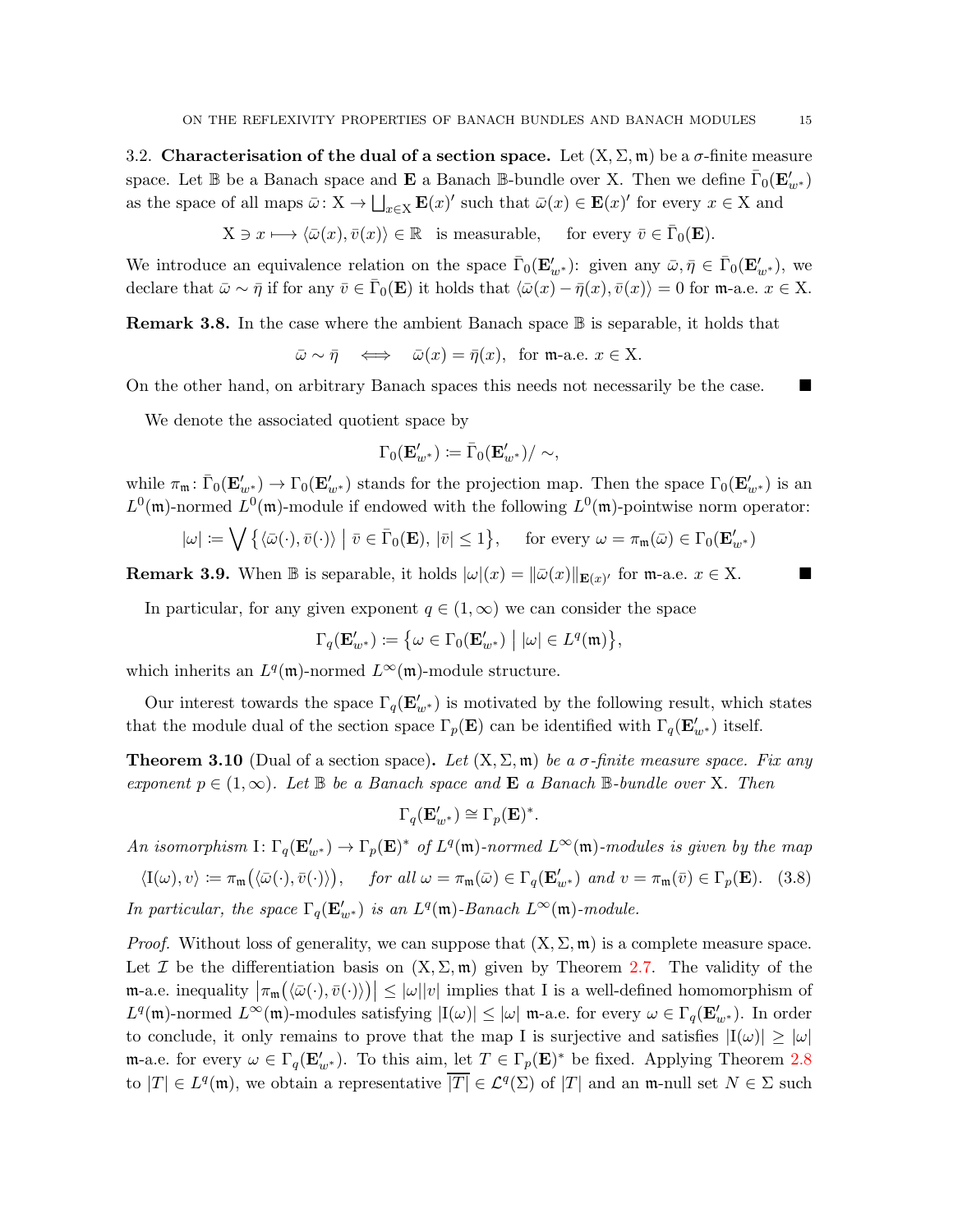that  $\overline{|T|}$  is approximately continuous at each point of  $X \setminus N$ . For any  $x \in X \setminus N$ , we define the linear space  $\mathcal{V}_x \subseteq \mathbf{E}(x)$  as  $\mathcal{V}_x := \{ \hat{v}(x) : v \in \tilde{\mathcal{V}}_x \}$ , where we set

 $\tilde{\mathcal{V}}_x \coloneqq \left\{ v \in \Gamma_p(\mathbf{E}) \; \Big| \right\}$ x is of approximate continuity for some  $\overline{v} \in \pi_{\mathfrak{m}}^{-1}(v)$  and  $x \in \text{Leb}(T(v))$ . Moreover, we define the function  $\varphi_x \colon \mathcal{V}_x \to \mathbb{R}$  as

<span id="page-15-0"></span>
$$
\varphi_x(\hat{v}(x)) \coloneqq \widehat{T(v)}(x), \quad \text{ for every } v \in \widetilde{\mathcal{V}}_x. \tag{3.9}
$$

Let us check that  $\varphi_x$  is well-defined: if  $v, w \in \tilde{\mathcal{V}}_x$  satisfy  $\hat{v}(x) = \hat{w}(x)$ , then Theorem [2.7](#page-7-6) yields

$$
\begin{aligned}\n\left|\widehat{T(v)}(x) - \widehat{T(w)}(x)\right| &= \left|\lim_{I \to x} \int_I \left(T(v) - T(w)\right) \, \mathrm{d}\mathfrak{m}\right| \le \lim_{I \to x} \int_I \left|T(v) - T(w)\right| \, \mathrm{d}\mathfrak{m} \\
&\le \lim_{I \to x} \int_I |T||v - w| \, \mathrm{d}\mathfrak{m} \le \overline{|T|}(x) \lim_{I \to x} \int_I |v - w| \, \mathrm{d}\mathfrak{m} \\
&\le \overline{|T|}(x) \lim_{I \to x} \int_I \left\|v(\cdot) - \hat{v}(x)\right\|_{\mathbb{B}} \, \mathrm{d}\mathfrak{m} + \overline{|T|}(x) \lim_{I \to x} \int_I \left\|w(\cdot) - \hat{w}(x)\right\|_{\mathbb{B}} \, \mathrm{d}\mathfrak{m} \\
&= 0,\n\end{aligned}
$$

whence it follows that the definition in  $(3.9)$  is well-posed. Let us justify the starred inequality: fix any  $\sigma \in \mathbb{R}$  for which there exists  $I \in \mathcal{I}_x$  such that  $f_J |T||v-w| \, \text{d}\mathfrak{m} \geq \sigma$  for every  $J \in \mathcal{I}_x$ with  $J \subseteq I$ . By Theorem [2.8,](#page-7-7) we can also assume that  $|v - w| \leq M$  holds m-a.e. on I for some constant  $M > 0$ . Indeed, chosen two representatives  $\bar{v} \in \pi_{\mathfrak{m}}^{-1}(v)$  and  $\bar{w} \in \pi_{\mathfrak{m}}^{-1}(w)$  so that x is a point of approximate continuity both for  $\bar{v}$  and for  $\bar{w}$ , we have that there exist sets  $I_v, I_w \in \mathcal{I}_x$  satisfying  $\|\bar{v}(y) - \bar{v}(x)\|_{\mathbb{B}} \le 1$  for every  $y \in I_v$  and  $\|\bar{w}(y) - \bar{w}(x)\|_{\mathbb{B}} \le 1$  for every  $y \in I_w$ . Hence, picking any  $I \in \mathcal{I}_x$  with  $I \subseteq I_v \cap I_w$ , we have that

$$
\|\bar{v}(y) - \bar{w}(y)\|_{\mathbb{B}} \le \|\hat{v}(x) - \hat{w}(x)\|_{\mathbb{B}} + 2 =: M, \quad \text{ for every } y \in I,
$$

which yields  $|v - w| \leq M$  m-a.e. on I. Given any  $\varepsilon > 0$ , we can find  $I_{\varepsilon} \in \mathcal{I}_x$  with  $I_{\varepsilon} \subseteq I$  such that the inequality  $\overline{|T|}(y) \leq \overline{|T|}(x) + \varepsilon$  holds for all  $y \in I_{\varepsilon}$ . In particular, for any  $J \in \mathcal{I}_x$  such that  $J \subseteq I_{\varepsilon}$  we can estimate  $\overline{|T|}(x) f_J |v - w| \, \text{d}\mathfrak{m} \ge \sigma - M\varepsilon$ . Given that  $\varepsilon > 0$  was arbitrary, we deduce that  $\overline{|T|}(x) \underline{\lim}_{I \to x} f_I |v - w| \, \text{d}\mathfrak{m} \ge \sigma$ , whence the starred inequality above follows.

The linearity of  $\varphi_x$  can be easily proved. Moreover, for any  $v \in V_x$  we can estimate

$$
\left|\varphi_x(\hat{v}(x))\right| = \left|\widehat{T(v)}(x)\right| \le \lim_{I \to x} \int_I |T||v| \, \mathrm{d}\mathfrak{m} \le \overline{|T|}(x) \lim_{I \to x} \int_I |v| \, \mathrm{d}\mathfrak{m} = \overline{|T|}(x) \|\hat{v}(x)\|_{\mathbf{E}(x)},
$$

where the starred inequality can be justified exactly as before. This grants that the map  $\varphi_x$ is continuous and that is operator norm does not exceed  $\overline{|T|}(x)$ . Thanks to Hahn–Banach Theorem, we can find  $\bar{\omega}(x) \in \mathbf{E}(x)'$  such that  $\bar{\omega}(x)|_{\mathcal{V}_x} = \varphi_x$  and  $\|\bar{\omega}(x)\|_{\mathbf{E}(x)'} \leq \overline{|T|}(x)$ . Finally, for any point  $x \in N$  we define  $\bar{\omega}(x) := 0_{\mathbf{E}(x)'}$ . We claim that the resulting map  $\bar{\omega}$  belongs to  $\bar{\Gamma}_0(\mathbf{E}_{w^*}')$ . In order to verify it, fix any  $\bar{v} \in \bar{\Gamma}_0(\mathbf{E})$ . Pick some partition  $(A_n)_{n\in\mathbb{N}} \subseteq \Sigma$  of X satisfying  $v_n := \mathbb{1}_{A_n} \cdot \overline{v} \in \overline{\Gamma}_p(\mathbf{E})$  for every  $n \in \mathbb{N}$ . Observe that  $\overline{v}_n(x) \in \mathcal{V}_x$  for  $\mathfrak{m}$ -a.e.  $x \in X$  by Theorem [2.7.](#page-7-6) Hence, calling  $v_n := \pi_m(\bar{v}_n) \in \Gamma_p(\mathbf{E})$  for brevity, for m-a.e.  $x \in X$  it holds that

$$
\langle \bar{\omega}(x),\bar{v}(x)\rangle = \sum_{n\in\mathbb{N}} \mathbb{1}_{A_n}(x) \langle \bar{\omega}(x),\bar{v}_n(x)\rangle = \sum_{n\in\mathbb{N}} \mathbb{1}_{A_n}(x) \varphi_x(\hat{v}_n(x)) = \sum_{n\in\mathbb{N}} \mathbb{1}_{A_n}(x) \widehat{T(v_n)}(x).
$$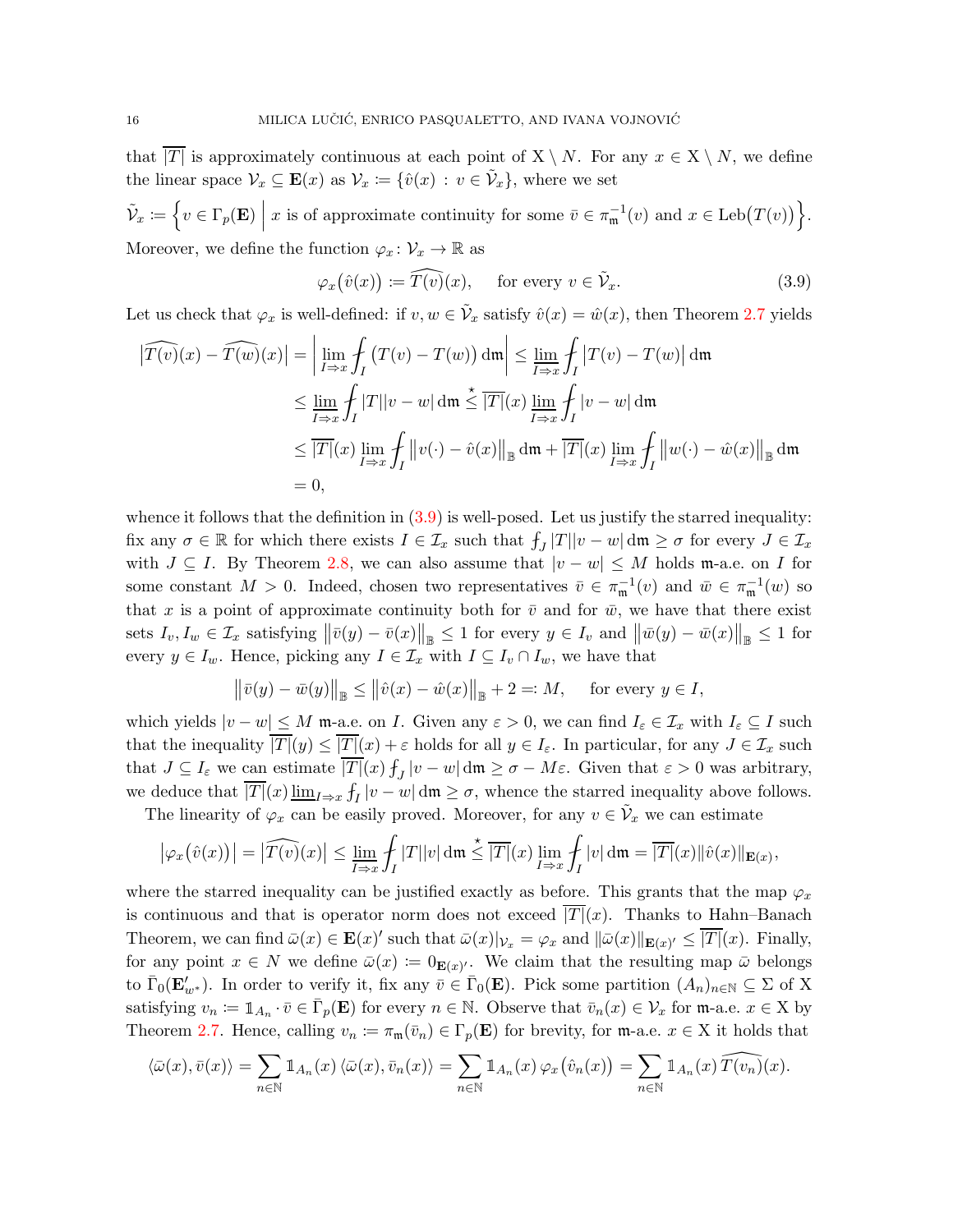This implies that  $X \ni x \mapsto \langle \bar{\omega}(x), \bar{v}(x) \rangle \in \mathbb{R}$  is measurable, thus accordingly  $\bar{\omega} \in \bar{\Gamma}_0(\mathbf{E}'_{w^*})$ .

In order to conclude, it only remains to show that  $I(\omega) = T$  and  $|\omega| \leq |T|$  in the m-a.e. sense, where  $\omega \in \Gamma_0(\mathbf{E}'_{w^*})$  stands for the equivalence class of  $\bar{\omega}$ . Fix any  $v = \pi_{\mathfrak{m}}(\bar{v}) \in \Gamma_p(\mathbf{E})$ . Then  $\hat{v}(x) \in \mathcal{V}_x$  for m-a.e.  $x \in X$  by Theorem [2.7,](#page-7-6) so accordingly we have that

$$
\langle I(\omega), v \rangle(x) = \langle \bar{\omega}(x), \bar{v}(x) \rangle = \varphi_x(\hat{v}(x)) = \widehat{T(v)}(x) = T(v)(x), \quad \text{for } \mathfrak{m}\text{-a.e. } x \in X.
$$

This shows that  $\langle I(\omega), v \rangle = T(v)$  for all  $v \in \Gamma_p(\mathbf{E})$  and thus  $I(\omega) = T$ . Finally, recalling that  $\|\bar{\omega}(x)\|_{\mathbf{E}(x)'} \leq \overline{|T|}(x)$  for m-a.e.  $x \in X$ , we deduce that for any  $\bar{v} \in \bar{\Gamma}_0(\mathbf{E})$  with  $|\bar{v}| \leq 1$  it holds

$$
\langle \bar{\omega}(x), \bar{v}(x) \rangle \le ||\bar{\omega}(x)||_{\mathbf{E}(x)} / \|\bar{v}(x)\|_{\mathbf{E}(x)} \le \overline{|T|}(x), \quad \text{ for $\mathfrak{m}$-a.e. } x \in \mathcal{X},
$$

<span id="page-16-0"></span>so that  $|\omega| \leq |T|$  holds in the m-a.e. sense. Therefore, the statement is achieved.

3.3. Reflexive bundles/modules. In this section we will prove that the section space of every separable, reflexive Banach bundle is reflexive. Before stating the main theorem, we need to discuss a couple of auxiliary results.

<span id="page-16-1"></span>Remark 3.11. Let us recall a standard fact in Banach space theory. Let  $\mathbb B$  be a Banach space whose dual  $\mathbb{B}'$  is separable. Let  $(v_n)_{n\in\mathbb{N}}\subseteq\mathbb{B}$  and  $(\omega_n)_{n\in\mathbb{N}}\subseteq\mathbb{B}'$  be given sequences satisfying  $||v_n||_{\mathbb{B}} = ||\omega_n||_{\mathbb{B}'} = \langle \omega_n, v_n \rangle = 1$  for every  $n \in \mathbb{N}$ . Suppose  $(\omega_n)_{n \in \mathbb{N}}$  is dense in the unit sphere  $\mathbb{S}_{\mathbb{B}'}$ . Then the Q-linear subspace of B generated by  $(v_n)_{n\in\mathbb{N}}$  is dense in B.

<span id="page-16-2"></span>**Proposition 3.12.** Let  $(X, \Sigma, \mathfrak{m})$  be a  $\sigma$ -finite measure space and  $p \in (1,\infty)$  a given exponent. Let  $\mathbb B$  be a separable Banach space and let  $\mathbf E$  be a reflexive Banach  $\mathbb B$ -bundle over X. Consider the mapping  $\theta \colon \Gamma_p(\mathbf{E}) \to \Gamma_q(\mathbf{E}'_{w^*})^*$ , which is given by

<span id="page-16-3"></span>
$$
\langle \theta(v), \omega \rangle \coloneqq \pi_{\mathfrak{m}}\big(\langle \bar{\omega}(\cdot), \bar{v}(\cdot) \rangle\big), \quad \text{ for all } v = \pi_{\mathfrak{m}}(\bar{v}) \in \Gamma_p(\mathbf{E}) \text{ and } \omega = \pi_{\mathfrak{m}}(\bar{\omega}) \in \Gamma_q(\mathbf{E}'_{w^*}). \tag{3.10}
$$

Then the operator  $\theta$  is an isomorphism of  $L^p(\mathfrak{m})$ -Banach  $L^{\infty}(\mathfrak{m})$ -modules.

*Proof.* Without loss of generality, we can suppose that  $(X, \Sigma, \mathfrak{m})$  is a complete measure space. STEP 1. The m-a.e. inequality  $|\pi_m(\langle \bar{\omega}(\cdot), \bar{v}(\cdot) \rangle)| \leq |v||\omega|$  ensures that  $\theta$  is a well-defined homomorphism of  $L^p(\mathfrak{m})$ -Banach  $L^{\infty}(\mathfrak{m})$ -modules satisfying  $|\theta(v)| \leq |v|$  for every  $v \in \Gamma_p(\mathbf{E})$ . STEP 2. It remains to prove that  $\theta$  is surjective and satisfies  $|\theta(v)| \ge |v|$  for every  $v \in \Gamma_p(\mathbf{E})$ . To this aim, fix any  $L \in \Gamma_q(\mathbf{E}_{w^*}')^*$ . Pick a sequence  $(v_n)_{n \in \mathbb{N}} \subseteq \Gamma_p(\mathbf{E})$  with  $|v_n|(x) \in \{0,1\}$  for every  $n \in \mathbb{N}$  and  $m$ -a.e.  $x \in X$ , and such that

$$
\{v_n(x) : n \in \mathbb{N}\} \setminus \{0_{\mathbf{E}(x)}\} \text{ is dense in } \mathbb{S}_{\mathbf{E}(x)}, \text{ for } \mathfrak{m}\text{-a.e. } x \in \mathcal{X}.
$$

Given any  $n \in \mathbb{N}$ , thanks to [\[5,](#page-23-0) Corollary 1.2.16] we can find an element  $\tilde{\omega}_n \in \Gamma_p(\mathbf{E})^*$  such that  $|\tilde{\omega}_n| = |v_n| = \langle \tilde{\omega}_n, v_n \rangle$  holds m-a.e. on X. Now define  $w_n := \mathrm{I}^{-1}(\tilde{w}_n) \in \Gamma_q(\mathbf{E}'_{w^*})$ , where I:  $\Gamma_q(\mathbf{E}'_{w^*}) \to \Gamma_p(\mathbf{E})^*$  stands for the isomorphism provided by Theorem [3.10.](#page-14-1) Let us denote by V the Q-linear subspace of  $\Gamma_q(\mathbf{E}'_{w^*})$  generated by  $(w_n)_{n\in\mathbb{N}}$ . Notice that V is a countable family by construction. Given  $n \in \mathbb{N}$  and  $w \in \mathcal{V}$ , fix representatives  $\bar{v}_n$ ,  $\bar{\omega}$ ,  $\overline{L(\omega)}$ , and  $\overline{|L|}$  of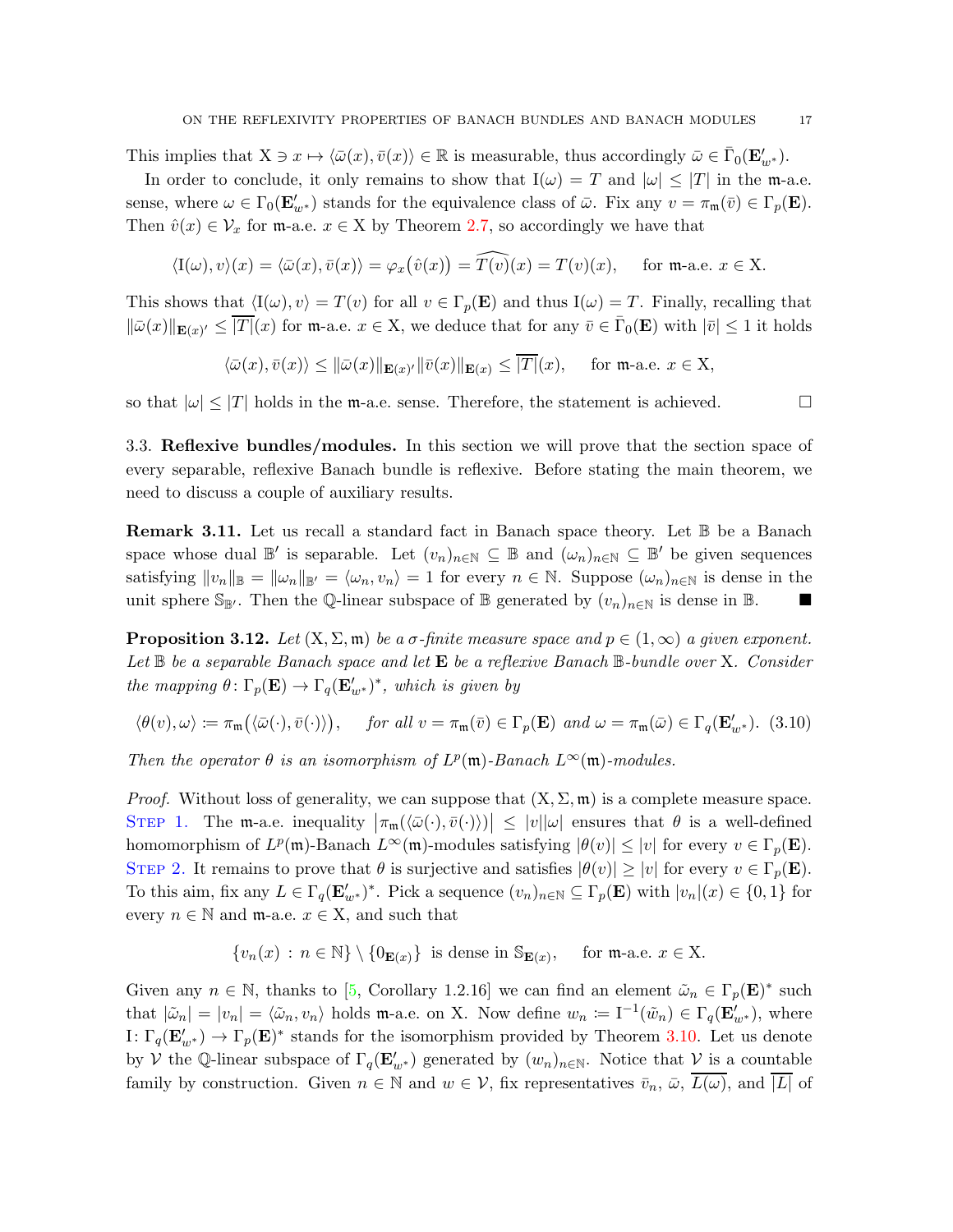$v_n, \omega, L(\omega)$ , and  $|L|$ , respectively. By Remark [3.9,](#page-14-2) there exists  $N \in \Sigma$  with  $\mathfrak{m}(N) = 0$  such that for any  $x \in X \setminus N$  it holds that

<span id="page-17-4"></span><span id="page-17-3"></span><span id="page-17-2"></span><span id="page-17-0"></span>
$$
\mathbf{E}(x), \quad \text{is reflexive}, \tag{3.11a}
$$

$$
\{\bar{v}_m(x) : m \in \mathbb{N}\} \setminus \{0_{\mathbf{E}(x)}\}, \quad \text{is dense in } \mathbb{S}_{\mathbf{E}(x)},\tag{3.11b}
$$

$$
\|\bar{\omega}_n(x)\|_{\mathbf{E}(x)'} = \|\bar{v}_n(x)\|_{\mathbf{E}(x)} = \langle \bar{\omega}_n(x), \bar{v}_n(x) \rangle, \tag{3.11c}
$$

$$
\overline{(\omega + \eta)}(x) = \bar{\omega}(x) + \bar{\eta}(x),\tag{3.11d}
$$

<span id="page-17-7"></span><span id="page-17-5"></span><span id="page-17-1"></span>
$$
\overline{(\lambda \omega)}(x) = \lambda \,\overline{\omega}(x),\tag{3.11e}
$$

$$
\overline{L(\omega + \eta)}(x) = \overline{L(\omega)}(x) + \overline{L(\eta)}(x),
$$
\n(3.11f)

$$
\overline{L(\lambda \omega)}(x) = \lambda \overline{L(\omega)}(x),\tag{3.11g}
$$

<span id="page-17-6"></span>
$$
\overline{L(\omega)}(x) \le \overline{|L|}(x) \|\bar{\omega}(x)\|_{\mathbf{E}(x)'} ,\tag{3.11h}
$$

for every  $n \in \mathbb{N}, \omega, \eta \in \mathcal{V}$ , and  $\lambda \in \mathbb{Q}$ . Given any  $x \in \mathbb{X} \setminus N$ , let us consider the countable, Q-linear subspace  $\mathcal{V}_x := \{\bar{\omega}(x) : \omega \in \mathcal{V}\}\$  of  $\mathbf{E}(x)'$ . The fact that  $\mathcal{V}_x$  is a Q-linear space is granted by  $(3.11d)$  $(3.11d)$  $(3.11d)$  and  $(3.11e)$ . By taking  $(3.11a)$ ,  $(3.11b)$ ,  $(3.11c)$ , and Remark  $3.11$  into account, we deduce that  $\mathcal{V}_x$  is dense in  $\mathbf{E}(x)'$ . Now we define the function  $\varphi_x \colon \mathcal{V}_x \to \mathbb{R}$  as

$$
\varphi_x(\bar{\omega}(x)) \coloneqq \overline{L(\omega)}(x), \quad \text{ for every } \omega \in \mathcal{V}.
$$

The well-posedness of  $\varphi_x$  stems from the observation that for any  $\omega, \eta \in \mathcal{V}$  it holds that

$$
\left| \overline{L(\omega)}(x) - \overline{L(\eta)}(x) \right| \stackrel{(3.11f)}{=} \left| \overline{L(\omega - \eta)}(x) \right| \stackrel{(3.11h)}{\leq} \left| \overline{L|}(x) \right| \left| \overline{(\omega - \eta)}(x) \right|_{\mathbf{E}(x)'} \n\stackrel{(3.11d)}{=} \left| \overline{L|}(x) \right| \left| \overline{\omega}(x) - \overline{\eta}(x) \right|_{\mathbf{E}(x)'}.
$$

The Q-linearity of  $\varphi_x$  is a consequence of [\(3.11f\)](#page-17-5) and [\(3.11g\)](#page-17-7). Moreover, [\(3.11h\)](#page-17-6) grants the validity of the inequality  $|\varphi_x(\bar{\omega}(x))| \leq |L|(x) ||\bar{\omega}(x)||_{\mathbf{E}(x)}$  for every  $\omega \in \mathcal{V}$ , whence the continuity of the function  $\varphi_x$  follows. Therefore, there exists a unique element  $\bar{v}(x) \in \mathbf{E}(x) \cong \mathbf{E}(x)''$ such that  $\langle \bar{\omega}(x), \bar{v}(x)\rangle = L(\omega)(x)$  holds for every  $\omega \in V$  and  $\|\bar{v}(x)\|_{\mathbf{E}(x)} \leq |L|(x)$ . Finally, for any point  $x \in N$  we define  $\overline{v}(x) := 0_{\mathbf{E}(x)}$ .

STEP 3. Next we claim that the resulting map  $\bar{v}$  belongs to  $\bar{\Gamma}_0(\mathbf{E})$ . By virtue of the separability of B, it is sufficient to prove that  $\bar{v}: X \to \mathbb{B}$  is weakly measurable. To this aim, fix any element  $\eta_0 \in \mathbb{B}'$ . Define  $\bar{\eta}(x) := \eta_0|_{\mathbf{E}(x)} \in \mathbf{E}(x)'$  for every  $x \in \mathbf{X}$ . For any  $\omega \in \mathcal{V}$ , one has that

<span id="page-17-8"></span>
$$
\left\| \bar{\eta}(x) - \bar{\omega}(x) \right\|_{\mathbf{E}(x)'} = \sup_{n \in \mathbb{N}} \left\langle \eta_0 - \bar{\omega}(x), \bar{v}_n(x) \right\rangle, \quad \text{for } \mathfrak{m} \text{-a.e. } x \in \mathbf{X}. \tag{3.12}
$$

Since the function  $X \ni x \mapsto ||\bar{\eta}(x) - \bar{\omega}(x)||_{\mathbf{E}(x)}$  is measurable for every  $\omega \in \mathcal{V}$  thanks to [\(3.12\)](#page-17-8) and the space  $\mathcal{V}_x$  is dense in  $\mathbf{E}(x)'$  for m-a.e.  $x \in \mathcal{X}$ , we deduce that for any  $k \in \mathbb{N}$  we can find a partition  $\{A^k_\omega\}_{\omega \in \mathcal{V}} \subseteq \Sigma$  of X (up to m-null sets) such that  $\left\|\bar{\eta}(x) - \bar{\eta}_k(x)\right\|_{\mathbf{E}(x)'} \leq 1/k$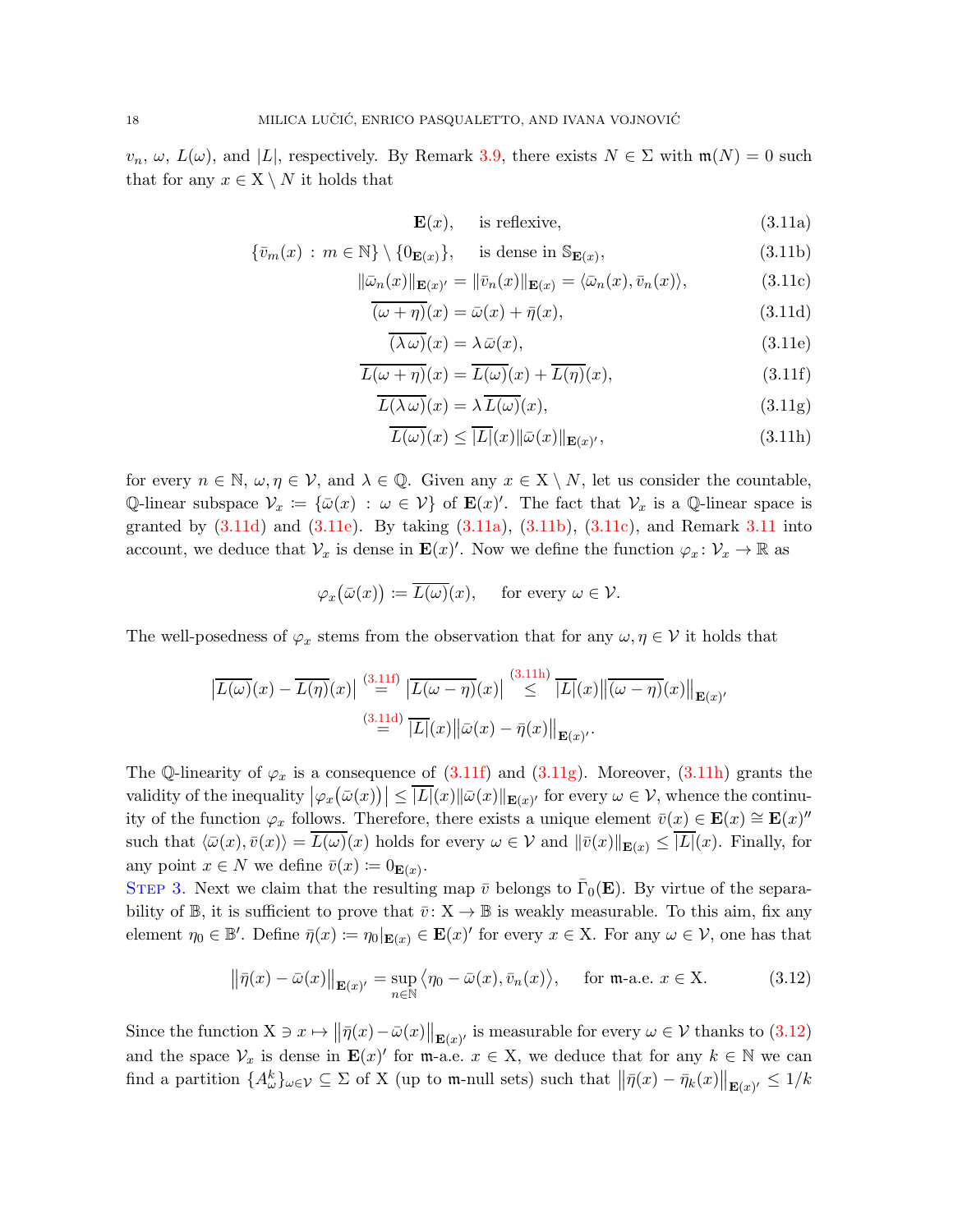for  $\mathfrak{m}$ -a.e.  $x \in X$ , where we set  $\bar{\eta}_k := \sum_{\omega \in \mathcal{V}} \mathbb{1}_{A^k_\omega} \bar{\omega}$ . Therefore, for  $\mathfrak{m}$ -a.e.  $x \in X$  we can express

$$
\langle \eta_0, \bar{v}(x) \rangle = \langle \bar{\eta}(x), \bar{v}(x) \rangle = \lim_{k \to \infty} \langle \bar{\eta}_k(x), \bar{v}(x) \rangle = \lim_{k \to \infty} \sum_{\omega \in \mathcal{V}} \mathbb{1}_{A^k_{\omega}}(x) \langle \bar{\omega}(x), \bar{v}(x) \rangle
$$

$$
= \lim_{k \to \infty} \sum_{\omega \in \mathcal{V}} \mathbb{1}_{A^k_{\omega}}(x) \overline{L(\omega)}(x),
$$

thus accordingly  $\langle \eta_0, \bar{v}(\cdot) \rangle$  is measurable. By arbitrariness of  $\eta_0 \in \mathbb{B}'$ , we conclude that  $\bar{v}$  is weakly (thus, strongly) measurable, as desired. Let us then define  $v := \pi_{\mathfrak{m}}(\bar{v}) \in \Gamma_0(\mathbf{E})$ . STEP 4. In order to conclude, it only remains to show that  $\theta(v) = L$  and  $|v| \leq |L|$  in the m-a.e. sense. Fix any  $\eta \in \Gamma_q(\mathbf{E}_{w^*}')$ , with representative  $\bar{\eta} \in \bar{\Gamma}_0(\mathbf{E}_{w^*}')$ . By arguing as we did in STEP 3, we can construct a sequence  $(\bar{\eta}_k)_{k \in \mathbb{N}} \subseteq \bar{\Gamma}_0(\mathbf{E}'_{w^*})$  of the form  $\bar{\eta}_k = \sum_{\omega \in \mathcal{V}} \mathbb{1}_{A^k_{\omega}} \bar{\omega}$ , such that  $\lim_{k} ||\bar{\eta}_{k}(x) - \bar{\eta}(x)||_{\mathbf{E}(x)} = 0$  for m-a.e.  $x \in \mathcal{X}$ . Therefore, for m-a.e.  $x \in \mathcal{X}$  it holds that

$$
\langle \theta(v), \eta \rangle(x) = \langle \bar{\eta}(x), \bar{v}(x) \rangle = \lim_{k \to \infty} \langle \bar{\eta}_k(x), \bar{v}(x) \rangle = \lim_{k \to \infty} \sum_{\omega \in \mathcal{V}} \mathbb{1}_{A^k_{\omega}}(x) \langle \bar{\omega}(x), \bar{v}(x) \rangle
$$

$$
= \lim_{k \to \infty} \sum_{\omega \in \mathcal{V}} \mathbb{1}_{A^k_{\omega}}(x) \overline{L(\omega)}(x) = \lim_{k \to \infty} L(\pi_m(\bar{\eta}_k))(x) = L(\eta)(x).
$$

By arbitrariness of  $\eta \in \Gamma_q(\mathbf{E}_{w^*}')$ , it follows that  $\theta(v) = L$ . Finally, since  $\|\bar{v}(x)\|_{\mathbf{E}(x)} \leq \overline{|L|}(x)$  for m-a.e.  $x \in X$ , we obtain the m-a.e. inequality  $|v| \leq |L|$ . Hence, the statement is achieved. □

As a consequence of Proposition [3.12,](#page-16-2) we can obtain the main result of this section:

<span id="page-18-0"></span>**Theorem 3.13** (Reflexive bundles/modules). Let  $(X, \Sigma, \mathfrak{m})$  be a  $\sigma$ -finite measure space,  $\mathbb{B}$  a separable Banach space, and **E** a reflexive Banach B-bundle over X. Then  $\Gamma_p(\mathbf{E})$  is reflexive for every exponent  $p \in (1,\infty)$ .

*Proof.* Let us denote by I:  $\Gamma_q(\mathbf{E}'_{w^*}) \to \Gamma_p(\mathbf{E})^*$  the isomorphism provided by Theorem [3.10.](#page-14-1) Call  $J: \Gamma_p(\mathbf{E})^* \to \Gamma_q(\mathbf{E}'_{w^*})$  its inverse and consider the adjoint  $J^{ad}: \Gamma_q(\mathbf{E}'_{w^*})^* \to \Gamma_p(\mathbf{E})^{**}$ of the isomorphism J. Moreover, let  $\theta\colon \Gamma_p(\mathbf{E}) \to \Gamma_q(\mathbf{E}'_{w^*})^*$  be the isomorphism given by Proposition [3.12.](#page-16-2) By unwrapping the various definitions, it can be readily checked that



is a commutative diagram. Indeed, let us fix any  $v = \pi_{\mathfrak{m}}(\bar{v}) \in \Gamma_p(\mathbf{E})$  and  $T \in \Gamma_p(\mathbf{E})^*$ . Also, define  $\omega := \mathcal{J}(T) \in \Gamma_q(\mathbf{E}'_{w^*})$  and pick a representative  $\bar{\omega} \in \bar{\Gamma}_0(\mathbf{E}'_{w^*})$  of  $\omega$ . Then we have that

$$
\langle (\mathbf{J}^{\mathrm{ad}} \circ \theta)(v), T \rangle \stackrel{(2.6)}{=} \langle \theta(v), \mathbf{J}(T) \rangle = \langle \theta(v), \omega \rangle \stackrel{(3.10)}{=} \pi_{\mathfrak{m}} (\langle \bar{\omega}(\cdot), \bar{v}(\cdot) \rangle) \stackrel{(3.8)}{=} \langle \mathbf{I}(\omega), v \rangle
$$
  
=  $\langle T, v \rangle \stackrel{(2.5)}{=} \langle J_{\Gamma_p(\mathbf{E})}(v), T \rangle$ ,

yielding  $J^{ad} \circ \theta = J_{\Gamma_p(\mathbf{E})}$ . Therefore,  $J_{\Gamma_p(\mathbf{E})}$  is an isomorphism and thus  $\Gamma_p(\mathbf{E})$  is reflexive.  $\Box$ 

We are currently unable to prove the converse implication or to find a countexample. Then: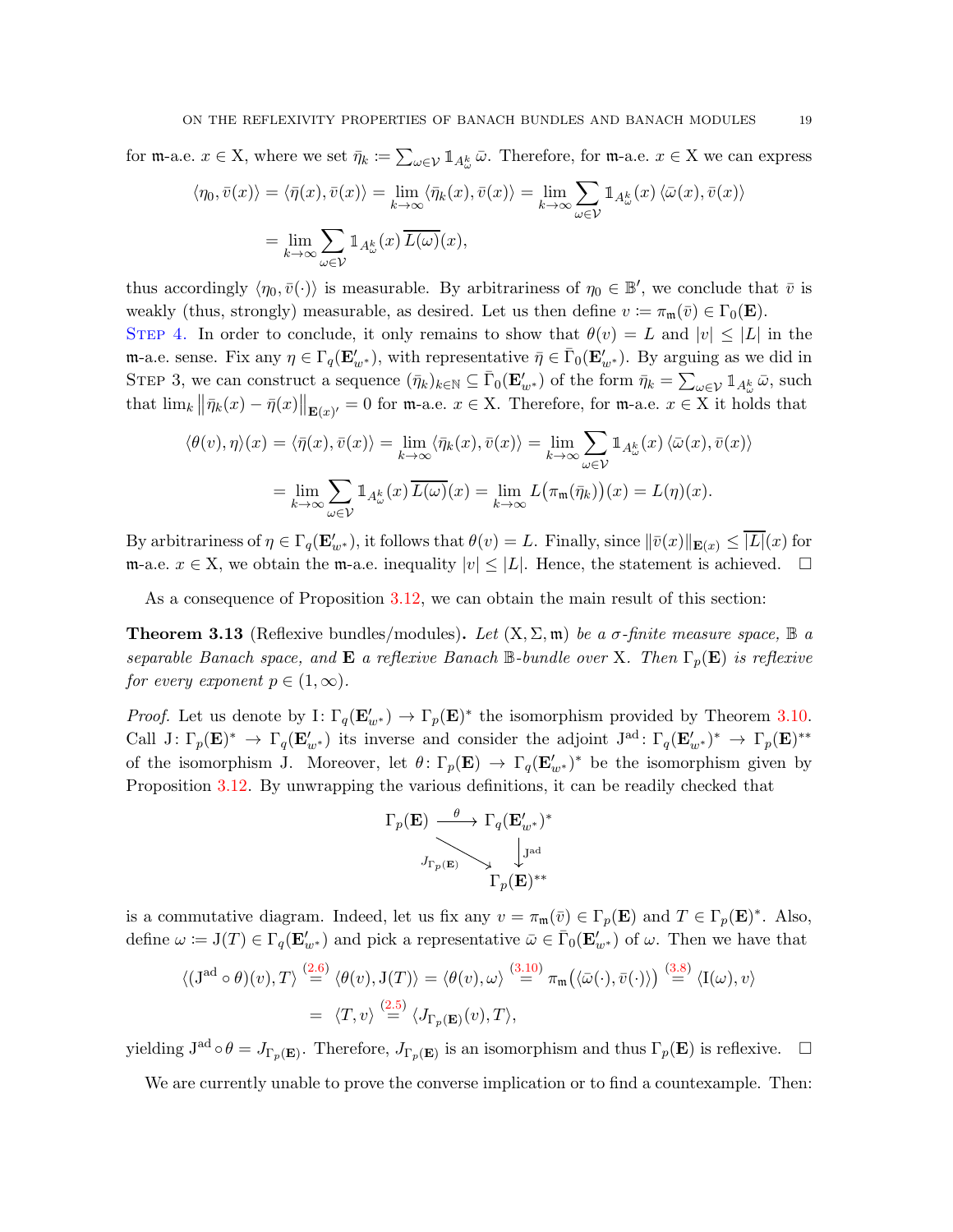<span id="page-19-1"></span>**Question 3.14.** Let  $(X, \Sigma, \mathfrak{m})$  be a  $\sigma$ -finite measure space,  $\mathbb{B}$  a separable Banach space,  $\mathbb{E}$  a Banach B-bundle over X. Suppose  $\Gamma_p(\mathbf{E})$  is reflexive for some (thus, any) exponent  $p \in (1,\infty)$ . Does it follow that  $\bf{E}$  is a reflexive bundle?

<span id="page-19-0"></span>A positive answer to Question [3.14](#page-19-1) is known for Lebesgue–Bochner spaces (*i.e.*, when **E** is a constant bundle), even without the separability assumption on  $\mathbb{B}$ ; see Theorem [A.1.](#page-19-2)

Appendix A. Reflexivity properties of Lebesgue–Bochner spaces

For the reader's usefulness, we provide here a proof of the well-known fact that a Banach space is reflexive if and only the associated Lebesgue–Bochner spaces (of exponent  $1 < p < \infty$ ) are reflexive. We begin with the auxiliary definitions and results.

Given a Banach space  $\mathbb{B}$ , we denote by  $j_{\mathbb{B}} : \mathbb{B} \to \mathbb{B}''$  the **James' embedding**, given by

$$
\langle j_{\mathbb{B}}(v), \omega \rangle \coloneqq \langle \omega, v \rangle, \quad \text{ for every } v \in \mathbb{B} \text{ and } \omega \in \mathbb{B}'.
$$

It holds that  $j_{\mathbb{B}}$  is a linear isometry. Also,  $j_{\mathbb{B}}$  is an isomorphism if and only if  $\mathbb{B}$  is reflexive.

Given a  $\sigma$ -finite measure space  $(X, \Sigma, \mathfrak{m})$  and any exponent  $p \in (1, \infty)$ , we define the linear, isometric embedding  $\iota_{\mathbb{B}}: L^q(\mathfrak{m}; \mathbb{B}') \to L^p(\mathfrak{m}; \mathbb{B})'$  as

$$
\langle \iota_{\mathbb{B}}(\omega), v \rangle \coloneqq \int \langle \omega(\cdot), v(\cdot) \rangle \, \mathrm{d}\mathfrak{m}, \quad \text{ for every } \omega \in L^q(\mathfrak{m}; \mathbb{B}') \text{ and } v \in L^p(\mathfrak{m}; \mathbb{B}).
$$

It holds that  $\iota_{\mathbb{B}}$  is an isomorphism if  $\mathbb{B}'$  has the Radon–Nikodým property. The converse implication is verified as well, unless m is purely atomic and made of finitely many atoms. Recall also that every reflexive Banach space has the Radon–Nikodým property.

We now pass to the main result. For the sake of simplicity we prove it only for probability measures, but the arguments could be easily adapted to the general case of  $\sigma$ -finite measures.

<span id="page-19-2"></span>**Theorem A.1** (Reflexivity of Lebesgue–Bochner spaces). Let  $(X, \Sigma, \mathfrak{m})$  be a probability space,  $\mathbb B$  a Banach space. Then  $\mathbb B$  is reflexive if and only if  $L^p(\mathfrak m;\mathbb B)$  is reflexive for every  $p\in (1,\infty)$ .

*Proof.* To prove sufficiency, suppose  $L^p(\mathfrak{m}; \mathbb{B})$  is reflexive for some  $p \in (1, \infty)$ . Consider the map  $\iota: \mathbb{B} \to L^p(\mathfrak{m}; \mathbb{B})$  defined as follows: given  $v \in \mathbb{B}$ , we set  $\iota(v)(x) \coloneqq v$  for  $\mathfrak{m}$ -a.e.  $x \in X$ . Then  $\iota$  is a linear isometry. In particular,  $\mathbb B$  is isometrically isomorphic to a closed linear subspace of  $L^p(\mathfrak{m}; \mathbb{B})$ . Since any closed linear subspace of a reflexive space is reflexive, we conclude that  $\mathbb B$  is reflexive as well. Conversely, suppose that  $\mathbb B$  is reflexive. Let us fix an exponent  $p \in (1,\infty)$  and consider the operator  $\mathbf{j}_{\mathbb{B}}: L^p(\mathfrak{m};\mathbb{B}) \to L^p(\mathfrak{m};\mathbb{B}'')$ , which is given by

$$
j_{\mathbb{B}}(v)(x) := j_{\mathbb{B}}(v(x)),
$$
 for every  $v \in L^p(\mathfrak{m}; \mathbb{B})$  and  $\mathfrak{m}$ -a.e.  $x \in X$ .

Since  $j_{\mathbb{B}}$  is an isometric isomorphism, it holds that  $j_{\mathbb{B}}$  is an isometric isomorphism as well. Moreover, the spaces  $\mathbb{B}'$  and  $\mathbb{B}''$  have the Radon–Nikodým property (as they are reflexive), thus both  $\iota_{\mathbb{B}}$  and  $\iota_{\mathbb{B}'}$  are isomorphisms. We denote by  $(\iota_{\mathbb{B}}^{-1})^{\text{ad}}: L^q(\mathfrak{m}; \mathbb{B}')' \to L^p(\mathfrak{m}; \mathbb{B})''$  the adjoint operator of  $\iota_{\mathbb{B}}^{-1}$ :  $L^p(\mathfrak{m}; \mathbb{B})' \to L^q(\mathfrak{m}; \mathbb{B}')$ , *i.e.*, we define

$$
\langle (\iota_{\mathbb{B}}^{-1})^{\mathrm{ad}}(T), L \rangle \coloneqq \langle T, \iota_{\mathbb{B}}^{-1}(L) \rangle, \quad \text{ for every } T \in L^{q}(\mathfrak{m}; \mathbb{B}')' \text{ and } L \in L^{p}(\mathfrak{m}; \mathbb{B})'.
$$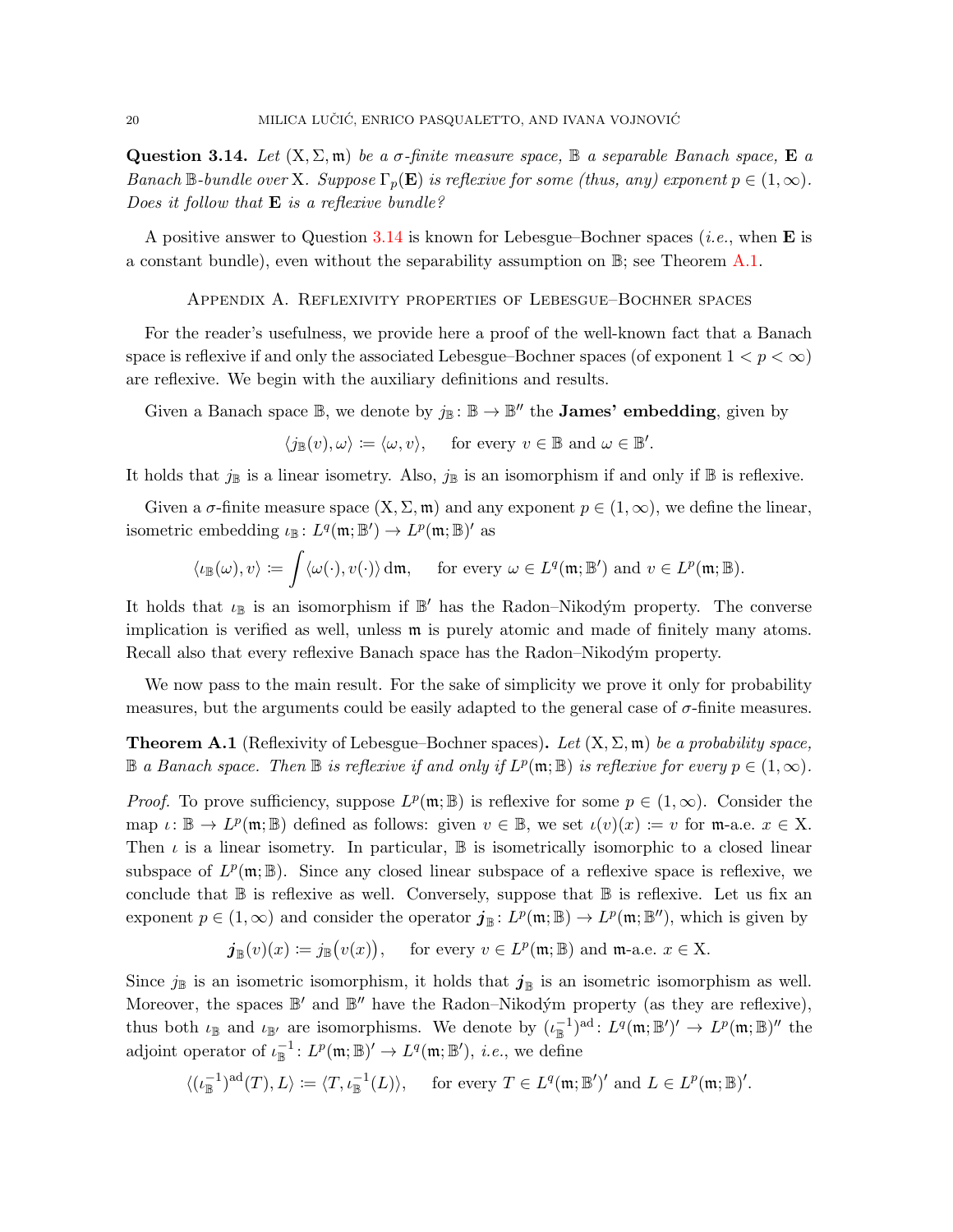Given that  $\iota_{\mathbb{B}}^{-1}$  is an isometric isomorphism, we know that  $(\iota_{\mathbb{B}}^{-1})^{\text{ad}}$  is an isometric isomorphism. In order to reach the sought conclusion, it thus suffices to prove the following claim:

<span id="page-20-1"></span>
$$
j_{L^p(\mathfrak{m},\mathbb{B})} = (\iota_{\mathbb{B}}^{-1})^{\mathrm{ad}} \circ \iota_{\mathbb{B}'} \circ j_{\mathbb{B}}.\tag{A.1}
$$

The above identity can be obtained by just unwrapping the several involved definitions: given any  $v \in L^p(\mathfrak{m}; \mathbb{B})$  and  $L \in L^p(\mathfrak{m}; \mathbb{B})'$ , we have that

$$
\langle (\iota_{\mathbb{B}}^{-1})^{\mathrm{ad}} ((\iota_{\mathbb{B}'} \circ j_{\mathbb{B}})(v)), L \rangle = \langle \iota_{\mathbb{B}'} (j_{\mathbb{B}}(v)), \iota_{\mathbb{B}}^{-1}(L) \rangle = \int \langle j_{\mathbb{B}}(v)(x), \iota_{\mathbb{B}}^{-1}(L)(x) \rangle \, \mathrm{d}\mathfrak{m}(x)
$$
  

$$
= \int \langle j_{\mathbb{B}}(v(x)), \iota_{\mathbb{B}}^{-1}(L)(x) \rangle \, \mathrm{d}\mathfrak{m}(x) = \int \langle \iota_{\mathbb{B}}^{-1}(L)(x), v(x) \rangle \, \mathrm{d}\mathfrak{m}(x)
$$
  

$$
= \langle L, v \rangle = \langle j_{L^p(\mathfrak{m}, \mathbb{B})}(v), L \rangle.
$$

<span id="page-20-0"></span>This proves  $(A.1)$ , so that  $j_{L^p(\mathfrak{m};\mathbb{B})}$  is bijective and accordingly  $L^p(\mathfrak{m};\mathbb{B})$  is reflexive.

### APPENDIX B. A CRITERION TO DETECT BANACH MODULES

Aim of this appendix is to address the following problem: *given a module*  $M$  over  $L^{\infty}(\mathfrak{m})$ , can we characterise those complete norms on  $\mathcal M$  that come from an  $L^p(\mathfrak m)$ -pointwise norm? We will provide a positive answer to this question in Theorem [B.2](#page-21-0) below.

First, we recall a well-known, elementary result concerning Radon–Nikodým derivatives. We report its proof for the reader's usefulness.

<span id="page-20-7"></span>**Lemma B.1.** Let  $(X, \Sigma)$  be a measurable space. Let  $\mathfrak{m}, \mu_1, \mu_2, \mu_3$  be  $\sigma$ -finite measures on  $\Sigma$ such that  $\mu_1, \mu_2, \mu_3 \ll \mathfrak{m}$ . Let  $\alpha \in (0, +\infty)$  be given. Suppose that

<span id="page-20-3"></span>
$$
\mu_1(E)^{\alpha} \le \mu_2(E)^{\alpha} + \mu_3(E)^{\alpha}, \quad \text{for every } E \in \Sigma.
$$
 (B.1)

Then it holds that

<span id="page-20-6"></span>
$$
\left(\frac{d\mu_1}{dm}\right)^{\alpha} \le \left(\frac{d\mu_2}{dm}\right)^{\alpha} + \left(\frac{d\mu_3}{dm}\right)^{\alpha}, \quad in the \text{ m-a.e. sense.} \tag{B.2}
$$

*Proof.* Let us denote  $f_j \coloneqq \frac{d\mu_j}{dm}$  $\frac{d\mu_j}{dm}$  for  $j = 1, 2, 3$ . Let  $k \in \mathbb{N}$  be fixed. By using the  $\sigma$ -finiteness of  $\mathfrak{m}$ , we can find a partition  $(E_i)_{i\in\mathbb{N}}\subseteq\Sigma$  such that  $0<\mathfrak{m}(E_i)<+\infty$  for every  $i\in\mathbb{N}$  and

<span id="page-20-2"></span>
$$
|f_j(x) - f_j(y)| \le \frac{1}{k}
$$
, for every  $i \in \mathbb{N}$ ,  $j = 1, 2, 3$ , and m-a.e.  $x, y \in E_i$ . (B.3)

Define  $\lambda_{ij} := \int_{E_i} f_j \, d\mathfrak{m}$  for every  $i \in \mathbb{N}$  and  $j = 1, 2, 3$ . Observe that  $(B.3)$  ensures that

<span id="page-20-4"></span>
$$
\left|f_j(x) - \lambda_{ij}\right| \le \frac{1}{k}, \quad \text{for every } i \in \mathbb{N}, j = 1, 2, 3, \text{ and } \mathfrak{m}\text{-a.e. } x \in E_i.
$$
 (B.4)

Given that  $\int_{E_i} f_j dm = \int_{E_i}$  $\frac{d\mu_j}{dm} dm = \mu_j(E_i)$ , we deduce that

<span id="page-20-5"></span>
$$
\lambda_{i1}^{\alpha} = \frac{\mu_1(E_i)^{\alpha}}{\mathfrak{m}(E_i)^{\alpha}} \stackrel{\text{(B.1)}}{\leq} \frac{\mu_2(E_i)^{\alpha}}{\mathfrak{m}(E_i)^{\alpha}} + \frac{\mu_3(E_i)^{\alpha}}{\mathfrak{m}(E_i)^{\alpha}} = \lambda_{i2}^{\alpha} + \lambda_{i3}^{\alpha}, \quad \text{for every } i \in \mathbb{N}. \tag{B.5}
$$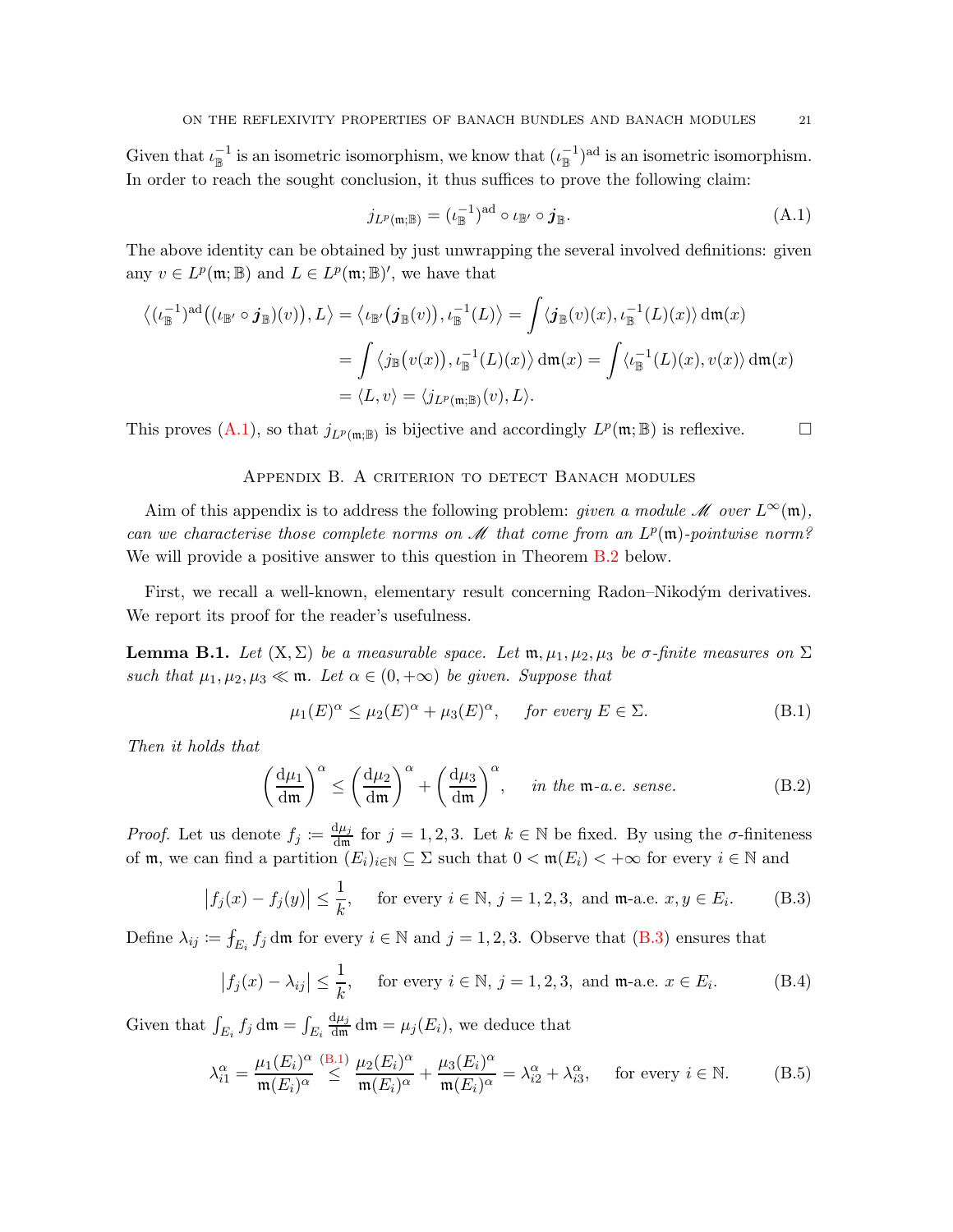Hence, by combining [\(B.4\)](#page-20-4) with [\(B.5\)](#page-20-5) we see that for every  $i \in \mathbb{N}$  and  $\mathfrak{m}$ -a.e.  $x \in E_i$  it holds

$$
\left(f_1(x) - \frac{1}{k}\right)^{\alpha} \leq \lambda_{i1}^{\alpha} \leq \lambda_{i2}^{\alpha} + \lambda_{i3}^{\alpha} \leq \left(f_2(x) + \frac{1}{k}\right)^{\alpha} + \left(f_3(x) + \frac{1}{k}\right)^{\alpha}.
$$

By arbitrariness of  $i, k \in \mathbb{N}$ , we conclude that  $f_1^{\alpha} \leq f_2^{\alpha} + f_3^{\alpha}$  holds m-a.e., yielding [\(B.2\)](#page-20-6).  $\Box$ 

We are in a position to characterise which complete norms  $\|\cdot\|$  on an  $L^{\infty}(\mathfrak{m})$ -module M are induced by an  $L^p(\mathfrak{m})$ -pointwise norm. Roughly speaking, the required compatibility between the norm and the module structure is expressed via two conditions, labelled 2a) and 2b): the former relates the given norm with the multiplication by  $L^{\infty}(\mathfrak{m})$ -functions and the chosen exponent p, while the latter is a weak continuity assumption on the multiplication operator.

<span id="page-21-0"></span>**Theorem B.2** (When a norm is induced by a pointwise norm). Let  $(X, \Sigma, \mathfrak{m})$  be a  $\sigma$ -finite measure space. Let M be a module over the ring  $L^{\infty}(\mathfrak{m})$  and  $\|\cdot\|$  a complete norm on M. Let  $p \in [1,\infty)$  be a given exponent. Then the following two conditions are equivalent:

1) There exists an  $L^p(\mathfrak{m})$ -pointwise norm operator  $|\cdot|: \mathcal{M} \to L^p(\mathfrak{m})$  on M such that

$$
||v|| = |||v|||_{L^p(\mathfrak{m})}, \quad \text{ for every } v \in \mathcal{M}.
$$

- 2) The following two properties are satisfied:
	- 2a) It holds that  $\|\mathbb{1}_E \cdot v\|^p + \|\mathbb{1}_{X\setminus E} \cdot v\|^p = \|v\|^p$  for every  $E \in \Sigma$  and  $v \in \mathcal{M}$ .
	- 2b) It holds  $\lim_{n\to\infty}||f_n\cdot v||=0$  for every  $v\in\mathscr{M}$  and for every  $(f_n)_{n\in\mathbb{N}}\subseteq L^{\infty}(\mathfrak{m})$ such that  $f_n \rightharpoonup 0$  weakly<sup>\*</sup> in  $L^{\infty}(\mathfrak{m})$  as  $n \to \infty$ .

#### Proof.

1)  $\implies$  2). Suppose 1) holds. Let us prove that 2a) is satisfied. Fix  $E \in \Sigma$  and  $v \in \mathcal{M}$ . Then

$$
\|\mathbb{1}_E \cdot v\|^p + \|\mathbb{1}_{X \setminus E} \cdot v\|^p = \int_E |v|^p \, \mathrm{d}\mathfrak{m} + \int_{X \setminus E} |v|^p \, \mathrm{d}\mathfrak{m} = \int |v|^p \, \mathrm{d}\mathfrak{m} = \|v\|^p,
$$

thus 2a) holds. To prove 2b), fix any sequence  $(f_n)_{n\in\mathbb{N}}\subseteq L^{\infty}(\mathfrak{m})$  such that  $f_n\to 0$  weakly<sup>\*</sup> in  $L^{\infty}(\mathfrak{m})$ . This yields  $M := \sup_n ||f_n||_{L^{\infty}(\mathfrak{m})} < +\infty$ . Therefore, since  $|v|^p \in L^1(\mathfrak{m})$ , we have

$$
\overline{\lim}_{n\to\infty}||f_n\cdot v|| = \overline{\lim}_{n\to\infty} \left(\int |f_n\cdot v|^p \, \mathrm{d}\mathfrak{m}\right)^{1/p} \le M^{(p-1)/p} \lim_{n\to\infty} \left(\int |f_n||v|^p \, \mathrm{d}\mathfrak{m}\right)^{1/p} = 0,
$$

thus 2b) holds. All in all, 2) is proven.

2)  $\implies$  1). Suppose 2) holds. First of all, we claim that for any  $v \in \mathcal{M}$  one has that

<span id="page-21-1"></span>
$$
\|\mathbb{1}_E \cdot v\|^p = \sum_{n \in \mathbb{N}} \|\mathbb{1}_{E_n} \cdot v\|^p, \quad \text{ if } (E_n)_{n \in \mathbb{N}} \subseteq \Sigma \text{ are pairwise disjoint and } E \coloneqq \bigcup_{n \in \mathbb{N}} E_n. \tag{B.6}
$$

In order to prove it, denote  $E'_n \coloneqq \bigcup_{i=1}^n E_i$  for every  $n \in \mathbb{N}$  and notice that  $\mathbb{1}_{E \setminus E'_n} \to 0$  weakly<sup>\*</sup> in  $L^{\infty}(\mathfrak{m})$  as  $n \to \infty$ . By repeatedly applying 2a), we obtain for any  $n \in \mathbb{N}$  that

$$
\|\mathbb{1}_E \cdot v\|^p = \|\mathbb{1}_{E_1} \cdot v\|^p + \|\mathbb{1}_{E \setminus E_1} \cdot v\|^p = \ldots = \sum_{i=1}^n \|\mathbb{1}_{E_i} \cdot v\|^p + \|\mathbb{1}_{E \setminus E'_n} \cdot v\|^p,
$$

whence by letting  $n \to \infty$  and using 2b) we conclude that the identity in [\(B.6\)](#page-21-1) is verified.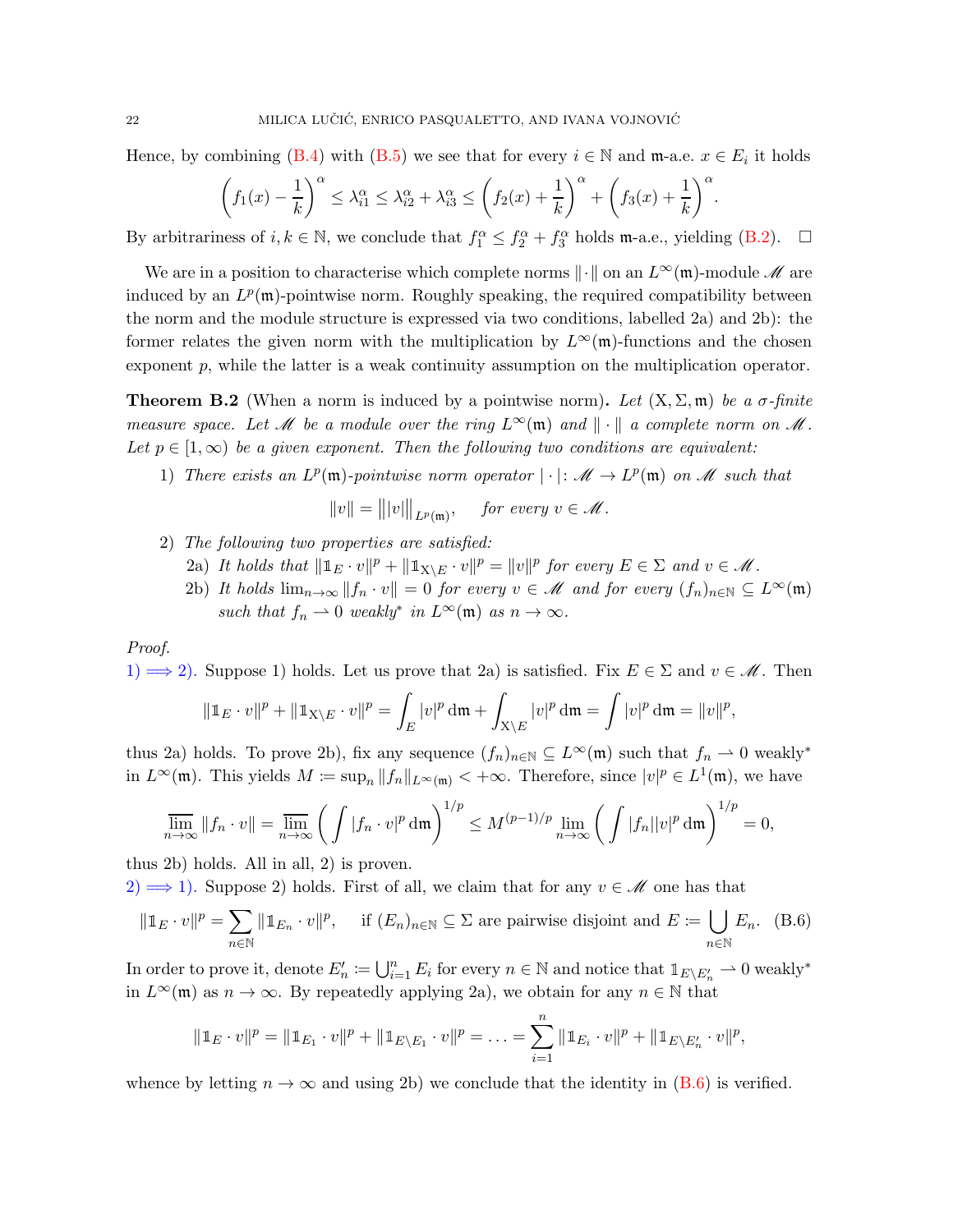Given any element  $v \in \mathcal{M}$ , we define the set-function  $\mu_v : \Sigma \to [0, +\infty]$  as

$$
\mu_v(E) \coloneqq ||\mathbb{1}_E \cdot v||^p, \quad \text{ for every } E \in \Sigma.
$$

It follows from [\(B.6\)](#page-21-1) that  $\mu_v$  is  $\sigma$ -additive. Given any  $N \in \Sigma$  with  $\mathfrak{m}(N) = 0$ , it holds  $\mathbb{1}_N = 0$ as elements of  $L^{\infty}(\mathfrak{m})$ , thus  $\mu_v(N) = ||0 \cdot v||^p = 0$ . Moreover,  $\mu_v(X) = ||v||^p < +\infty$ . All in all, we have proven that  $\mu_v$  is a finite measure on  $\Sigma$  satisfying  $\mu_v \ll \mathfrak{m}$ . Hence, we can define

$$
|v| := \left(\frac{d\mu_v}{dm}\right)^{1/p} \in L^p(\mathfrak{m}), \quad \text{ for every } v \in \mathcal{M}.
$$

Observe that  $\int |v|^p d\mathfrak{m} = \mu_v(X) = ||v||^p$ , thus in order to conclude it only remains to show that  $|\cdot|: \mathscr{M} \to L^p(\mathfrak{m})$  is a pointwise norm operator. Trivially,  $|v|=0$  holds m-a.e. if and only if  $v = 0$ . The m-a.e. inequality  $|v + w| \le |v| + |w|$  stems from Lemma [B.1:](#page-20-7) for  $E \in \Sigma$  we have  $\mu_{v+w}(E)^{1/p} = ||\mathbb{1}_E \cdot (v+w)|| = ||\mathbb{1}_E \cdot v + \mathbb{1}_E \cdot w|| \le ||\mathbb{1}_E \cdot v|| + ||\mathbb{1}_E \cdot w|| = \mu_v(E)^{1/p} + \mu_w(E)^{1/p},$ thus Lemma [B.1](#page-20-7) ensures that  $|v + w| \le |v| + |w|$  holds m-a.e. on X. Finally, we claim that

<span id="page-22-3"></span> $|f \cdot v| = |f||v|$ , holds m-a.e. on X (B.7)

for every  $f \in L^{\infty}(\mathfrak{m})$  and  $v \in \mathcal{M}$ . Let us first prove it in the case where f is a simple function, namely,  $f = \sum_{i=1}^n \lambda_i 1\!\!1_{E_i}$  for some  $\lambda_1, \ldots, \lambda_n \in \mathbb{R}$  and pairwise disjoint sets  $E_1, \ldots, E_n \in \Sigma$ . To this aim, notice that for any set  $F \in \Sigma$  the following identities are satisfied:

$$
\int_{F} |f \cdot v|^{p} dm = \sum_{i=1}^{n} \int_{F \cap E_{i}} |f \cdot v|^{p} dm = \sum_{i=1}^{n} \mu_{f \cdot v} (F \cap E_{i}) = \sum_{i=1}^{n} ||\mathbb{1}_{F \cap E_{i}} \cdot (f \cdot v)||^{p}
$$

$$
= \sum_{i=1}^{n} ||\lambda_{i} (\mathbb{1}_{F \cap E_{i}} \cdot v)||^{p} = \sum_{i=1}^{n} |\lambda_{i}|^{p} ||\mathbb{1}_{F \cap E_{i}} \cdot v||^{p} = \sum_{i=1}^{n} |\lambda_{i}|^{p} \int_{F} \mathbb{1}_{E_{i}} |v|^{p} dm
$$

$$
= \int_{F} |f|^{p} |v|^{p} dm.
$$

By arbitrariness of  $F$ , we deduce that  $(B.7)$  holds whenever f is a simple function. The general case follows by approximation: given any  $f \in L^{\infty}(\mathfrak{m})$ , we can find a sequence  $(f_n)_{n\in\mathbb{N}}$ of simple functions such that  $f_n \to f$  strongly in  $L^{\infty}(\mathfrak{m})$  as  $n \to \infty$ . In particular,  $f_n \to f$ weakly<sup>\*</sup> in  $L^{\infty}(\mathfrak{m})$ , thus 2b) yields

$$
\int \left| |f_n \cdot v| - |f \cdot v| \right|^p \mathrm{d}\mathfrak{m} \le \int \left| (f_n - f) \cdot v \right|^p \mathrm{d}\mathfrak{m} = \left| | (f_n - f) \cdot v | \right|^p \longrightarrow 0, \quad \text{as } n \to \infty.
$$

Moreover, since  $|f_n| \to |f|$  in  $L^{\infty}(\mathfrak{m})$ , we have  $|f_n||v| \to |f||v|$  in  $L^p(\mathfrak{m})$ . Since we already know that  $|f_n \cdot v| = |f_n||v|$  for all  $n \in \mathbb{N}$ , we conclude that  $|f \cdot v| = \lim_n |f_n \cdot v| = \lim_n |f_n||v| = |f||v|$ strongly in  $L^p(\mathfrak{m})$ , proving [\(B.7\)](#page-22-3). Therefore,  $|\cdot|$  is a pointwise norm, whence 1) follows.  $\square$ 

#### <span id="page-22-0"></span>**REFERENCES**

- <span id="page-22-2"></span>[1] C. Aliprantis and K. Border, Infinite Dimensional Analysis: A Hitchhiker's Guide, Studies in Economic Theory, Springer, 1999.
- <span id="page-22-1"></span>[2] M. M. Day, Uniform convexity in factor and conjugate spaces, Annals of Mathematics, 45 (1944), pp. 375– 385.